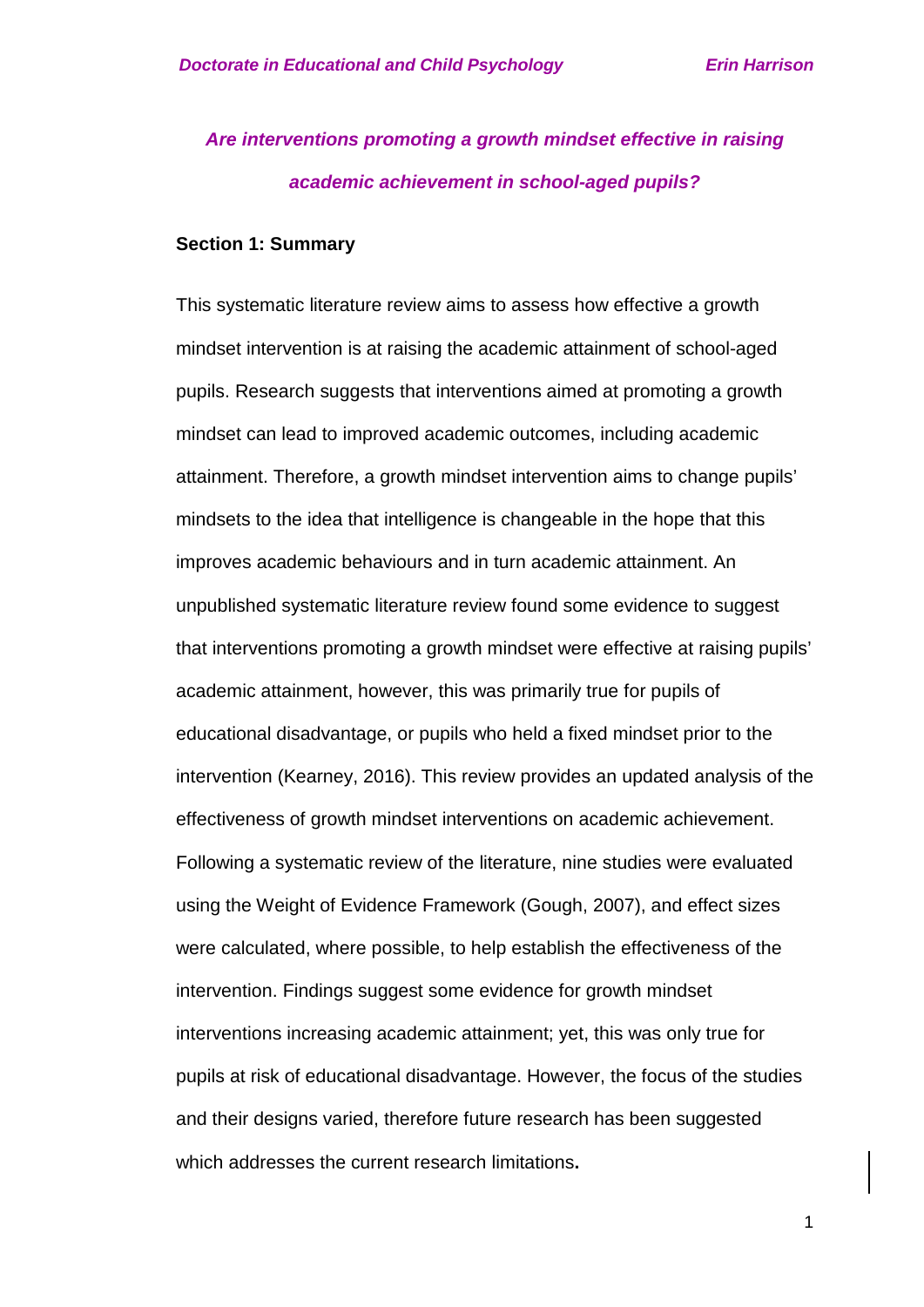#### **Section 2: Introduction**

#### *What is a Growth Mindset?*

Carol Dweck (2013) offers two theories of intelligence, the theory of fixed intelligence and the theory of malleable intelligence. Pupils who believe their intellect is innate and unchangeable hold an 'entity' view of intelligence, more commonly known as a 'fixed mindset'. On the other hand,those who have a 'growth mindset', believe their intelligence is changeable and can develop over time through practice, effort and instruction (Dweck, Walton & Cohen, 2011). This is also known as 'incremental' theory. Dweck (2013) notes that individuals with a growth mindset often attribute their performance to the effort they put into their work, rather than factors out of their control such as luck.

#### *Psychological Theory*

Growth mindset is grounded in Carol Dweck's Mindset theory, which illustrates that people have one of two mindsets, 'fixed' or a 'growth' mindset. According to this, the view people hold can affect how they learn (Dweck & Leggett, 1988). Mindset theory suggests that interventions promoting a growth mindset can help to change pupils' beliefs about the nature of their academic capability, providing pupils with the idea that their performance can improve with the amount of effort they put in. With this belief, pupils are more likely to engage in positive school behaviours and make an effort to succeed academically which can result in improved academic outcomes (Snipes & Tran, 2017; Farrington et al., 2012). In turn, this can produce a positive recursive cycle, whereby pupils' experiences of academic success strengthen their beliefs regarding the malleability of their ability and thus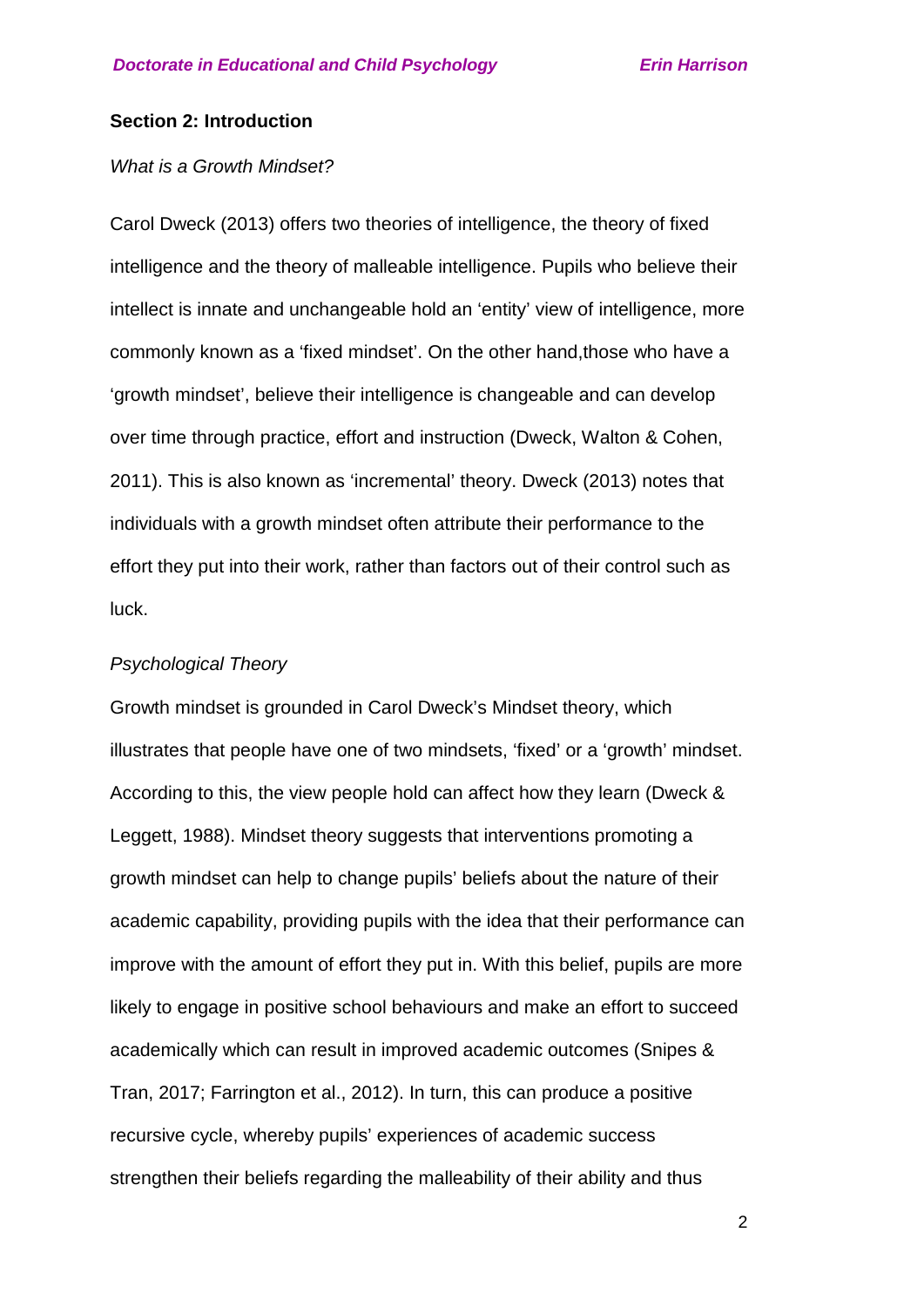reinforce their continued engagement in positive academic behaviours (Cohen, Garcie, Apfel & Master, 2006; Snipes, Fancsali & Stoker, 2012).

Pupils with a fixed mindset tend to avoid academically challenging situations, potentially hindering their success in school (Farrington et al., 2012). They want to look and feel smart. Therefore, they are more likely to choose performance goals that verify their intelligence instead of learning goals that aim to improve their intelligence (Mueller & Dweck, 1998). These students often perceive their failure as a lack of intelligence, eroding their self-efficacy and consequently display low levels of perseverance (Dweck, 2006). In contrast, pupils with a growth mindset tend to perceive failure as a lack of effort rather than their ability. They do not see challenge as a threat to one's ability, thus they are more likely to embrace the opportunity and show high levels of persistence and resilience as they recognise the value of effort and consider it necessary to develop and improve (Dweck, 2006). Consequently, holding a growth mindset predicts more learning than a fixed mindset (Blackwell, Trzesniewski & Dweck, 2007).

#### *Growth Mindset Interventions*

There are numerous ways that growth mindset interventions can be implemented. Previous research has involved teaching sessions on the brain and its plasticity, hearing about success stories and writing letters to future students about what they learned (Broughman & Kashubeck-West, 2017; Paunesku et al., 2015). Many growth mindset interventions now take place online, providing a cheaper and easier alternative than training staff (Dweck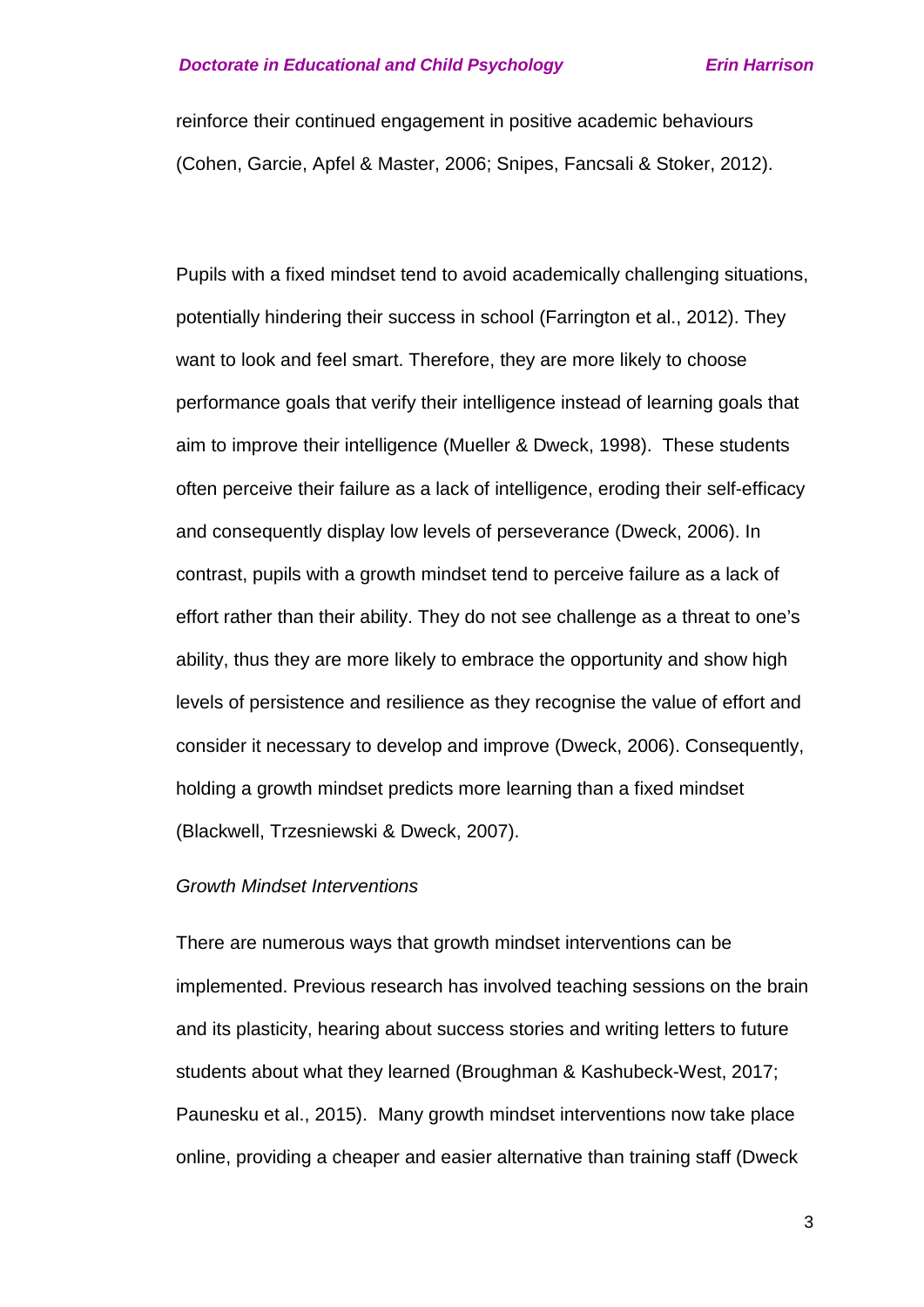& Yeager, 2019). Whilst growth mindset interventions can vary, there is at least one available intervention for schools to purchase, developed by Carol Dweck, this is called Brainology®. It is based on implicit theories of intelligence, helping pupils' to develop a growth mindset online. It teaches pupils about the plasticity of the brain, how the brain functions as well as providing practical strategies around how to apply this knowledge to schoolwork. The programme consists of an introduction and four half hour modules, as well as lesson resources for teachers to reinforce the ideas in the classroom.

#### *Rationale and Relevance to EP Practice*

The question regarding how children learn best has been considered for many centuries (Hattie, 2009), and is key to the EP role. Research and knowledge surrounding this area is continuously advancing and there is a need to find effective ways to apply theory to practice. However, it is also of utmost importance that these practices are evidence based and not based on hearsay. Lately, there has been growing interest surrounding the idea that the way individuals perceive themselves can ultimately affect their actions. Implicit theories of intelligencerefer to whether an individual believes they can change their abilities and intelligence (Dweck, 2006). The way in which an individual performs can be affected by whether they hold a growth mindset, or whether they hold a fixed mindset. Research suggests that academic mindsets highly correlate with academic engagement and success in secondary and further education (Snipes & Tran, 2017). Interventions targeting academic mindsets have been shown to lead to improvements in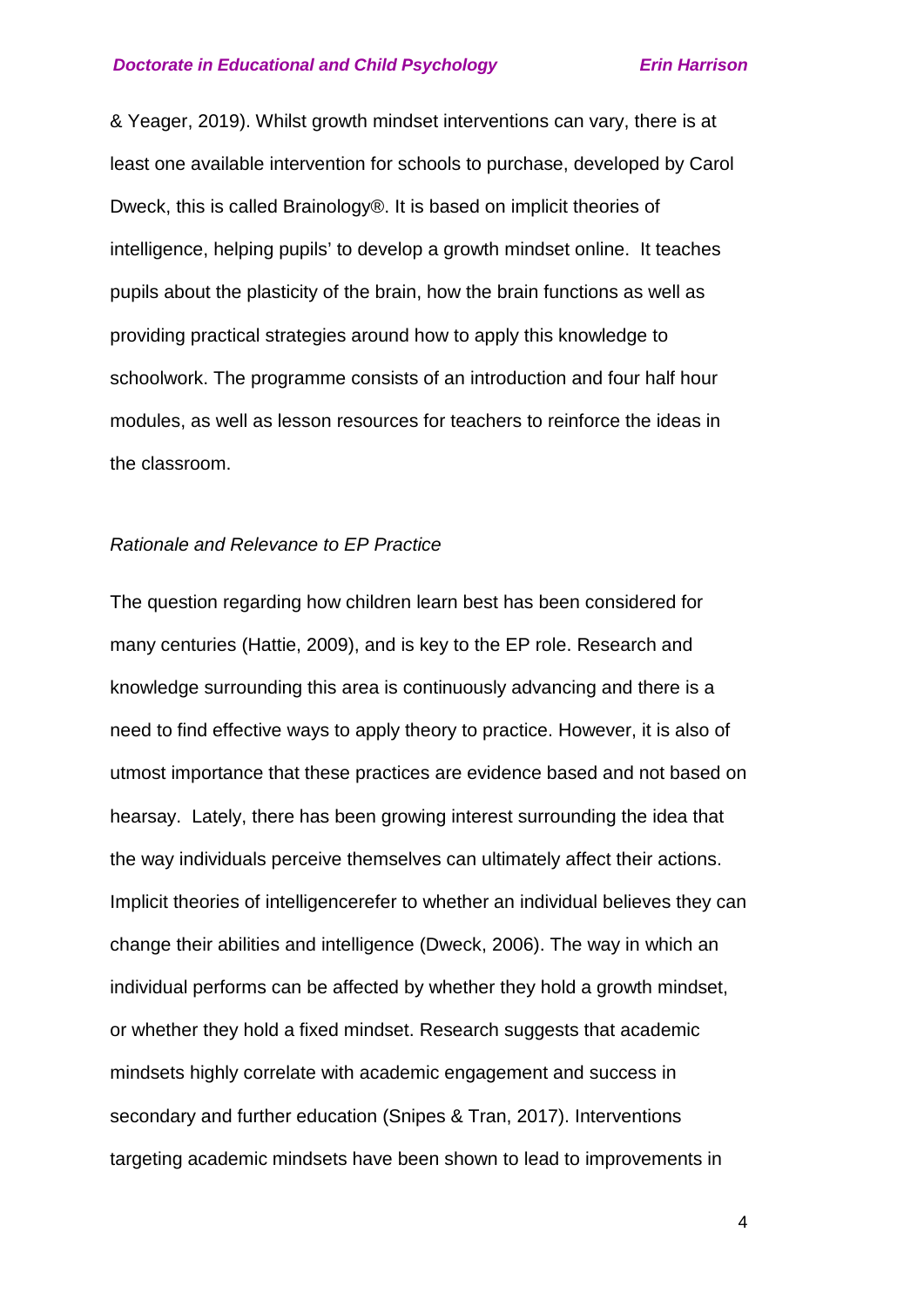academic achievement (Dweck et al., 2011; Farrington et al., 2012; Yeager & Walton, 2011) and can even close the achievement gap (Dweck, 2013). Therefore, it is important to determine whether growth mindset interventions are suitable for EPs to offer to schools with the aim of improving academic outcomes for children and young people.

Review Question: Are interventions promoting a growth mindset effective in raising academic achievement in school-aged pupils?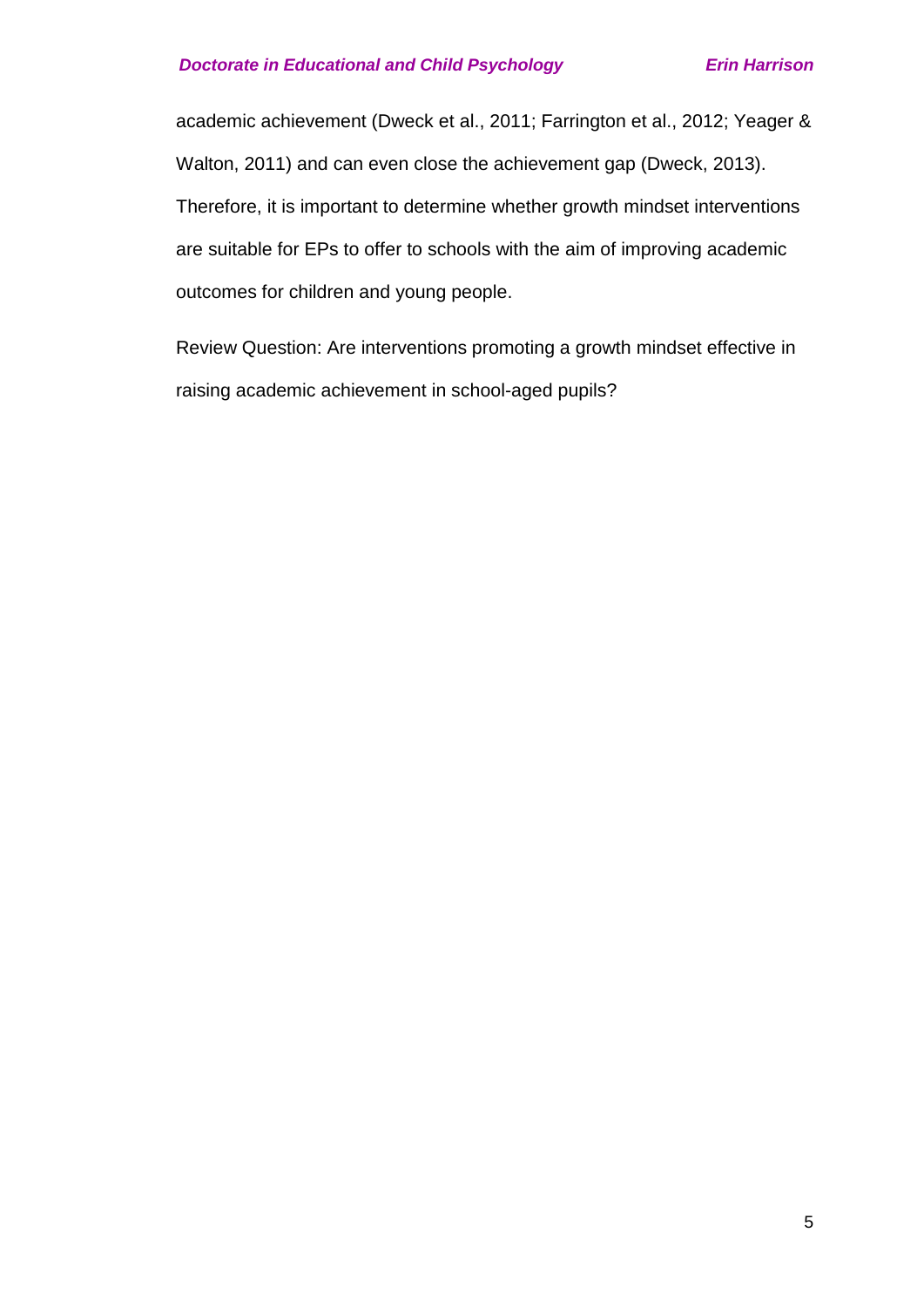# **Section 3: Critical Review of the Evidence Base**

## *Literature search*

A literature search using three electronic databases relating to psychology

and education was undertaken in January 2020. The three databases were:

- PsycINFO
- ERIC (ProQuest)
- Web of Science

# **Table 1**

## *Database Search Terms*

| Search        | Database Search Terms                                               |
|---------------|---------------------------------------------------------------------|
|               | "growth mindset" OR "academic mindset" OR "fixed mindset" OR        |
|               | "implicit inteligen*" OR "malleable intelligen*" OR "entity theory" |
|               | OR "incremental theory" OR "personal conceptions of                 |
|               | intelligence"                                                       |
| $\mathcal{P}$ | "academic performance" OR "achievement" OR "grade*" OR              |
|               | "level*" "scores" OR "attainment"                                   |
| 3             | Intervention* OR experiment*                                        |

*Note: asterix (\*)= wildcard search term* 

Table 1 illustrates the terms used when searching. The initial search produced 160 results. Figure 1 shows a flowchart demonstrating the process of the literature search and where studies were excluded at each stage. Table 2 displays the inclusion and exclusion criteria by which the articles were assessed. Appendix 1 shows the studies included within this review, and Appendix 2 shows those that were excluded after full text inspection.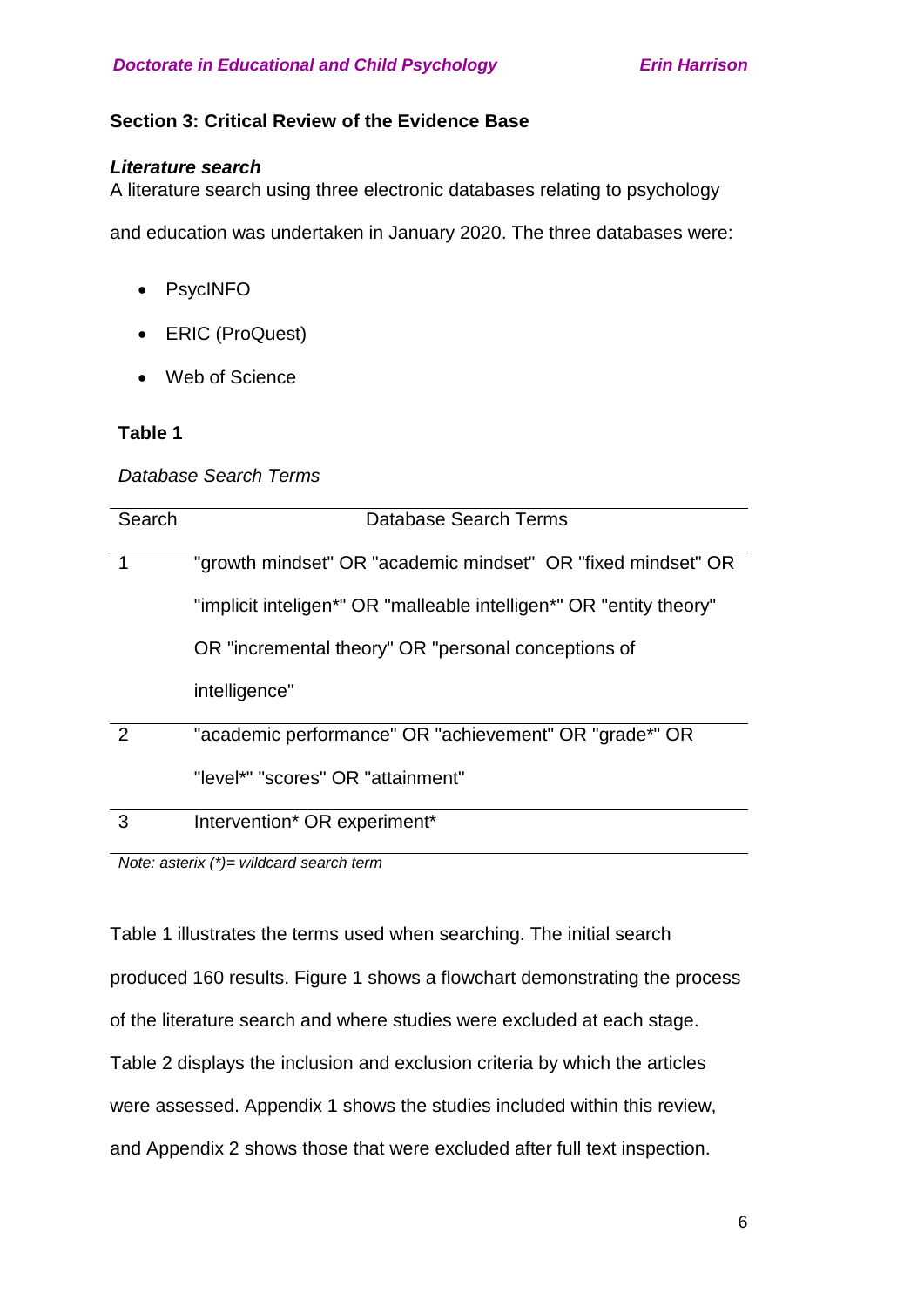# **Figure 1**

*Flow Diagram of Literature Search* 

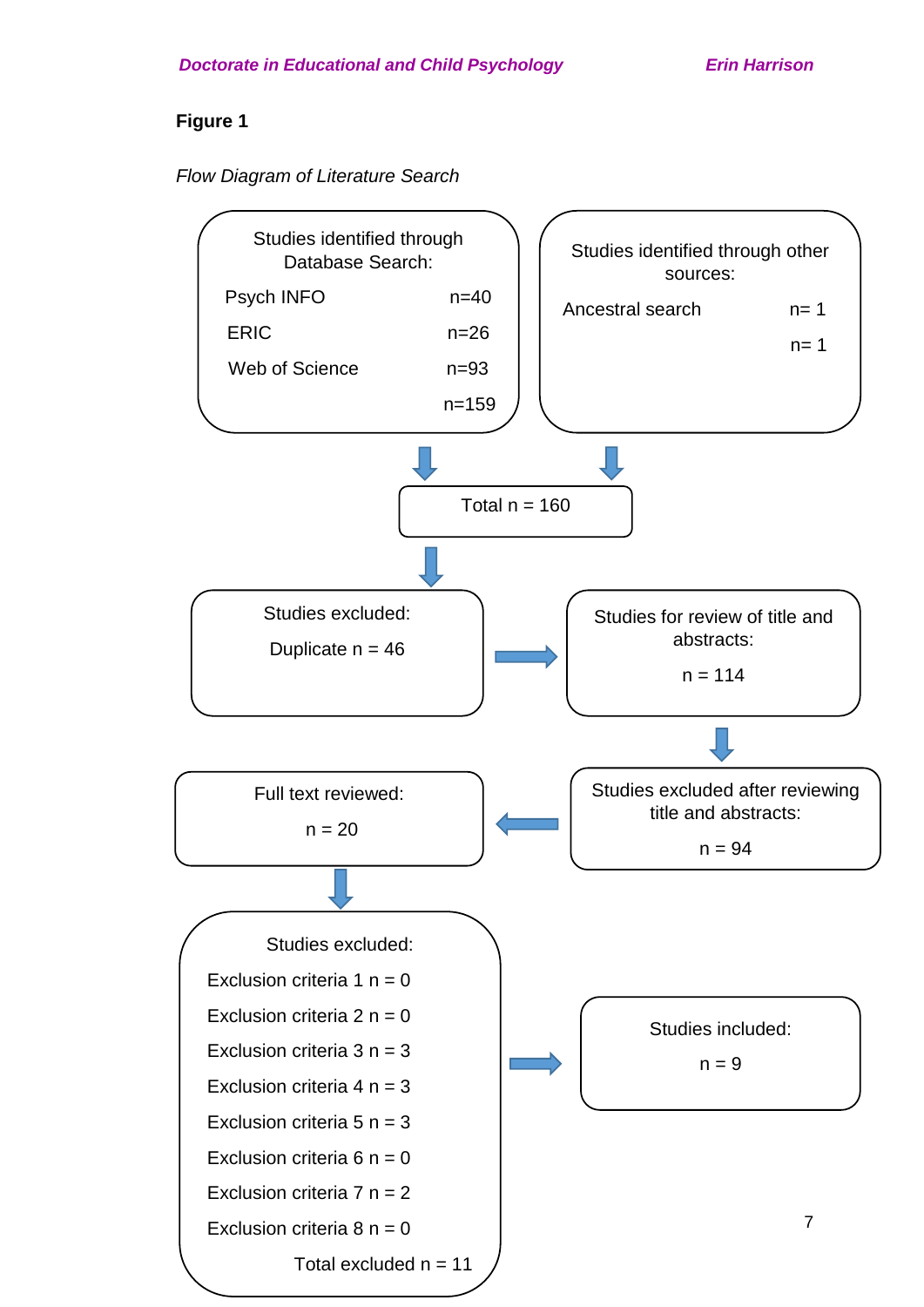# **Table 2**

# *Inclusion and Exclusion Criteria*

|              | Criteria               | <b>Inclusion Criteria</b>                                                                              | <b>Exclusion Criteria</b>                                                                                    | Rationale                                                                                                                                                                                                                                                                                                                                  |
|--------------|------------------------|--------------------------------------------------------------------------------------------------------|--------------------------------------------------------------------------------------------------------------|--------------------------------------------------------------------------------------------------------------------------------------------------------------------------------------------------------------------------------------------------------------------------------------------------------------------------------------------|
|              | Type of<br>Publication | Peer-reviewed research only.                                                                           | Non peer-reviewed research.                                                                                  | Increased credibility. They have undergone<br>scrutiny ensuring minimum standard.                                                                                                                                                                                                                                                          |
| $\mathbf{2}$ | Date of<br>publication | Studies published since 2015.                                                                          | Studies published before 2015.                                                                               | Prior systematic literature review published<br>in 2015.                                                                                                                                                                                                                                                                                   |
| 3            | Intervention           | Intervention promoting a growth<br>mindset.                                                            | No intervention promoting a<br>growth mindset.                                                               | Question aims to establish whether a growth<br>mindset intervention can raise pupil<br>attainment.                                                                                                                                                                                                                                         |
|              | Design                 | Study uses original, primary,<br>empirical quantitative data.                                          | Study does not use original,<br>primary empirical data or is a<br>qualitative design.                        | Original data guarantees that all the articles<br>have a unique dataset, thus reducing<br>potential bias from the same dataset being<br>analysed.<br>Quantitative research enables a comparison<br>of quantitative change to help addresses the<br>review question around the effectiveness of<br>the intervention on academic attainment. |
| 5            | <b>Measures</b>        | Pre and post intervention data<br>included for at least one outcome<br>measure of academic attainment. | Pre or post intervention data<br>not included for at least one<br>outcome measure of academic<br>attainment. | Helps to establish a direct measurement of<br>the effectiveness of the intervention. The<br>research question relates to raising pupil<br>attainment.                                                                                                                                                                                      |
|              | Setting                | Intervention delivered in an<br>education setting.                                                     | Study based not in an<br>education setting e.g. at home                                                      | To consider the implications of growth<br>mindset interventions in education settings.                                                                                                                                                                                                                                                     |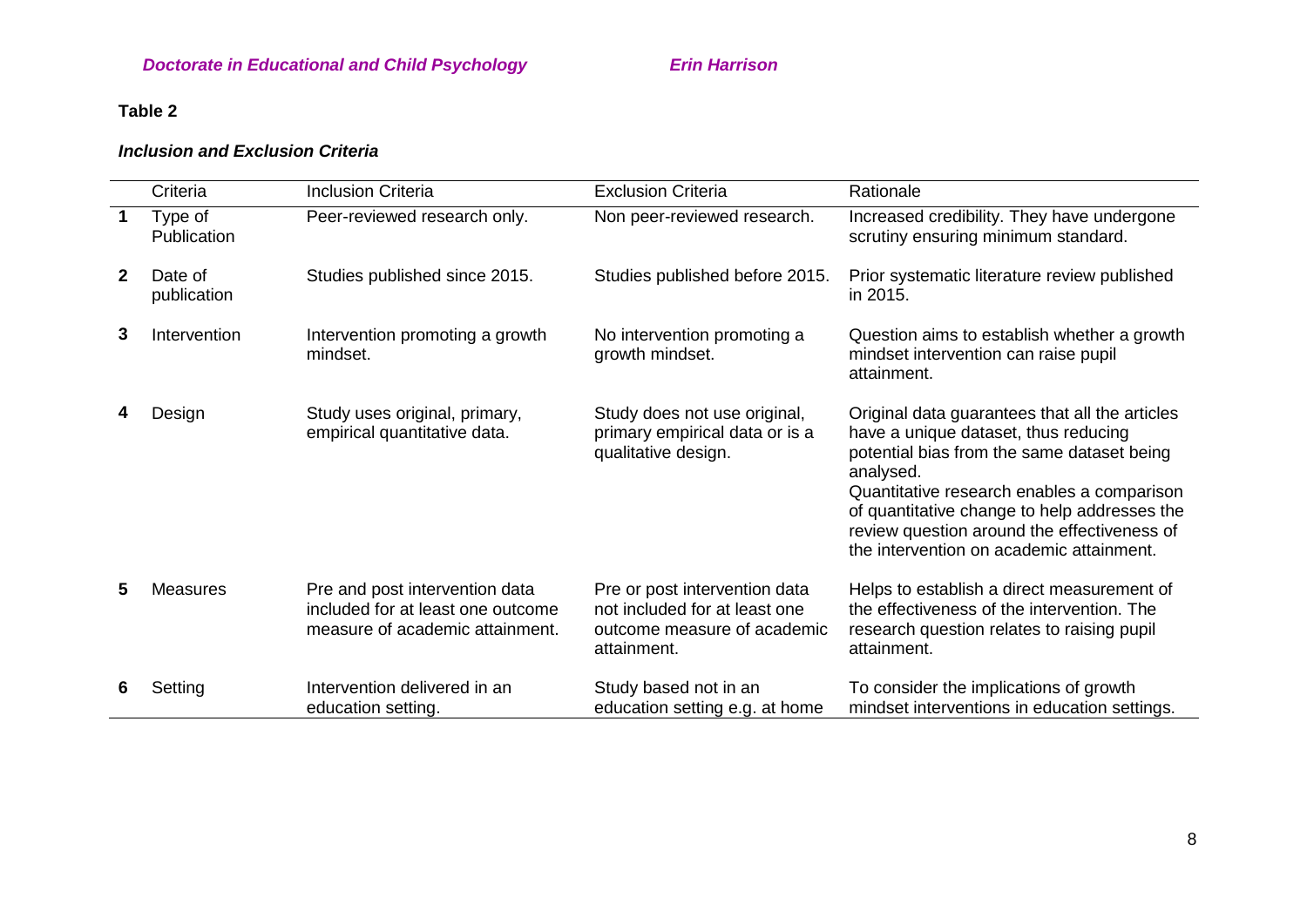|   | Criteria                                | <b>Inclusion Criteria</b>                                        | <b>Exclusion Criteria</b>                                    | Rationale                             |
|---|-----------------------------------------|------------------------------------------------------------------|--------------------------------------------------------------|---------------------------------------|
|   | Participants                            | Participants are of school age<br>(between 4 -18 years old).     | Participants are not of school<br>age (under 4 and over 18). | Statutory school aged pupils.         |
| 8 | Geographical<br>context and<br>language | Any geographical context as long<br>as study written in English. | Study not written in English.                                | Translation of articles not possible. |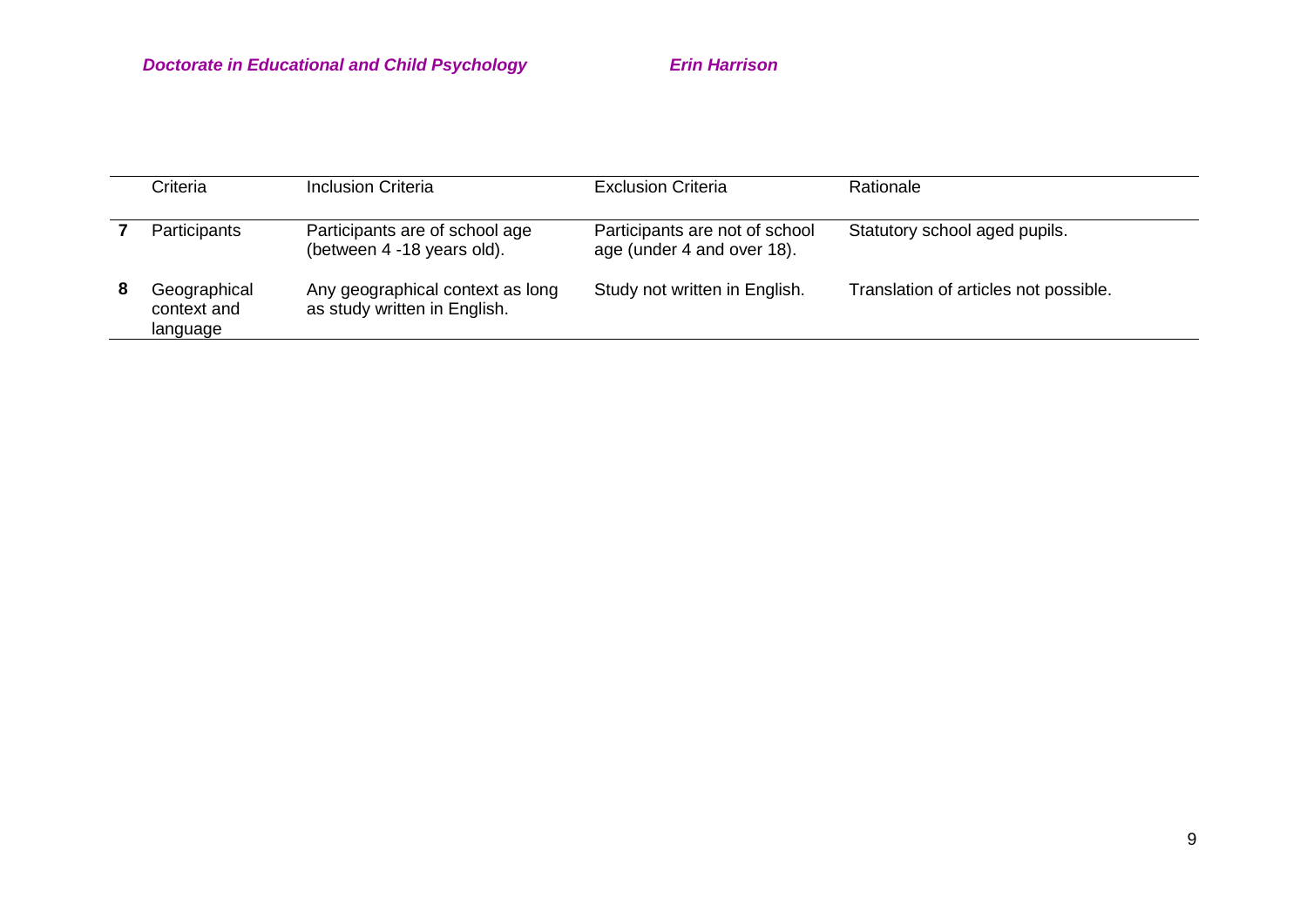#### *Weight of Evidence*

Gough's (2007) Weight of Evidence (WoE) framework was used to evaluate all of the nine studies. This allowed for a systematic critical review, appraising the quality of the method (WoE A), the research design (WoE B) and how relevant the focus of the study was in relation to the current review question (WoE C). An overall score was produced for each study by calculating the three weightings and then dividing this by three (WoE D). Table 3 shows the WoE for each study.

WoE A was assessed using the Gersten et al. (2004) coding protocol which was amended to fit this review (See Appendix 4). In order to maintain consistency, all studies were coded using the same protocol. An example of a completed coding protocol can be found in Appendix 7. Following this, studies were appraised for methodological relevance, WoE B, using Guyatt et al.'s (1995) hierarchy of evidence and how relevant the studies were in relation to the current research question (WoE C). Details can be found in Appendix 5 and 6.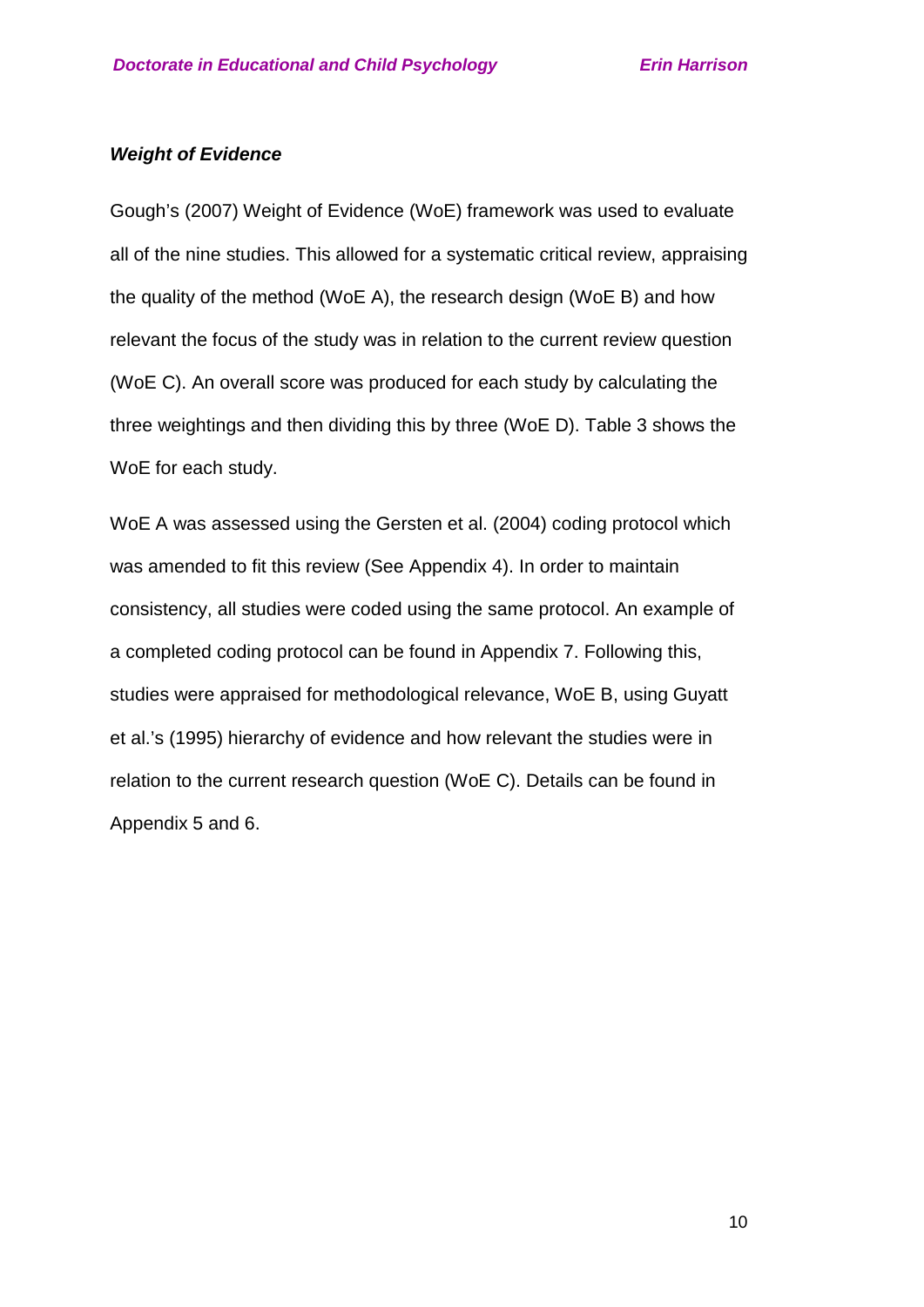| Study                                         | WoE A      | WoE B      | WoE C      | WoE D        |
|-----------------------------------------------|------------|------------|------------|--------------|
| Bettinger et<br>al. (2018)                    | High(3)    | High(3)    | Low(1)     | Medium (2.3) |
| Brougham &<br>Kashubeck-<br>West (2017)       | Medium (2) | High(3)    | High(3)    | High $(2.7)$ |
| <b>Burnette et</b><br>al. (2018)              | High(3)    | High(3)    | Medium (2) | High (2.7)   |
| De Carvalho<br>& Skipper<br>(2019)            | Low(1)     | Low(1)     | Low $(1)$  | Low $(1)$    |
| Orosz et al.<br>(2017)                        | High(3)    | Medium (2) | Low(1)     | Medium (2)   |
| Paunesku et<br>al. (2015)                     | High(3)    | High(3)    | Medium (2) | High $(2.7)$ |
| Rienzo et al.<br>$(2015) -$<br>Intervention 1 | High(3)    | High(3)    | Medium (2) | High $(2.7)$ |
| Yeager et al.<br>$(2016) -$<br>Study 2        | Low(1)     | Zero $(0)$ | Low $(1)$  | Low $(0.7)$  |
| Yeager et al.<br>(2019)                       | High(3)    | High(3)    | Medium (2) | High $(2.7)$ |

**Table 3***Weight of Evidence Ratings for all Studies*

*Note:* < 1.6 (low), 1.7 – 2.3 (medium) and > 2.4 (high)

#### *Participants*

The nine studies in this review included a total 18,764 participants, ranging between 9 and 18 years. The studies took place in the UK (n=2), the US (n=5), Hungary (n=1) and Norway (n=1). Eight studies were conducted in secondary school settings, with only one being conducted in a primary school (Rienzo, Rolfe & Wilkinson, 2015). Most studies stated the proportion of male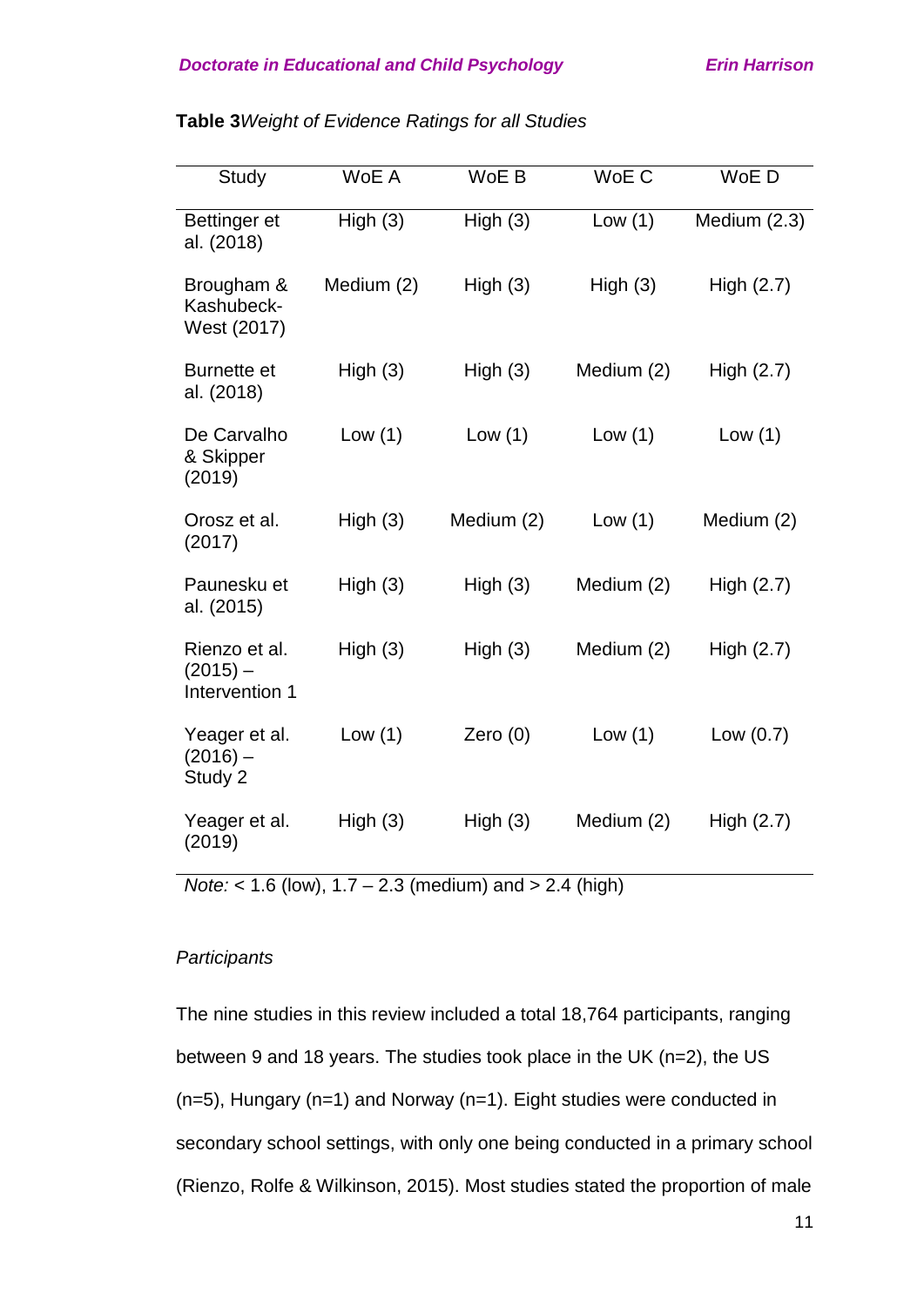and female pupils within each of the intervention and control groups, this was comparatively equal overall. All studies, except for two (Brougham & Kashubeck-West, 2017; Rienzo et al., 2015), targeted a subset of pupils, such as pupils considered 'at risk' or low achieving pupils. This is reflected in WoE C, where targeting a subset of pupils receives a lower score. Reporting on other demographics, such as ethnicity and socioeconomic status were described with most schools and participants coming from a range of backgrounds. Studies included participants from public, charter and private schools and ratings for WoE C take this into account. Pupils who are more likely to need support attend government-funded schools (Kratochwill, 2003), thus, private schools are not as representative of the target population. In Burnette et al. (2018) study, students were compensated for participation. This has not been taken into account in the weightings, however it is still considered important to note as this could have had an impact on the results as participants may have felt the need to report more positive answers when completing the questionnaires

Rates of attrition were low across five studies and high for three (Bettinger et al., 2018; Brougham & Kashubeck-West, 2017; Orosz et al., 2017), although Brougham & Kashubeck-West (2017) did state rates were comparable across conditions. Yeager et al. (2016) did not document attrition rates clearly, as they did not exclude any data, they estimated intent to treat effects. This is incorporated into scores for WoE A, with studies clearly documenting attrition rates scoring higher.

#### *Study Design*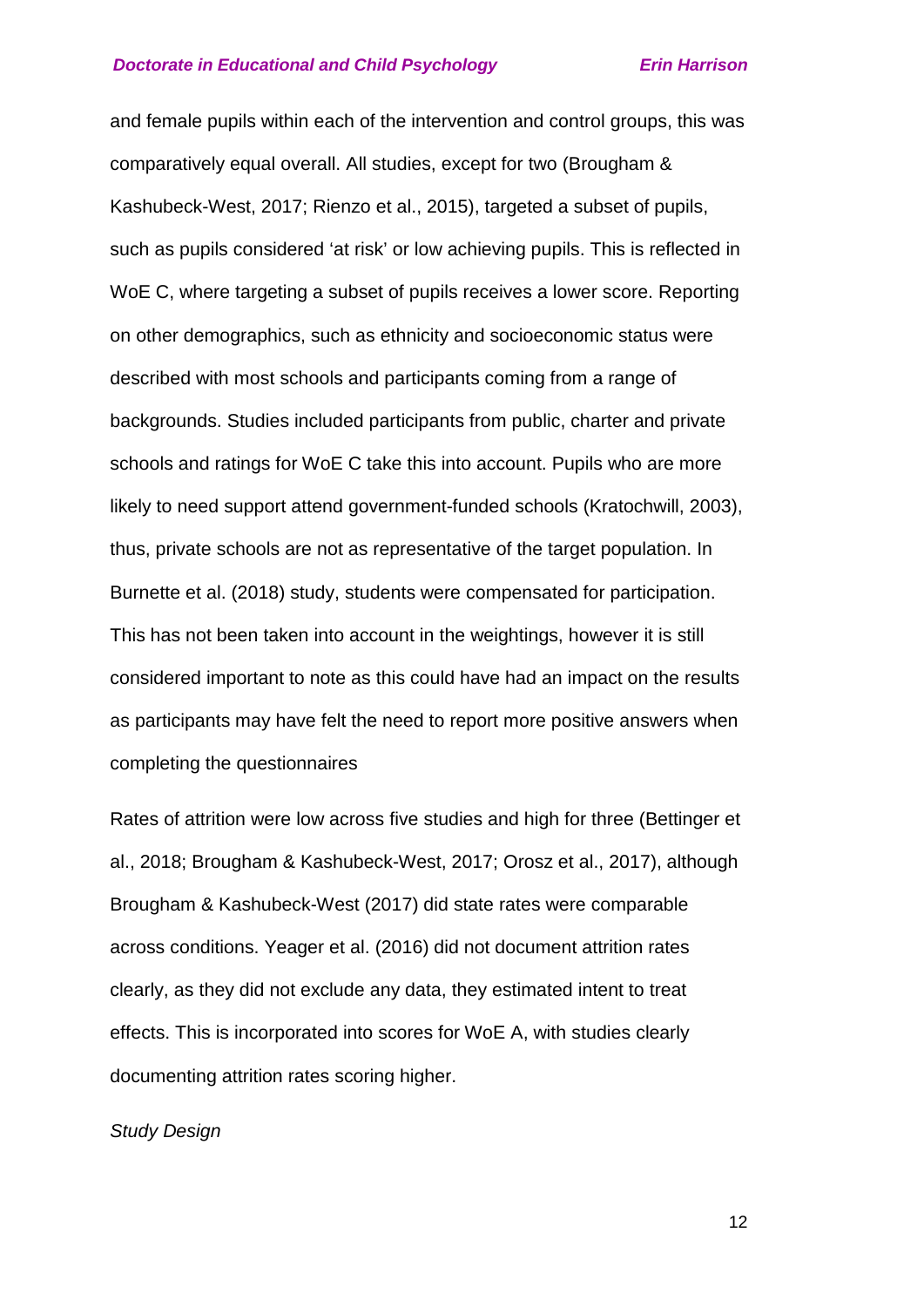Eight of the nine studies included in this review used a Randomised Controlled Trial design (RCT). RCTs scored higher in WoE B than other research designs as using a control group allows distinctions to be made between intervention effects and other confounding extraneous variables, thus increasing the internal validity. All of these studies used a control condition, offering participants a similar intervention, differing in content rather than a 'no intervention' control. In five of the studies, the control group focused on brain function and anatomy, whereas the remaining three studies received materials that were more unrelated such as the bystander effect (Orosz et al., 2017), safer sexual communication and decision skills (Burnette et al., 2018) and general study skills (Rienzo et al., 2015). Seven of the RCTs randomised participants at the individual level. This allows for bias to be controlled more effectively, reducing the impact of confounding variables. Orosz et al. (2017) randomly assigned participants at the group level allocating pre-existing classes to each condition. Whilst this is not weighted as highly as randomisation at the individual level in WoE B, it could be argued that it minimises contamination of the treatment to the control group. Researchers were blind to the study when involved in data collection in three studies (Rienzo et al, 2015; Yeager et al., 2016; Yeager et al., 2019), one using university trained research assistants and the other two utilising a third party to collect and clean the data. This is reflected in WoE A, with higher ratings where the researchers were blind to the study.

Each of the studies drew samples from at least two schools, except for Bettinger et al. (2019) and de Carvalho and Skipper (2019), which only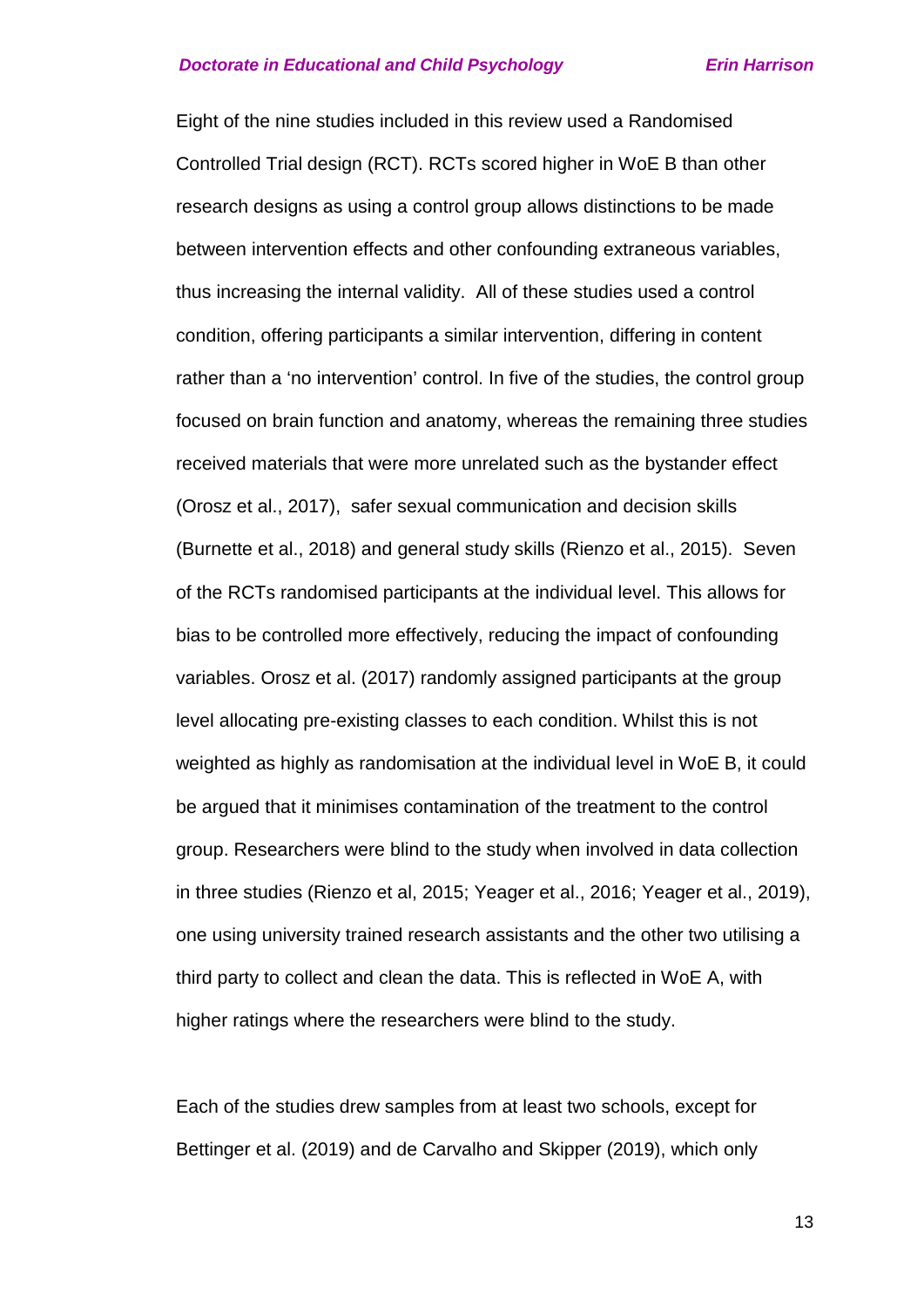sampled one. Sampling from multiple schools allows the findings to be generalised more widely and thus is taken into account in WoE C. One study utilised a quasi-experimental design with a single group interrupted time series, thus consisting of no control group (de Carvalho & Skipper, 2019). This was therefore, scored lower for methodological relevance and design in WoE A and B.

#### *Intervention*

The intervention method and length varied between studies. They ranged from two sessions (Rienzo et al., 2015; Yeager et al., 2016; Yeager et al., 2019) up to ten sessions (de Carvalho & Skipper, 2019), and lasted between 25 minutes (Yeager et al., 2019) and 2 hours (Rienzo et al., 2015). All studies provided a description of the intervention, some describing it in more detail than others did. In Burnette et al. (2018) and Orosz et al. (2017) a detailed table of the intervention sessions were provided. Both of these studies were four and five sessions long respectively, with Burnette et al. (2018)'s intervention specifically relating to adolescent girls. Most of the interventions followed similar content and structure such as reading how the brain works, summarising key concepts, reading testimonials or thinking about personal experiences and writing a letter of encouragement to a future student (Bettinger et al., 2018; Brougham & Kashubeck-West, 2017; Paunesku et al., 2015; Yeager et al., 2016; Yeager et al., 2019). These interventions ran over two or three sessions. Writing a letter to a future student is considered a 'saying is believing' activity. This is thought to be effective as it makes the information more relevant to pupils, making it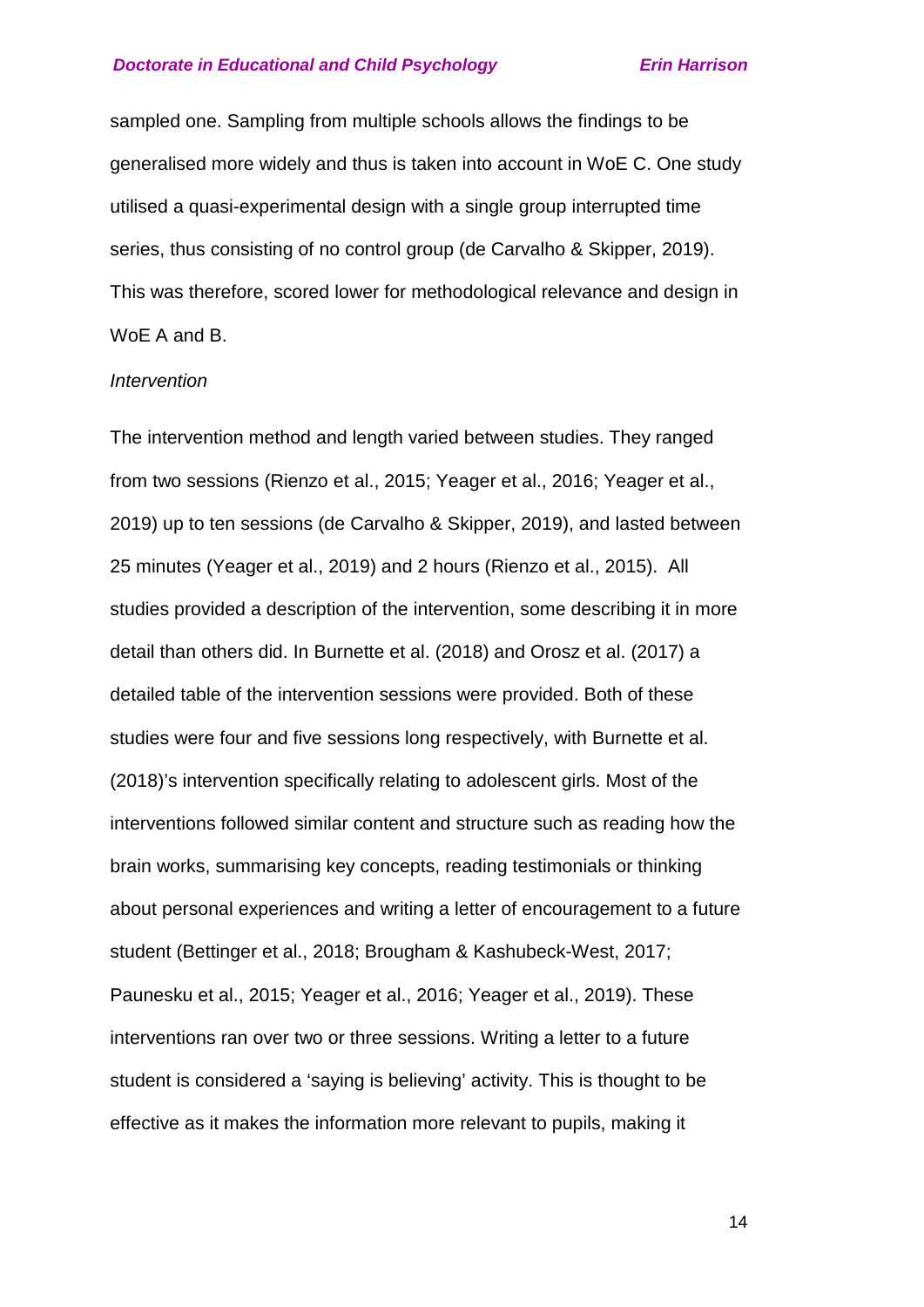potentially easier to recall (Bower & Gilligan; 1979; Hulleman & Harackiewicz, 2009).

Only one study ran for 10 sessions and they were embedded into the PSHE curriculum (de Carvalho & Skipper, 2019). This study loosely based its sessions on Blackwell, Trzeniewski and Dweck's (2007) workshops but a detailed description of the intervention is not included. The intervention was conducted in two parts; delivering the psychological content on the computer followed by a class activity and discussion. This study also focused on children with SEN which could be part of the reason why the sessions were much longer than the other studies and why it was also followed up by a class activity and discussion. Growth mindset strategies were also implemented during students' lessons, such as focusing on learning rather than performance goals. This could have affected the results of the intervention. One study consisted of sessions that lasted 2 hours (Rienzo et al., 2015). This comprised of mentoring and workshops around a growth mindset. Whilst a brief description of the intervention is given, it is not clear what is covered within each session. This study also implemented a further four-week course of workshops following the intervention and control group to allow for the identification of the impact of the mindset approach itself, outside of pupils spending time with mentors and external agencies.

Five of the interventions were delivered solely through a computer programme, with one intervention being implemented through a computer programme as well as being followed up with a class activity and discussion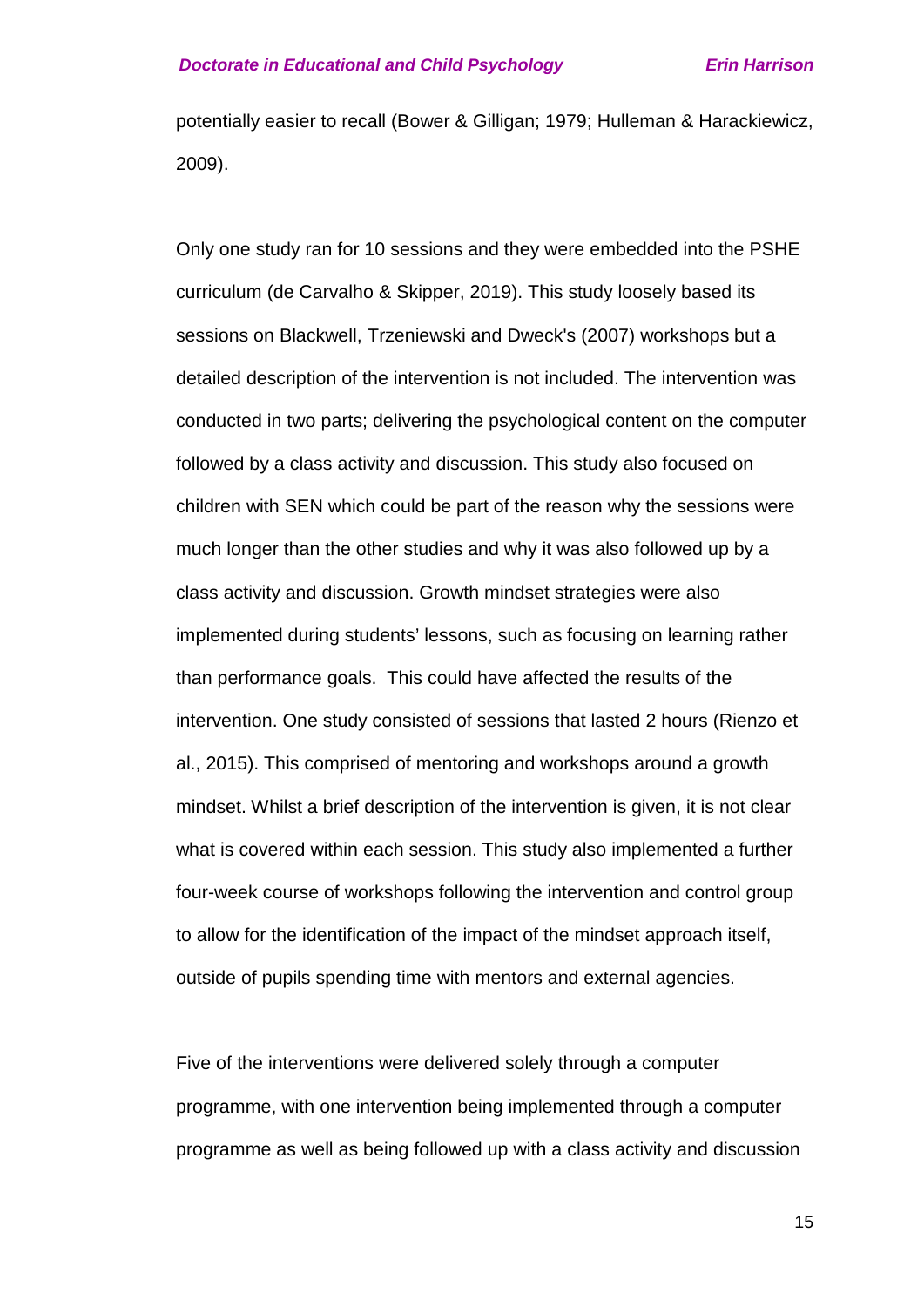with their teacher (de Carvalho & Skipper, 2019). The remaining three studies were delivered by a school counsellor (Brougham et al., 2017), trained teachers (Orosz et al., 2017) and trained university students (Rienzo et al., 2015). In Rienzo et al. (2015), the sessions were delivered by university students who were trained as project support assistants (PSAs). The students received training prior to delivering either the control or the treatment intervention in how to deliver the intervention, behaviour management as well as mindsets. In Orosz et al. (2017) teachers were trained for four hours and then implemented the sessions without further supervision. The majority of studies did not describe in detail how high fidelity had been achieved, apart from in three studies (Rienzo et al., 2015; Yeager et al., 2016; Yeager et al., 2019) were this had been achieved by the use of fidelity measures, fidelity checks and training. Perhaps this was due to the fact that the majority of studies were conducted online which raises the fidelity of implementation as it allows for more accurate replication of the intervention. The length and delivery of the intervention did not influence the WoE scores.

#### *Measures*

Most studies used Grade Point Average (GPA) for 'core' subjects, such as mathematics, English and science, as the academic attainment outcome measure. Yeager et al. (2019) suggests that GPA is a relevant outcome measure as it strongly predicts adult educational attainment and is generally understood to reflect motivation and prior knowledge. Rienzo et al. (2015) looked at mathematics and English scores, Burnette et al. (2018) used end of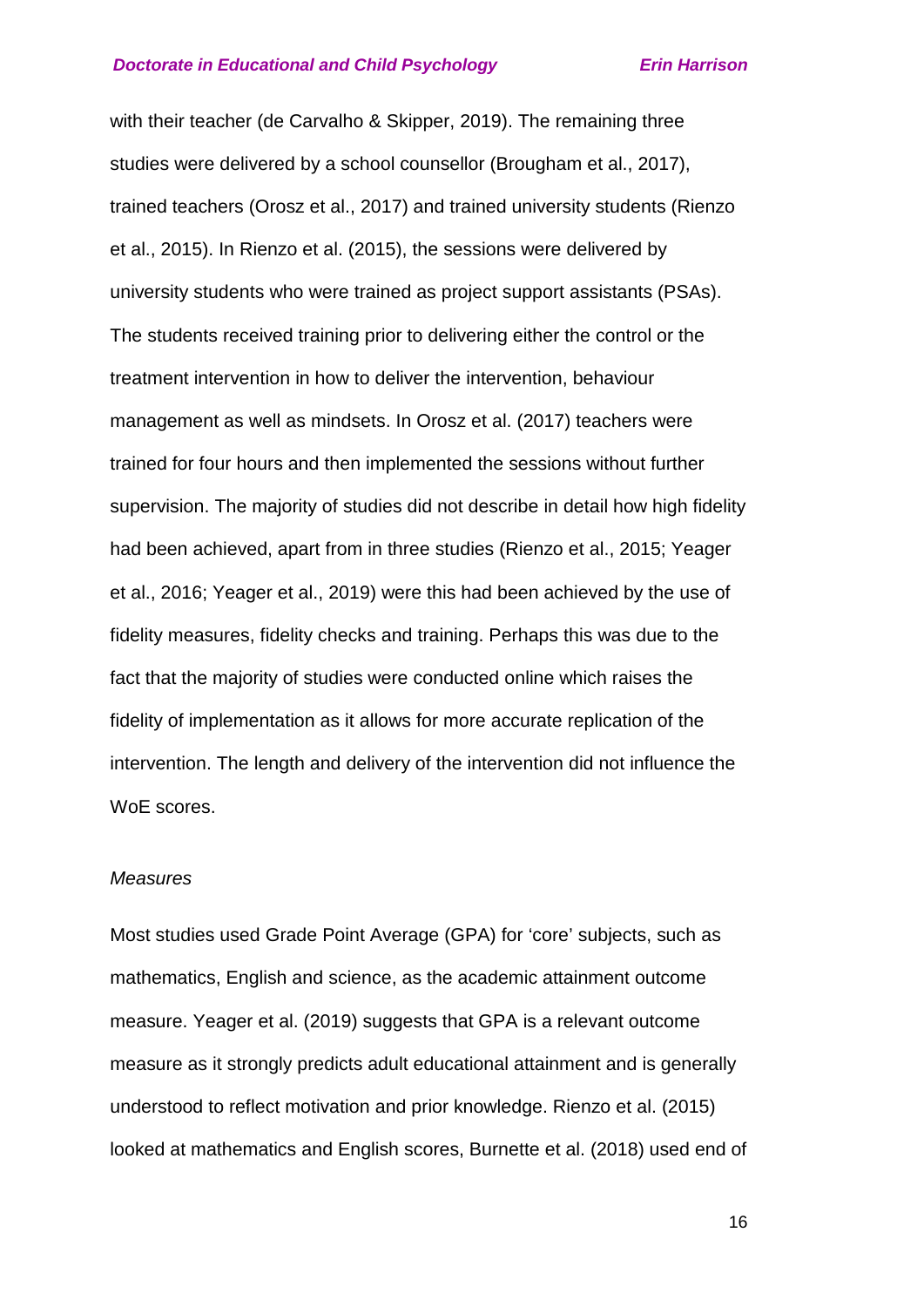year grades for all courses, whilst de Carvalho and Skipper (2019) only looked at reading paper scores. Studies that encompassed 'core' subjects such as maths, English and science as part of their academic attainment measure scored higher in WoE C. All studies consisted of pre and post measures, with two studies taking additional follow up measures (Orosz et al., 2017; Rienzo et al., 2015). However, both of these studies completed their 'immediate' post intervention measures three weeks and four months after the intervention respectively. Without immediate post data, it is more difficult to conclude whether it was the intervention or other factors that occurred in the time between that were responsible for any observed effects. Burnette et al. (2018) and de Carvalho and Skipper (2019) also include no immediate post scores for academic attainment measures, only including a post intervention measure at four months and seven weeks respectively.

### **Findings**

Four studies reported a significant improvement in academic attainment after receiving a growth mindset intervention (Bettinger et al., 2018; Paunesku et al., 2015; Yeager et al., 2016; Yeager et al., 2019), but only for pupils who were previously low achieving. Where studies targeted a subset of pupils, such as students with low academic ability, they received a lower WoE C score. Rienzo et al. (2015) found no significant effect on maths or English; however, the effect size was considerably larger for the low pre-test subgroups than for the full sample. Most studies did not report an effect size to demonstrate the magnitude of improvement, either at all or specifically between growth mindset intervention and academic attainment. Therefore, where effect sizes were unknown, they were calculated using the mean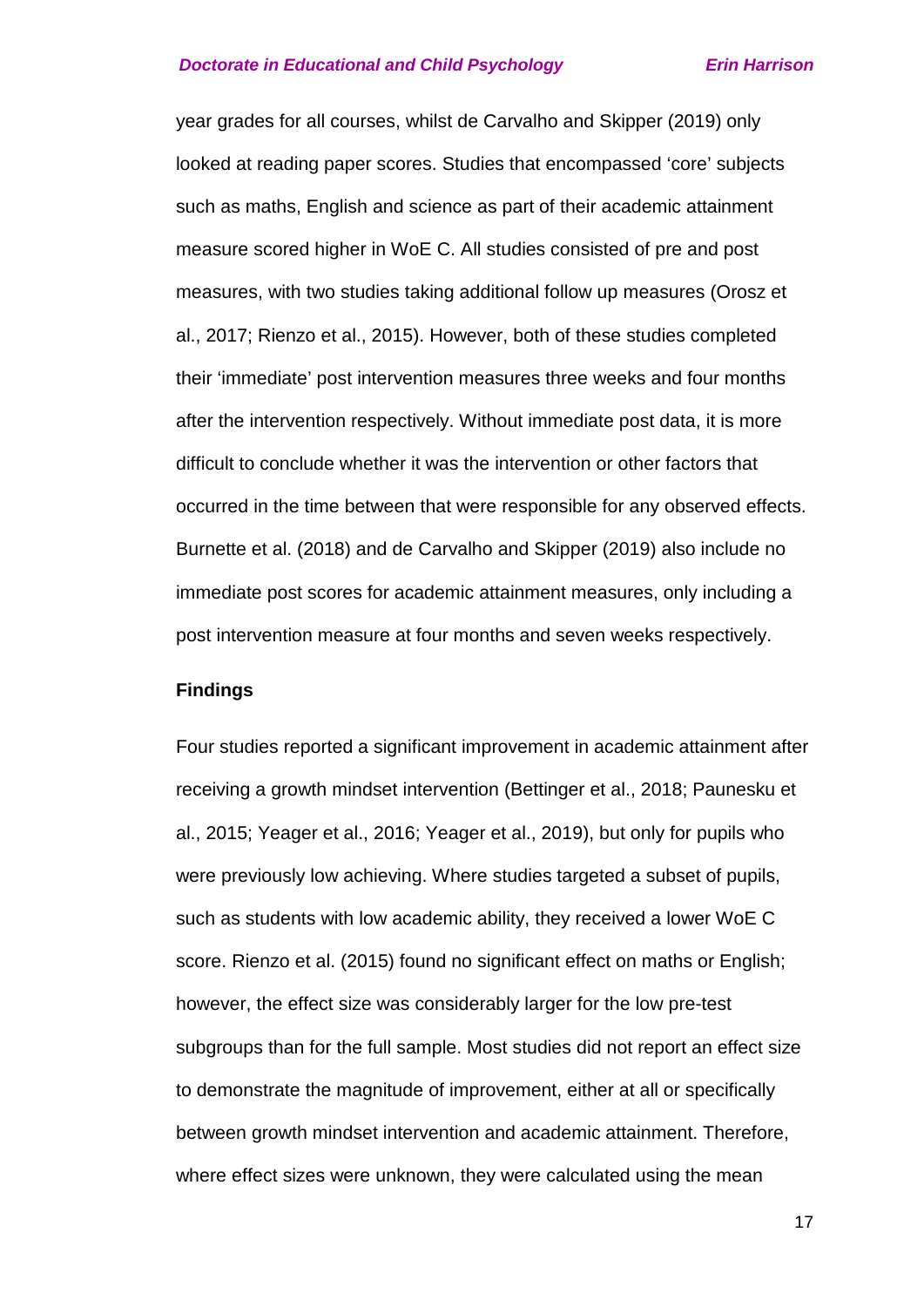differences of groups within a pre-post control design (Morris, 2008) if possible. Table 4 reports the effect sizes. Yeager et al. (2016) only presented data for academic attainment with an interaction with prior achievement, thus an effect size was unable to be calculated. This resulted in a lower rating for WoE C as investigating the direct effect of intervention on academic attainment is more relevant to the current review question. All studies except one had small effect sizes, with Brougham and Kashubeck-West (2018), reporting a medium effect size, although change in GPA over time was slightly negative for the intervention group and positive for the control. This study suggested that the reason for this could be that the control lesson was more powerful than the mindset message, not being neutral enough for a control group reading. Orosz et al. (2017), Brougham and Kashubeck-West (2017), de Carvalho and Skipper (2019) and Burnette et al. (2018) found that whilst the intervention did not improve academic attainment, it did improve mindset beliefs, which have been shown to correlate with better grades (Blackwell et al., 2007; Paunesku, 2013). However, only Burnette et al. (2018) found effects were sustained at follow up.

#### *Limitations*

All of the studies only lasted for a short duration, the maximum length being ten months including follow up measures (Rienzo et al. 2015). However, developing a growth mindset can affect academic behaviour over time (Yeager & Dweck, 2012), with Blackwell et al. (2007) reporting positive grade results occurring over two years. In addition to this, most studies had a small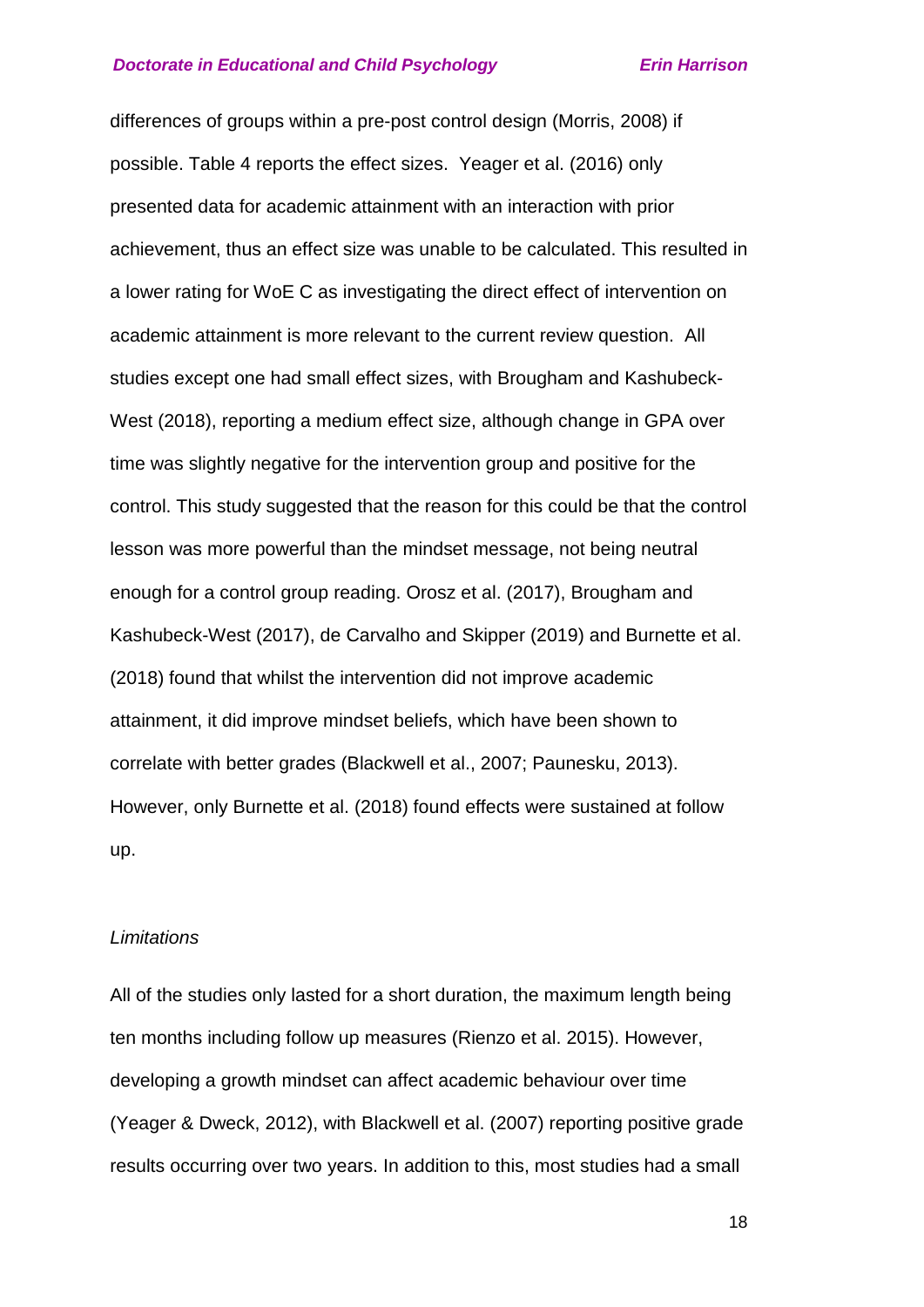sample size and therefore did not have sufficient power, thus a larger sample size may have led to statistically significant results. The statistical power of the studies was stated in the majority of the studies as a limitation and an area for future development. Furthermore, whilst studies tried to limit demand characteristics, there is a possibility that pupils may have spoken about the materials used in the sessions. This contamination is problematic as it makes it difficult to differentiate and can introduce bias, decrease effect size estimates and reduce power (Keogh-Brown, et al., 2007). De Carvalho and Skipper (2019) did not have a control group and therefore it is not possible to isolate the effects of the treatment group from the influence of confounding variables. This has been taken into account in all of their WoE scores, resulting in a lower rating. For some of the studies, academic attainment was a secondary focus and they did not include information on whether it was statistically significant. This made it more difficult to determine the change in outcomes and differences between groups. Where this change was unobservable, studies received a lower WoE C score. Some of the interventions were also multifaceted; making it difficult to know which element drove which effect. Finally, three of the studies were conducted with Carol Dweck, raising the possibility that the researchers may have unconsciously been subject to experimenter bias as they would have had a vested interest in finding results that are more favourable.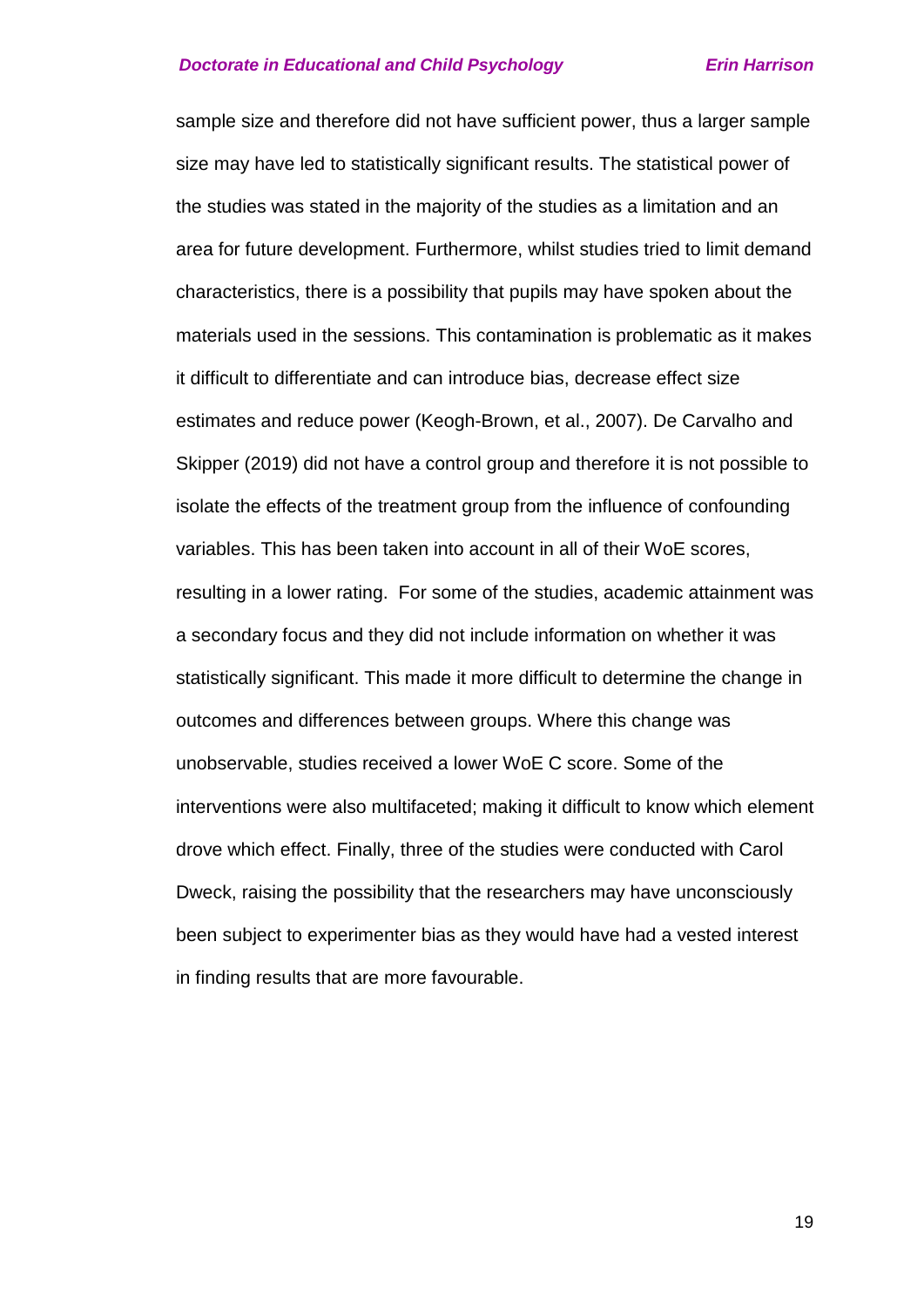# **Table 4**

# *Effect Sizes and Descriptors*

| Study                                  | Sample Size | <b>Outcome Measure</b>             | <b>Effect Size</b>                                                                                                                                           | Descriptor | Overall WoE D  |
|----------------------------------------|-------------|------------------------------------|--------------------------------------------------------------------------------------------------------------------------------------------------------------|------------|----------------|
| Bettinger et al. (2018)                | 254         | <b>Grade Point</b><br>Average      | $d = 0.081$                                                                                                                                                  | Small      | Medium $(2.3)$ |
| Brougham &<br>Kashubeck-West<br>(2017) | 69          |                                    | $d = 0.7031$                                                                                                                                                 | Medium     | High $(2.7)$   |
| Burnette et al. (2018)                 | 222         | <b>Mean final Grades</b>           | $d = -0.027$                                                                                                                                                 | Small      | High $(2.7)$   |
| De Carvalho & Skipper<br>(2019)        | 18          | Reading paper<br>examination score | $d = 0.1636$                                                                                                                                                 | Small      | Low $(1)$      |
| Orosz et al. (2017)                    | 55          | <b>Grade Point</b><br>Average      | $d = 0.3517$                                                                                                                                                 | Small      | Medium (2)     |
| Paunesku et al. (2015)                 |             | <b>Grade Point</b><br>Average      | $d = 0.21$<br>('at risk' pupils<br>only)<br>Not enough information to<br>calculate effect size of<br>intervention on GPA without<br>interaction of 'at risk' | Small      | High $(2.7)$   |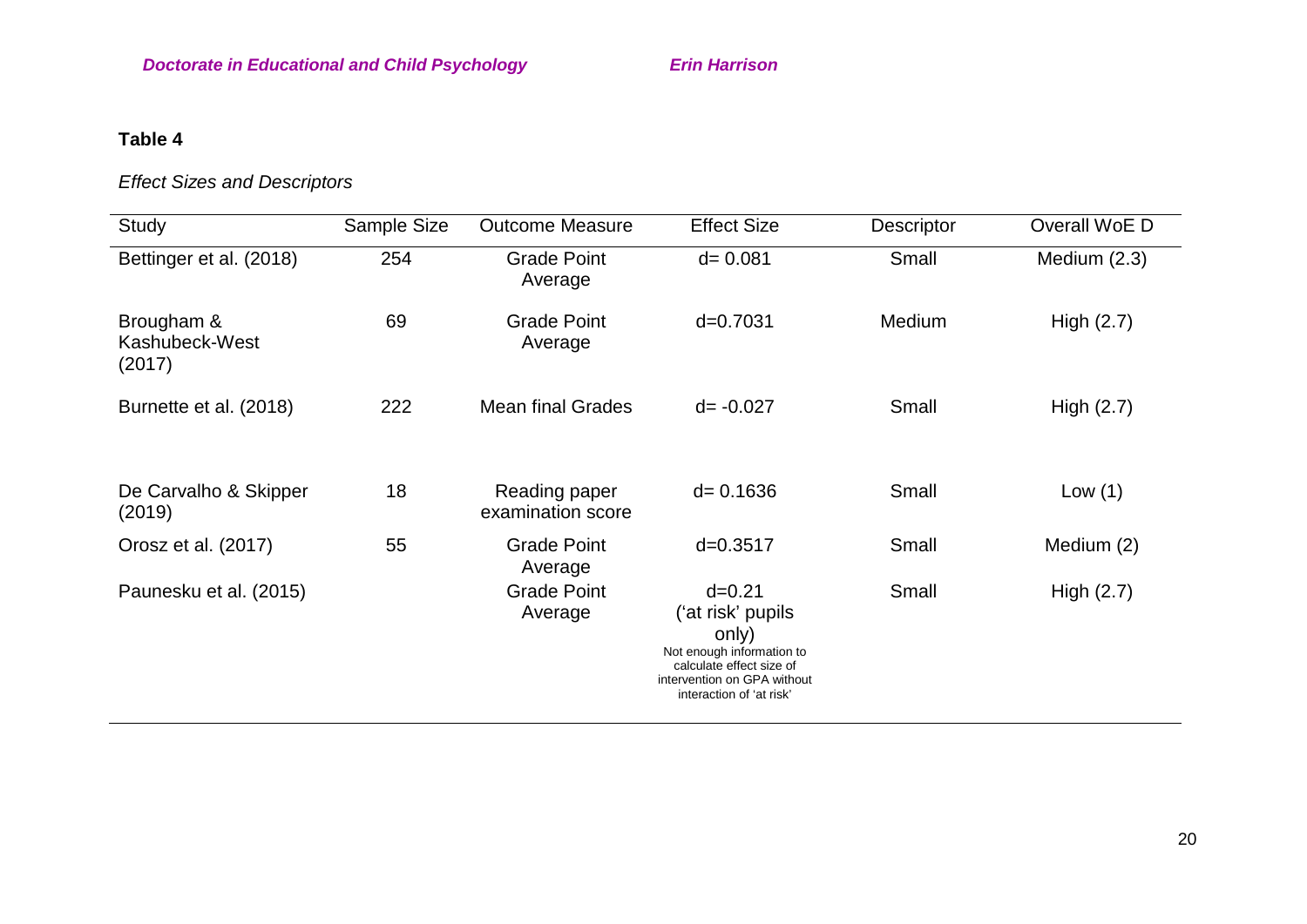| Study                               | Sample Size | <b>Outcome Measure</b> | <b>Effect Size</b>                                                                                 | <b>Descriptor</b> | Overall WoE D |
|-------------------------------------|-------------|------------------------|----------------------------------------------------------------------------------------------------|-------------------|---------------|
| Rienzo, Rolfe &<br>Wilkinson (2015) | 286         | Maths scores           | $d = 0.10$                                                                                         | Small             | High $(2.7)$  |
|                                     |             | English scores         | $d = 0.18$                                                                                         | Small             |               |
| Yeager et al. $(2016)$ –<br>Study 2 | 3676        | Grade Point<br>Average | Not enough information<br>to calculate effect size<br>without interaction of<br>prior achievement. | N/A               | Low $(0.7)$   |
| Yeager et al. (2019)                | 12,490      | Grade Point<br>Average | $d = 0.0679$                                                                                       | Small             | High $(2.7)$  |

*Note:* Cohen's d (1988) descriptors: 0.2(small), 0.5 (medium) and 0.8(large). WoE D: < 1.6 (low), 1.7 – 2.3 (medium) and > 2.4 (high)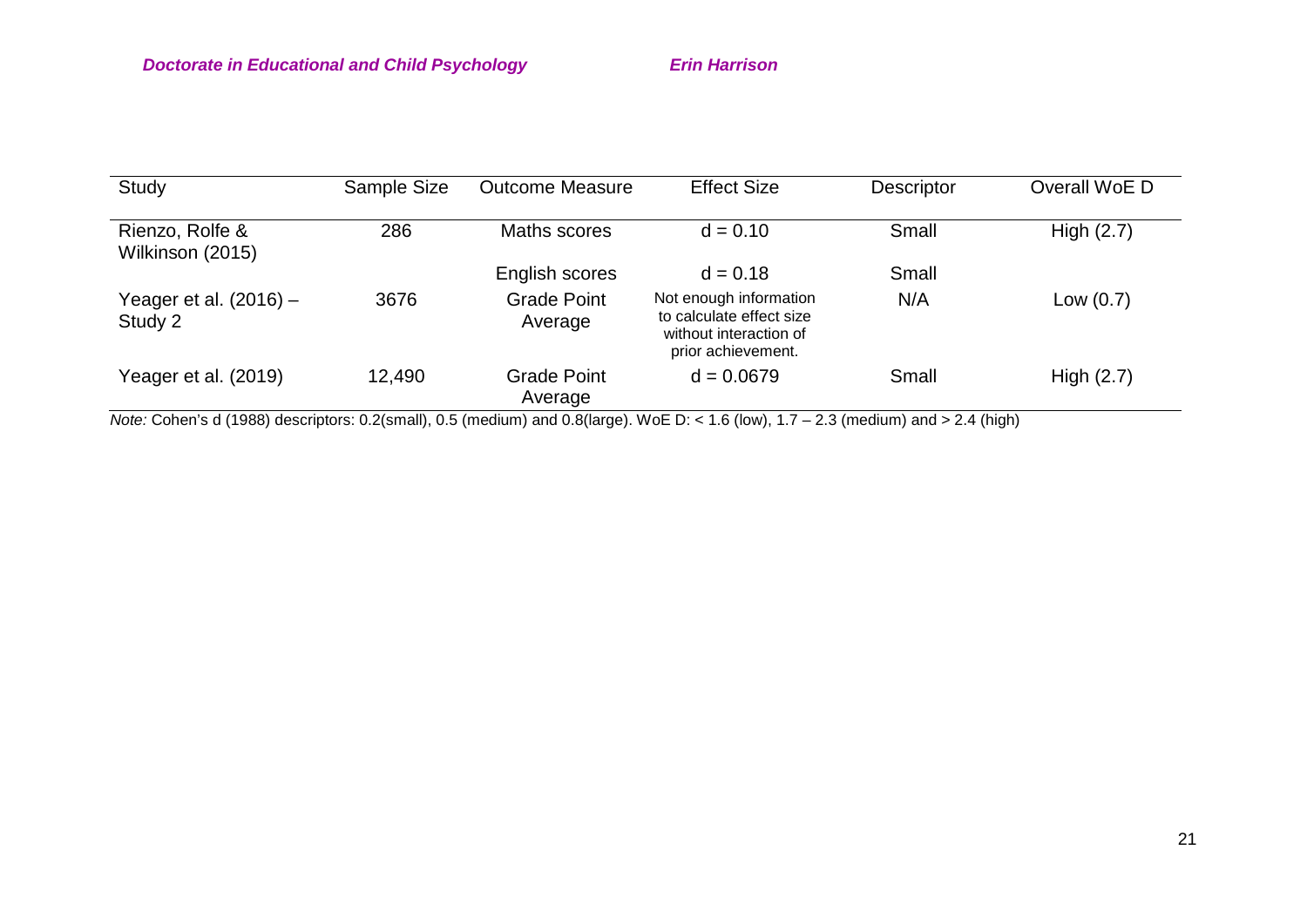#### **Section 4: Conclusions and Recommendations**

This systematic literature review examined the effectiveness of growth mindset interventions in raising academic attainment. Whilst some studies found that participants benefited from a growth mindset intervention, the benefits were only for specific groups of pupils, either considered to be 'at risk' or low achieving. Therefore, this evidence suggests that growth mindset interventions are effective at raising academic attainment in certain subgroups of pupils. This supports conclusions drawn by Kearney (2016). Nevertheless, some studies found that a growth mindset intervention improved mindset beliefs, which has previously been shown to correlate with better grades (Blackwell et al., 2007; Paunesku, 2013; Claro, Paunesku & Dweck, 2016). Although, only one study found that this was sustained after follow up (Burnette et al., 2018), suggesting that mindsets can change quickly. Dommett, Devonshire, Sewter, et al. (2013) state that mindsets can adjust quickly throughout an intervention but can rapidly return to their preliminary level when the growth mindset message is no longer present, consequently, this emphasises the need for a growth mindset intervention to be embedded into the whole school culture and environment and within every lesson (Yeager & Walton, 2011).

In terms of EP practice, the findings from this review suggests that whilst growth mindset interventions do not seem to improve the academic attainment of pupils universally, they may be able to raise attainment for pupils considered at risk of educational disadvantage. However, the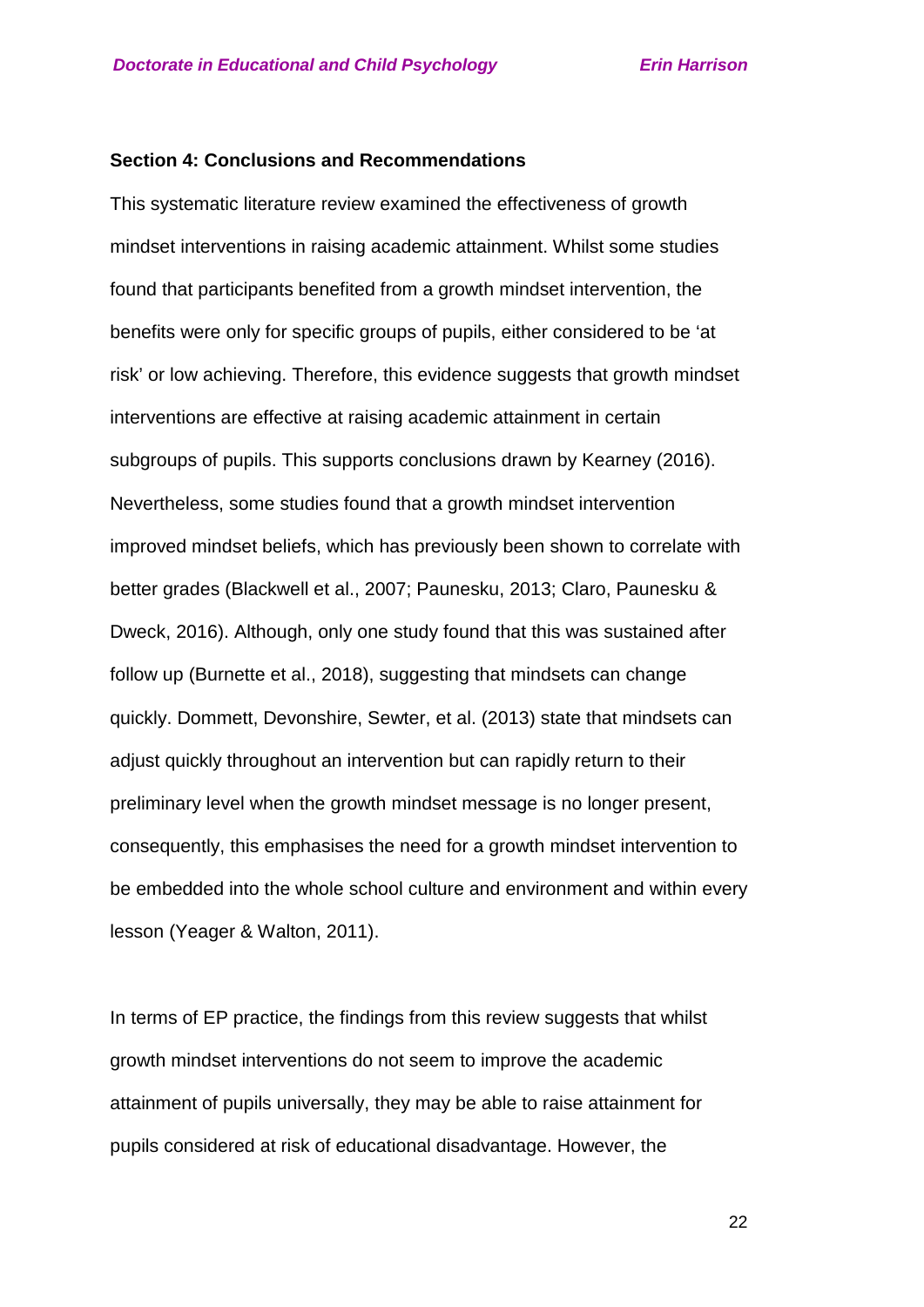evidence-base considered within this review contains some methodological weaknesses and some of the studies were not entirely relevant to the current review question. Consequently, the findings need to be interpreted cautiously. Growth mindset interventions may need to be offered to schools thoughtfully, explaining the potential advantages and pitfalls as well as being carefully monitored against intended outcomes. If schools can improve pupils' academic performance, especially amongst the lowest achieving pupils, with growth mindset interventions, they can offer a low cost, easy implementable option for schools. Therefore, more research is needed in order to determine the effectiveness of growth mindset interventions on raising academic attainment.

#### *Recommendations*

Further research could address some of the limitations to the designs of the studies reviewed. For example, many of the studies consisted of a small sample size, thus, higher-powered studies with more participants are necessary to allow conclusions to be drawn more confidently. In addition to this, studies should evaluate results for a longer duration to see whether the effects are maintained over time. Research should also investigate the specific links between the intervention and academic attainment as well as the interaction between changing mindsets and academic achievement. Furthermore, it may be helpful to investigate the impact of a growth mindset intervention when embedded into the whole school culture and environment to determine whether this has more of an impact.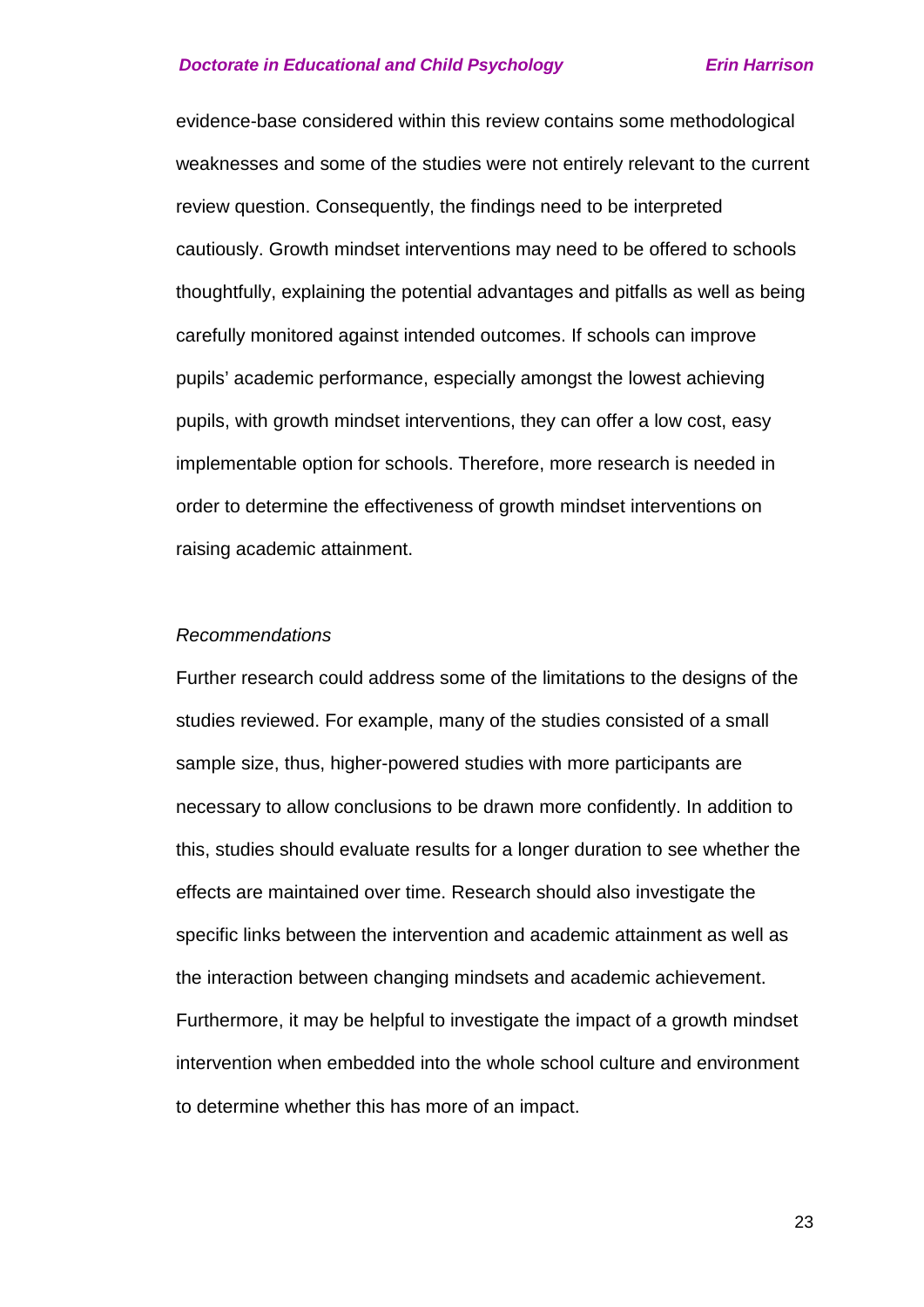It is also important to note that there are issues around generalisability of findings. Only one study took place in a primary school, thus further research is needed in this area to determine whether a growth mindset intervention would be effective for this younger age group. Additionally, only two studies took place within the UK, with the majority conducted within the US and two studies conducted in a region where the education system is less likely to be comparable. Therefore, generalising these findings to the UK need to be done with care, and more research is needed to establish the effectiveness of growth mindset interventions within the UK.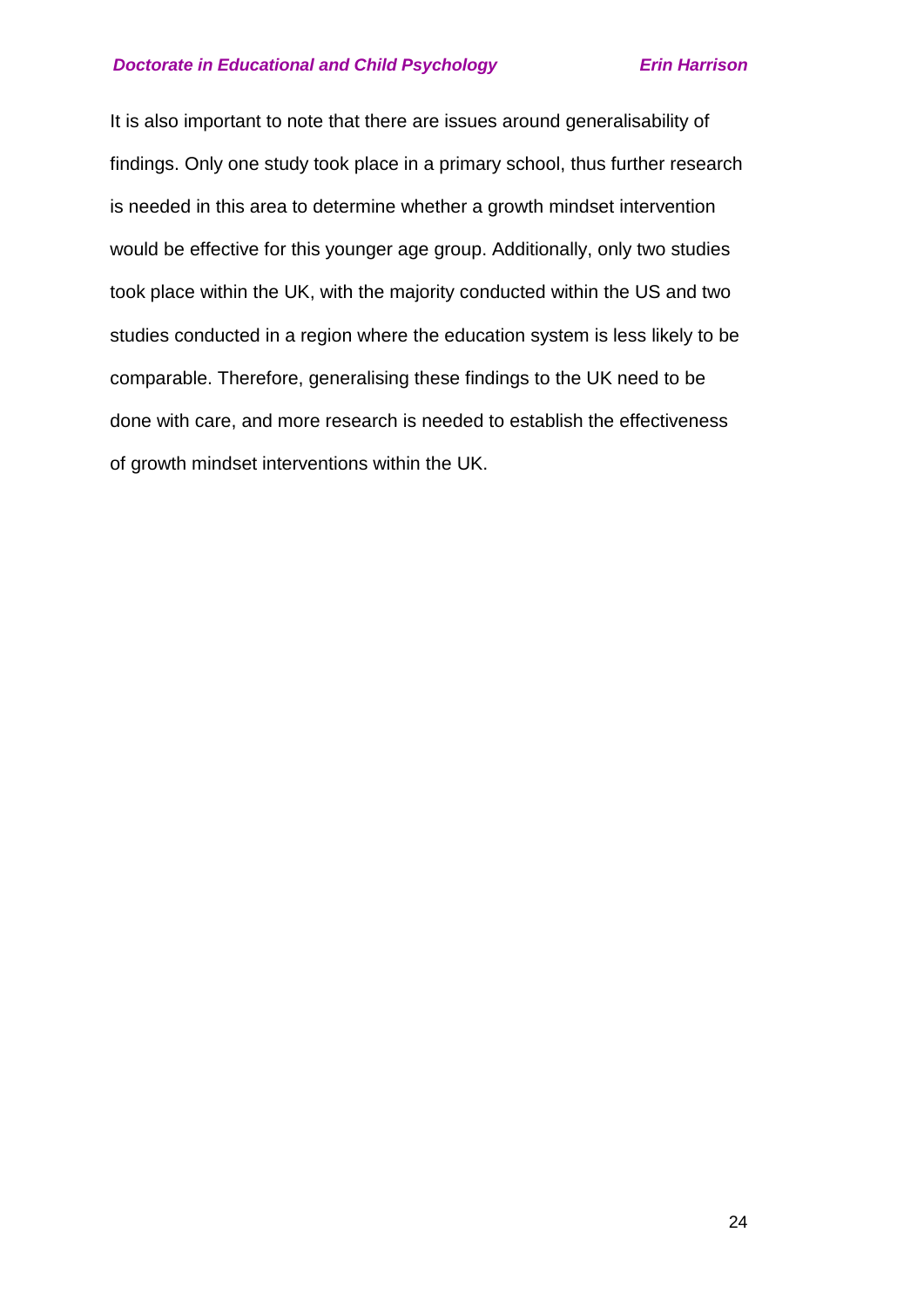#### **References**

- Bettinger, E., Ludvigsen, S., Rege, M., Solli, I. F., & Yeager, D. (2018). Increasing perseverance in math: Evidence from a field experiment in Norway. *Journal of Economic Behavior & Organization*, *146*, 1–15.
- Blackwell, L. S., Trzesniewski, K. H., & Dweck, C. S. (2007). Implicit theories of intelligence predict achievement across an adolescent transition: A longitudinal study and an intervention. *Child Development*, *78*(1), 246- 263.
- Bower, G. H., & Gilligan, S. G. (1979). Remembering information related to one's self. *Journal of research in personality*, *13*(4), 420-432.
- Brougham, L., & Kashubeck-West, S. (2017). Impact of a growth mindset intervention on academic performance of students at two urban high schools. *Professional School Counseling*, *21*(1).
- Burnette, J. L., Russell, M. V, Hoyt, C. L., Orvidas, K., & Widman, L. (2018). An Online Growth Mindset Intervention in a Sample of Rural Adolescent Girls. *British Journal of Educational Psychology*, *88*(3), 428–445.
- Claro, S., Paunesku, D., & Dweck, C. S. (2016). Growth mindset tempers the effects of poverty on academic achievement. *Proceedings of the National Academy of Sciences*, *113*(31), 8664-8668.
- Cohen, J. (1988). *Statistical power analysis for the behavioral sciences*. Hillsdale, NJ: Erlbaum.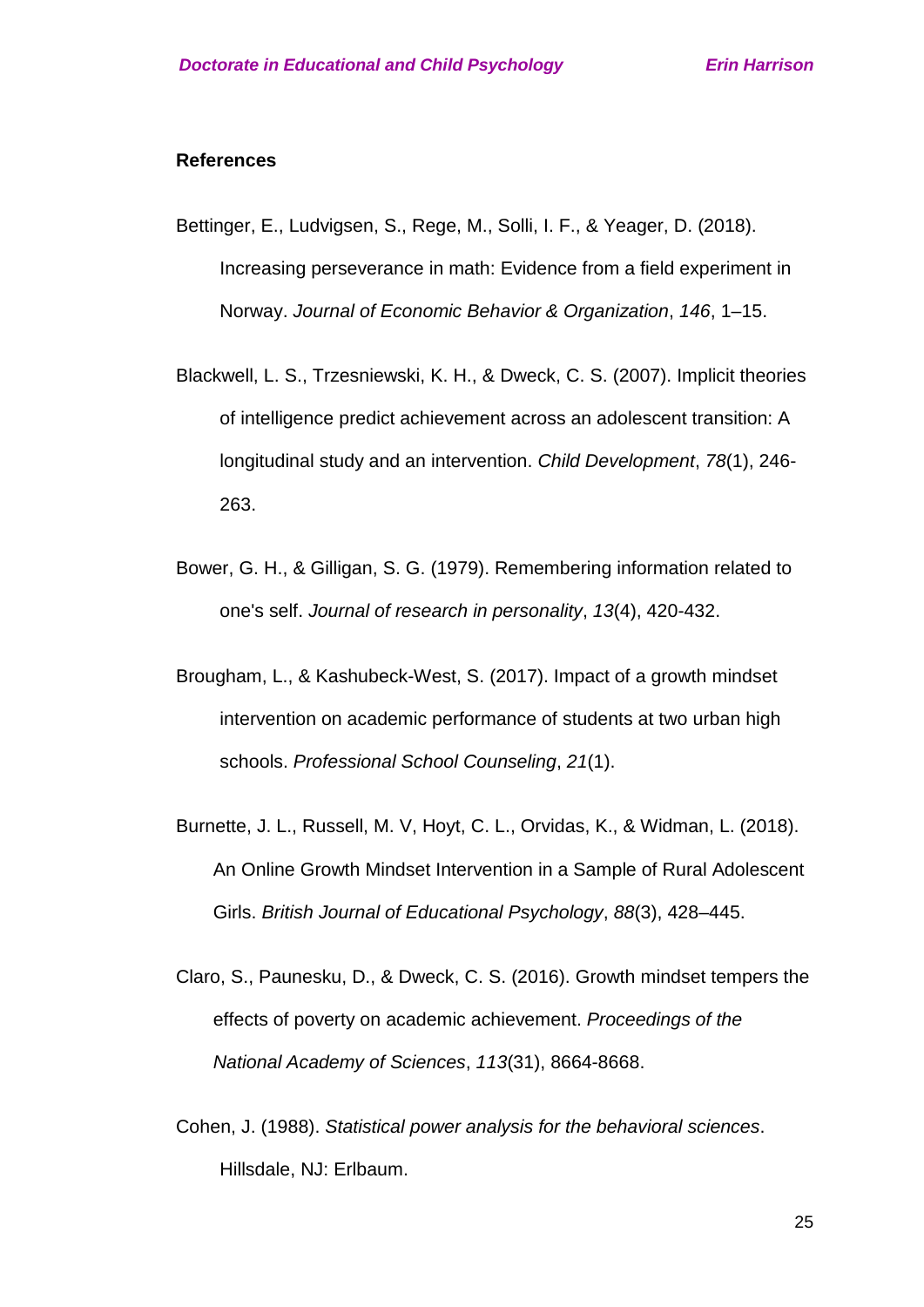- Cohen, G. L., Garcia, J., Apfel, N., & Master, A. (2006). Reducing the racial achievement gap: A social-psychological intervention. *Science*, *313* (5791), 1307–1310.
- de Carvalho, E., & Skipper, Y. (2019). A two‐component growth mindset intervention for young people with SEND. *Journal of Research in Special Educational Needs*.
- Dommett, E. J., Devonshire, I. M., Sewter, E., & Greenfield, S. A. (2013). The impact of participation in a neuroscience course on motivational measures and academic performance. *Trends in Neuroscience and Education*, *2*(3-4), 122-138.
- Dweck, C. S. (2006). *Mindset: The new psychology of success*. New York, NY: Random House.
- Dweck, C. S. (2013). *Self-theories: Their Role in Motivation, Personality, and development.* Psychology press.
- Dweck, C. S., & Leggett, E. L. (1988). A social-cognitive approach to motivation and personality. *Psychological review*, *95*(2), 256.
- Dweck, C., Walton, G. M., & Cohen, G. L. (2011). Academic tenacity: Mindset and skills that promote long-term learning. *Gates Foundation. Seattle, WA: Bill & Melinda Gates Foundation*, 1–43. Retrieved from http://web.stanford.edu/~gwalton/home/Welcome\_files/DweckWaltonCo hen\_2014.pdf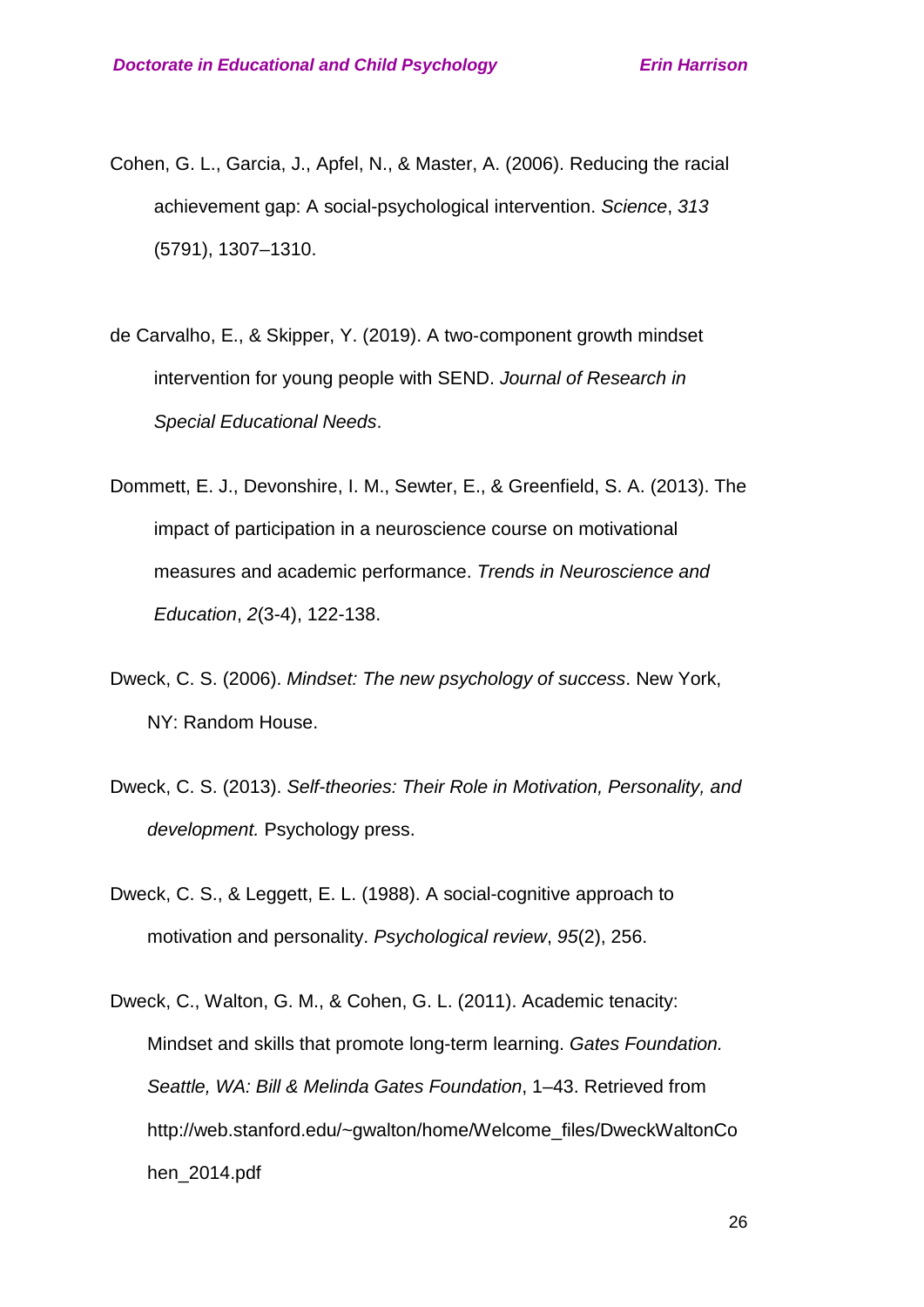- Dweck, C. S., & Yeager, D. S. (2019). Mindsets: A View From Two Eras. *Perspectives on Psychological Science : A Journal of the Association for Psychological Science*, *14*(3), 481–496.
- Farrington, C. A, Roderick, M., Allensworth, E., Nagaoka, J., Keyes, T. S., Johnson, D. W., & Beechum, N. O. (2012). The role of noncognitive factors in shaping school performance : A critical literature review. *Teaching Adolescents To Become Learners*, *N.O.* (June), 108.
- Gough, D. (2007). Weight of Evidence: a framework for the appraisal of the quality and relevance of evidence. *Research Papers in Education,* 22(2), 213-228.
- Gersten, R., Fuchs, L. S., Compton, D., Coyne, M., Greenwood, C, & Innocenti, M. (2004). Quality indicators for group experimental and quasi-experimental research in special education. *Exceptional Children*, 71,149-164
- Guyatt, G. H., Sackett, D. L., Sinclair, J. C., Hayward, R., Cook, D, J., & Cook, R. J. (1995). Users' Guides to the Medical Literature: IX. A Method for Grading Health Care Recommendations. The Journal of the American Medical Association, 274(22), 1800–1804.
- Hattie, J. (2009). *Visible learning: A synthesis of over 800 metaanalyses relating to achievement.* New York, NY: Routledge.
- Hulleman, C. S., & Harackiewicz, J. M. (2009). Promoting interest and performance in high school science classes.*Science*, *326*, 1410–1412.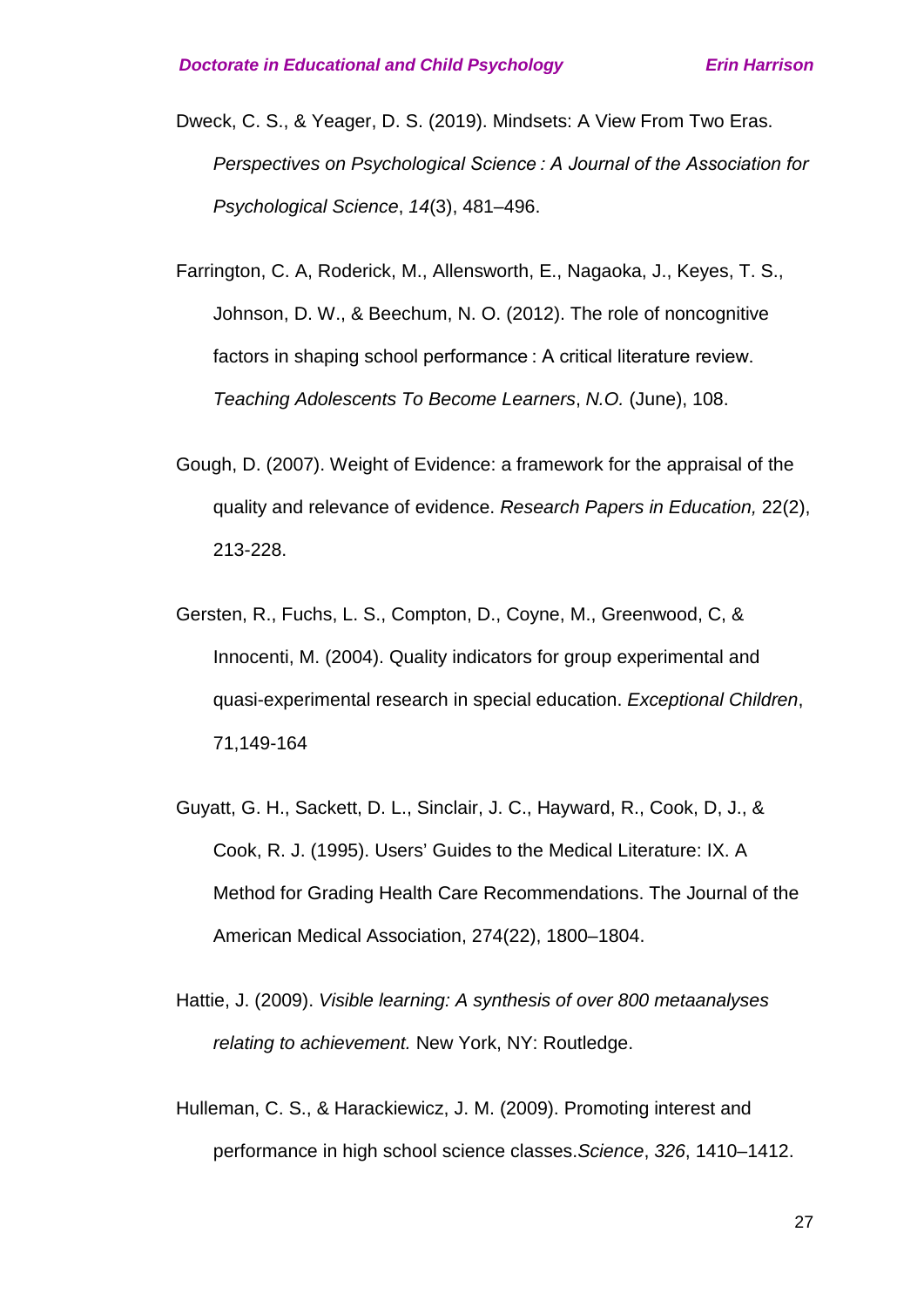Kearney, T. (2016). Are school-based interventions that promote a growth mindset effective in raising pupil attainment? An evidence-based practice report. Submitted as part of the Doctorate in Educational and Child Psychology. London; University College London.

- Keogh-Brown, M. R., Bachmann, M. O., Shepstone, L., Hewitt, C., Howe, A., Ramsay, C. R., & Elbourne, D. R. (2007). Contamination in Trials of Educational Interventions. *Health Technology Assessment,* 11 (43): 1 – 127.Kratochwill, T. R. (2003). Task Force on Evidence-Based Interventions in School Psychology. Retrieved January 15, 2020, from [http://www.indiana.edu/~ebi/documents/\\_workingfiles/EBImanual1.pdf](http://www.indiana.edu/%7Eebi/documents/_workingfiles/EBImanual1.pdf)
- Morris, S. B. (2008). Estimating Effect Sizes From Pretest-Posttest-Control Group Designs. *Organizational Research Methods, 11 (2), 364-386.*
- Mueller, C. M., & Dweck, C. S. (1998). Praise for intelligence can undermine children's motivation and performance. *Journal of Personality and Social Psychology*, *75*, 33–52.
- Orosz, G., Péter-Szarka, S., Bőthe, B., Tóth-Király, I., & Berger, R. (2017). How Not to Do a Mindset Intervention: Learning from a Mindset Intervention among Students with Good Grades. *Frontiers in Psychology*, *8*.
- Paunesku, D., Walton, G. M., Romero, C., Smith, E. N., Yeager, D. S., & Dweck, C. S. (2015). Mind-set interventions are a scalable treatment for academic underachievement. *Psychological Science*, *26*(6), 784–793.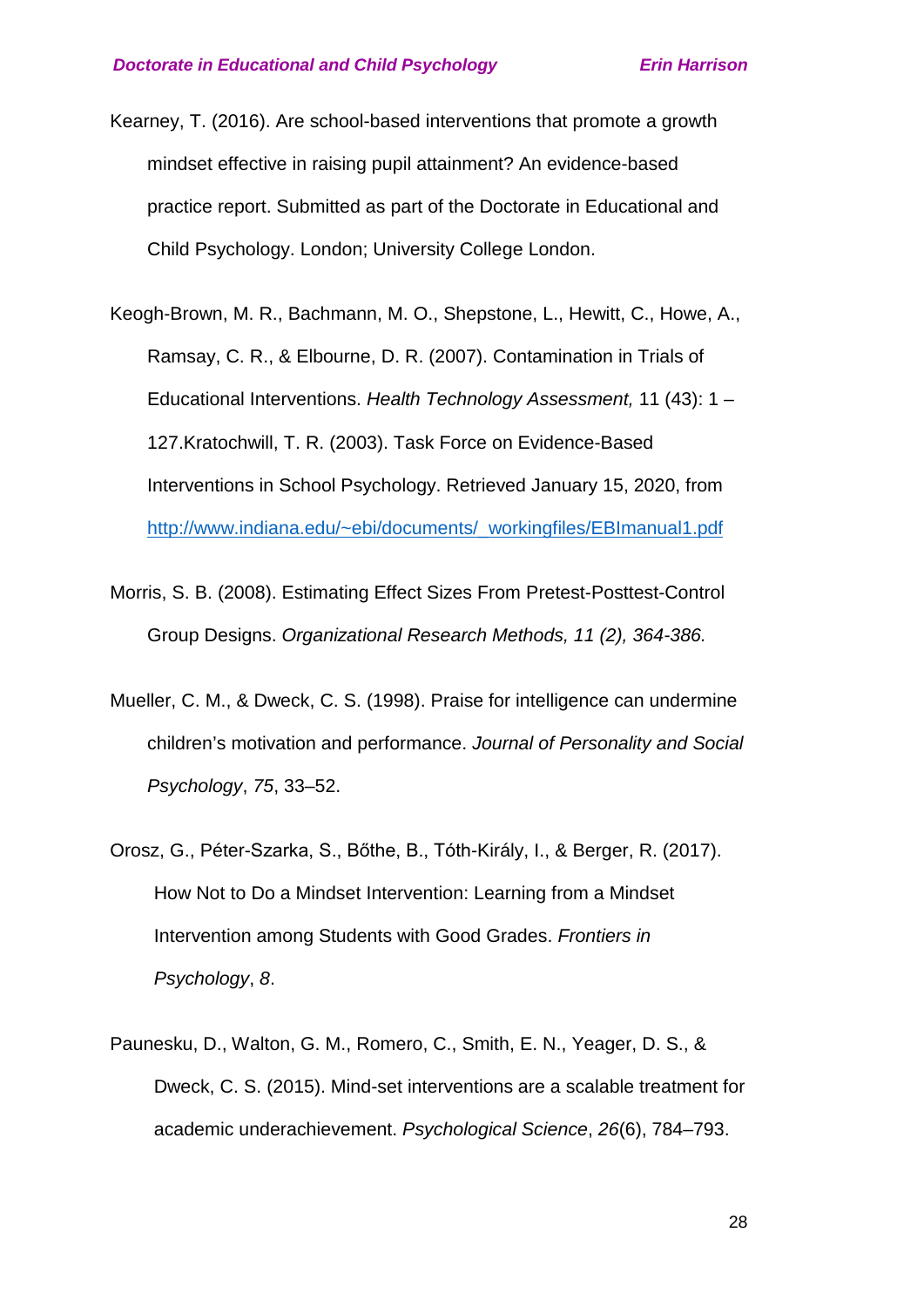- Rienzo, C., Rolfe, H., & Wilkinson, D. (2015). *Changing Mindsets: Evaluation Report and Executive Summary*. Retrieved from Education Endowment Foundation.
- Snipes, J., Fancsali, C., & Stoker, G. (2012). *Student academic mindset interventions – A review of the current landscape*. San Francisco, CA: Stupski Foundation.
- Snipes, J., & Tran, L. (2017). Growth mindset, performance avoidance, and academic behaviors in Clark County School District. *Regional Educational Laboratory at West Ed*, 2017-226.
- Yeager, D. S., Hanselman, P., Walton, G. M., Murray, J. S., Crosnoe, R., Muller, C., Dweck, C. S. (2019). A national experiment reveals where a growth mindset improves achievement. *Nature*, *573*(7774), 364+.
- Yeager, D. S., Romero, C., Paunesku, D., Hulleman, C. S., Schneider, B., Hinojosa, C., Dweck, C. S. (2016). Using Design Thinking to Improve Psychological Interventions: The Case of the Growth Mindset during the Transition to High School. *Journal of Educational Psychology*, *108*(3), 374–391.
- Yeager, D. S., & Walton, G. M. (2011). Social-psychological interventions in education: They're not magic. *Review of Educational Research*, *81*, 267–301.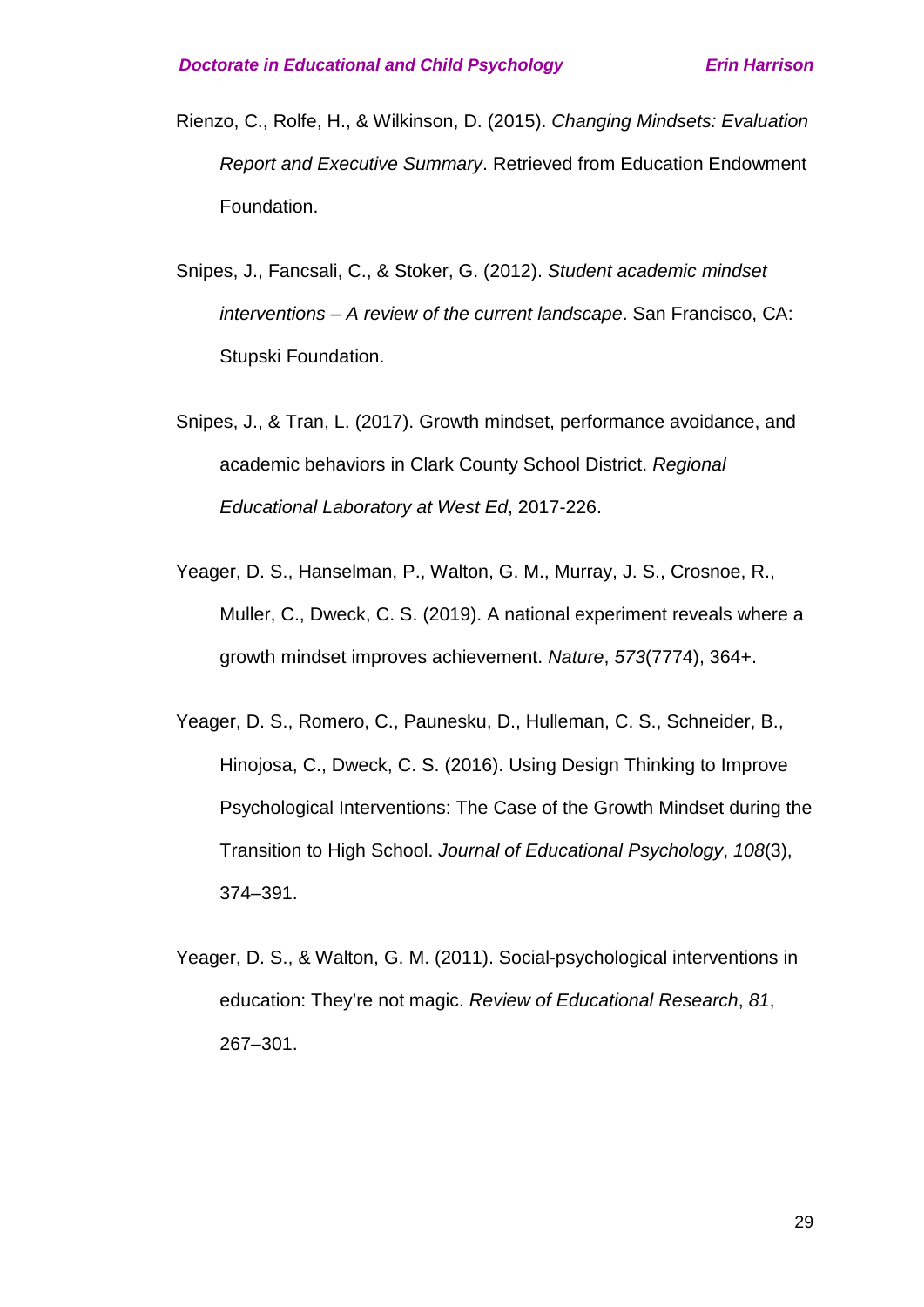# *Appendices Appendix 1: List of Included Studies*

Full Reference

- 1. Bettinger, E., Ludvigsen, S., Rege, M., Solli, I. F., & Yeager, D. (2018). Increasing perseverance in math: Evidence from a field experiment in Norway. *Journal of Economic Behavior & Organization*, *146*, 1–15.
- 2. Brougham, L., & Kashubeck-West, S. (2017). Impact of a growth mindset intervention on academic performance of students at two urban high schools. *Professional School Counseling*, *21*(1).
- 3. Burnette, J. L., Russell, M. V, Hoyt, C. L., Orvidas, K., & Widman, L. (2018). An Online Growth Mindset Intervention in a Sample of Rural Adolescent Girls. *British Journal of Educational Psychology*, *88*(3), 428–445.
- 4. de Carvalho, E., & Skipper, Y. (2019). A two‐component growth mindset intervention for young people with SEND. *Journal of Research in Special Educational Needs*.
- 5. Orosz, G., Péter-Szarka, S., Bőthe, B., Tóth-Király, I., & Berger, R. (2017). How Not to Do a Mindset Intervention: Learning from a Mindset Intervention among Students with Good Grades. *Frontiers in Psychology*, *8*.
- 6. Paunesku, D., Walton, G. M., Romero, C., Smith, E. N., Yeager, D. S., & Dweck, C. S. (2015). Mind-set interventions are a scalable treatment for academic underachievement. *Psychological Science*, *26*(6), 784–793.
- 7. Rienzo, C., Rolfe, H., & Wilkinson, D. (2015). *Changing Mindsets: Evaluation Report and Executive Summary*. Retrieved from Education Endowment Foundation.
	- Intervention 1
- 8. Yeager, D. S., Romero, C., Paunesku, D., Hulleman, C. S., Schneider, B., Hinojosa, C., Dweck, C. S. (2016). Using Design Thinking to Improve Psychological Interventions: The Case of the Growth Mindset during the Transition to High School. *Journal of Educational Psychology*, *108*(3), 374–391.
	- Study 2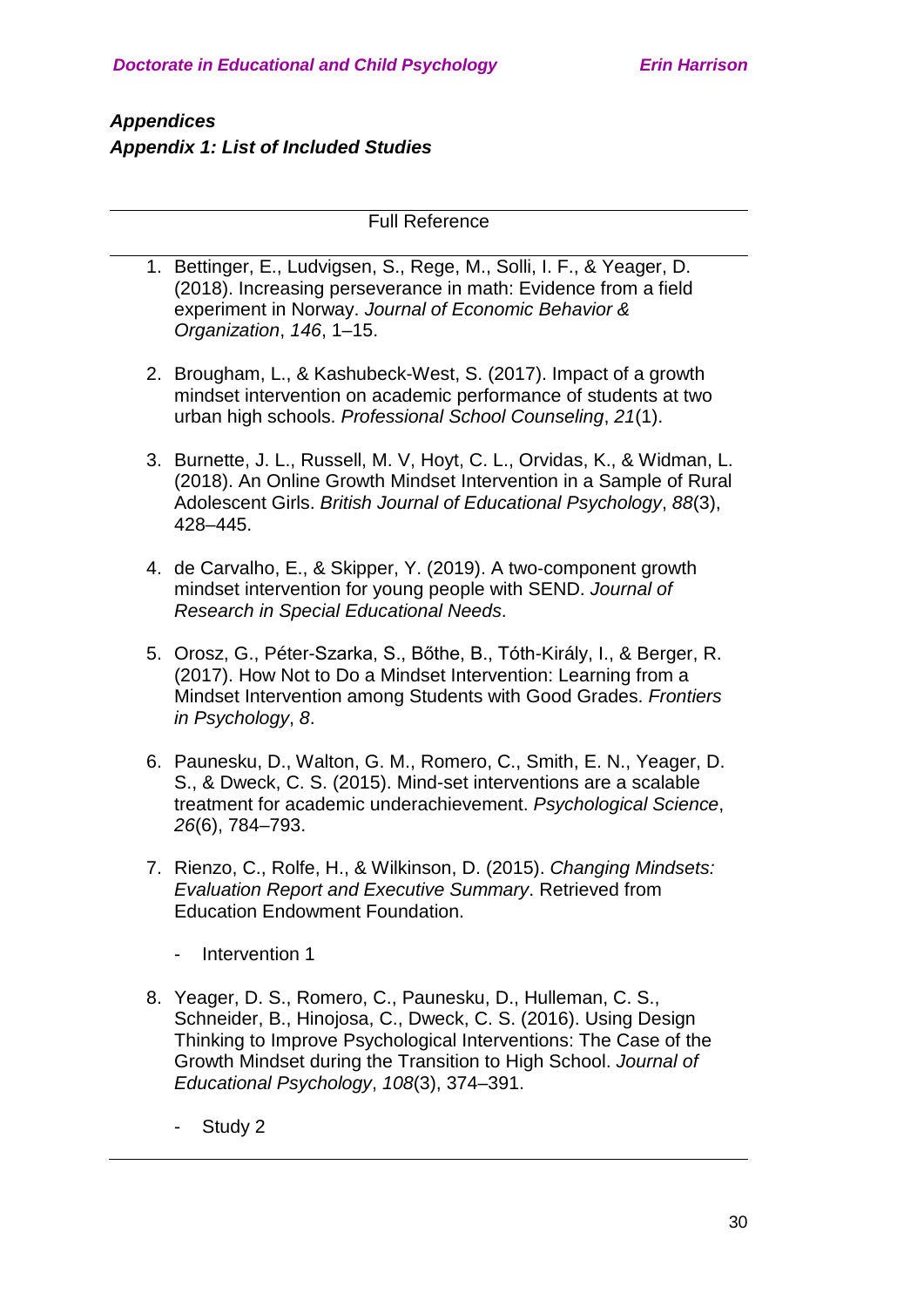9. Yeager, D. S., Hanselman, P., Walton, G. M., Murray, J. S., Crosnoe, R., Muller, C., Dweck, C. S. (2019). A national experiment reveals where a growth mindset improves achievement. *Nature*, *573*(7774), 364+.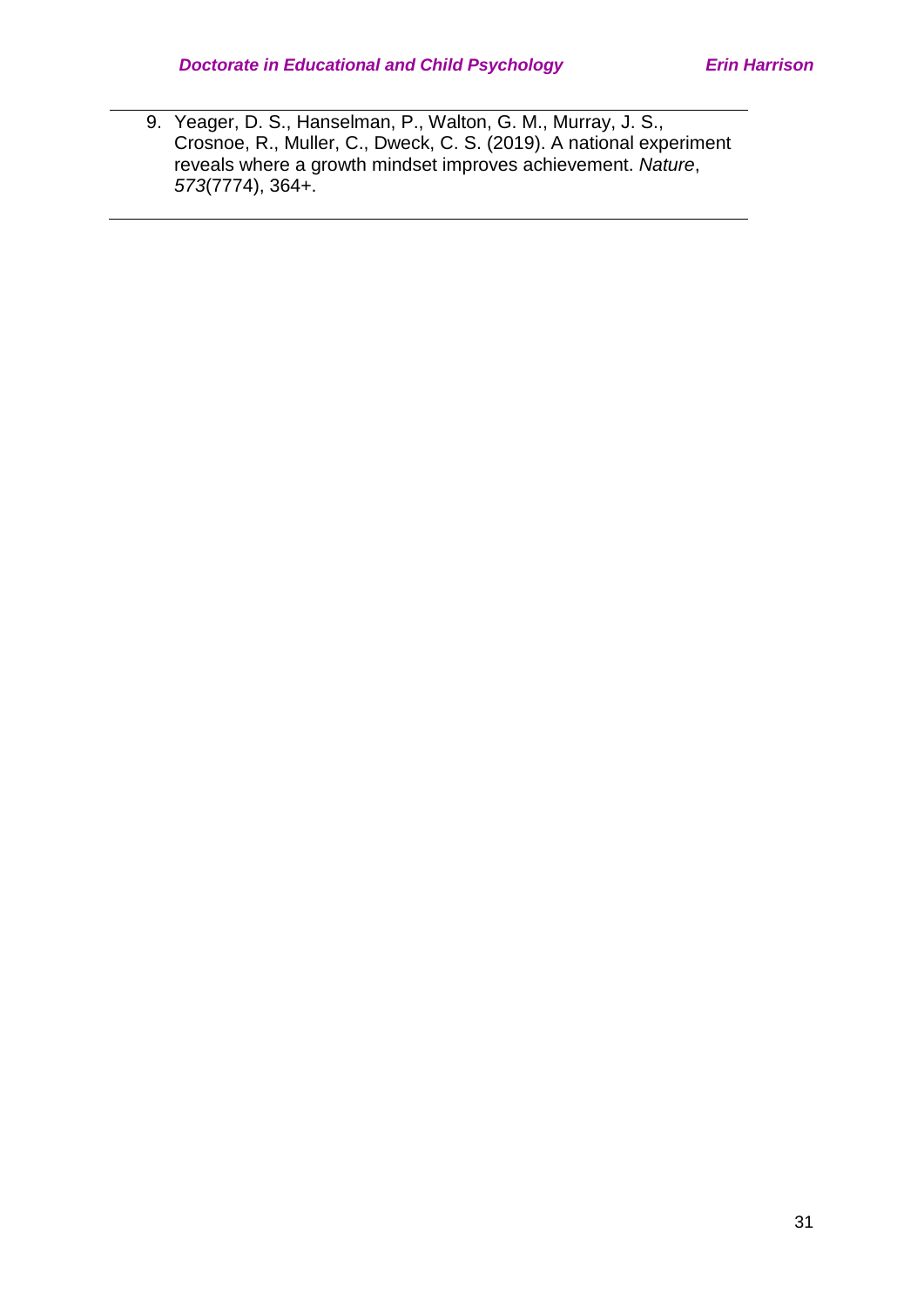| Study                                                                                                                                                                                                                                                                                       | <b>Reason for Exclusion</b><br>(criteria number) |
|---------------------------------------------------------------------------------------------------------------------------------------------------------------------------------------------------------------------------------------------------------------------------------------------|--------------------------------------------------|
| Bedford, S. (2017). Growth mindset and motivation: a<br>study into secondary school science learning.<br>RESEARCH PAPERS IN EDUCATION, 32(4, SI),<br>424-443.                                                                                                                               | No academic attainment<br>outcome measure (5).   |
| Bostwick, K. C. P., Collie, R. J., Martin, A. J., &<br>Durksen, T. L. (2017). Students' growth mindsets,<br>goals, and academic outcomes in mathematics.<br>Special Issue: Implicit Theories: The Role and Impact<br>of Malleable Mindsets, 225(2), 107-116.                                | No intervention (3).                             |
| Burgoyne, A. P., Hambrick, D. Z., Moser, J. S., &<br>Burt, S. A. (2018). Analysis of a mindset intervention.<br>Journal of Research in Personality, 77, 21-30.                                                                                                                              | Participants not of school<br>age (7).           |
| Chao, M. M., Visaria, S., Mukhopadhyay, A., &<br>Dehejia, R. (2017). Do Rewards Reinforce the Growth<br>Mindset?: Joint Effects of the Growth Mindset and<br>Incentive Schemes in a Field Intervention, Journal of<br>Experimental Psychology-General, 146(10), 1402-<br>1419.              | No academic attainment<br>outcome measure (5).   |
| Claro, S., Paunesku, D., & Dweck, C. S. (2016).<br>Growth mindset tempers the effects of poverty on<br>academic achievement. Proceedings of the National<br>Academy of Sciences of the United States of<br>America, 113(31), 8664-8668.                                                     | No intervention (3).                             |
| Cook, D. A., Gas, B. L., Farley, D. R., Lineberry, M.,<br>Naik, N. D., Lara, F. J. C., & Artino Jr., A. R. (2019).<br>Influencing Mindsets and Motivation in Procedural<br>Skills Learning: Two Randomized Studies. Journal of<br>Surgical Education, 76(3), 652-663.                       | No academic attainment<br>outcome measure (5).   |
| Destin, M., Hanselman, P., Buontempo, J., Tipton, E.,<br>& Yeager, D. S. (2019). Do Student Mindsets Differ<br>by Socioeconomic Status and Explain Disparities in<br>Academic Achievement in the United States? Aera<br>Open, 5(3).                                                         | Does not use primary,<br>empirical data (4).     |
| Dixson, D. D., Roberson, C. C. B., & Worrell, F. C.<br>(2017). Psychosocial Keys to African American<br>Achievement? Examining the Relationship between<br>Achievement and Psychosocial Variables in High<br>Achieving African Americans. Journal of Advanced<br>Academics, 28(2), 120-140. | No intervention (3).                             |
| Hoyert, M. S., Ballard, K., & O'Dell, C. D. (2019).<br>Increasing Student Success through a Cocktail of                                                                                                                                                                                     | Participants not of school<br>age (7).           |

# *Appendix 2: List of Studies Excluded at Full Text Screening*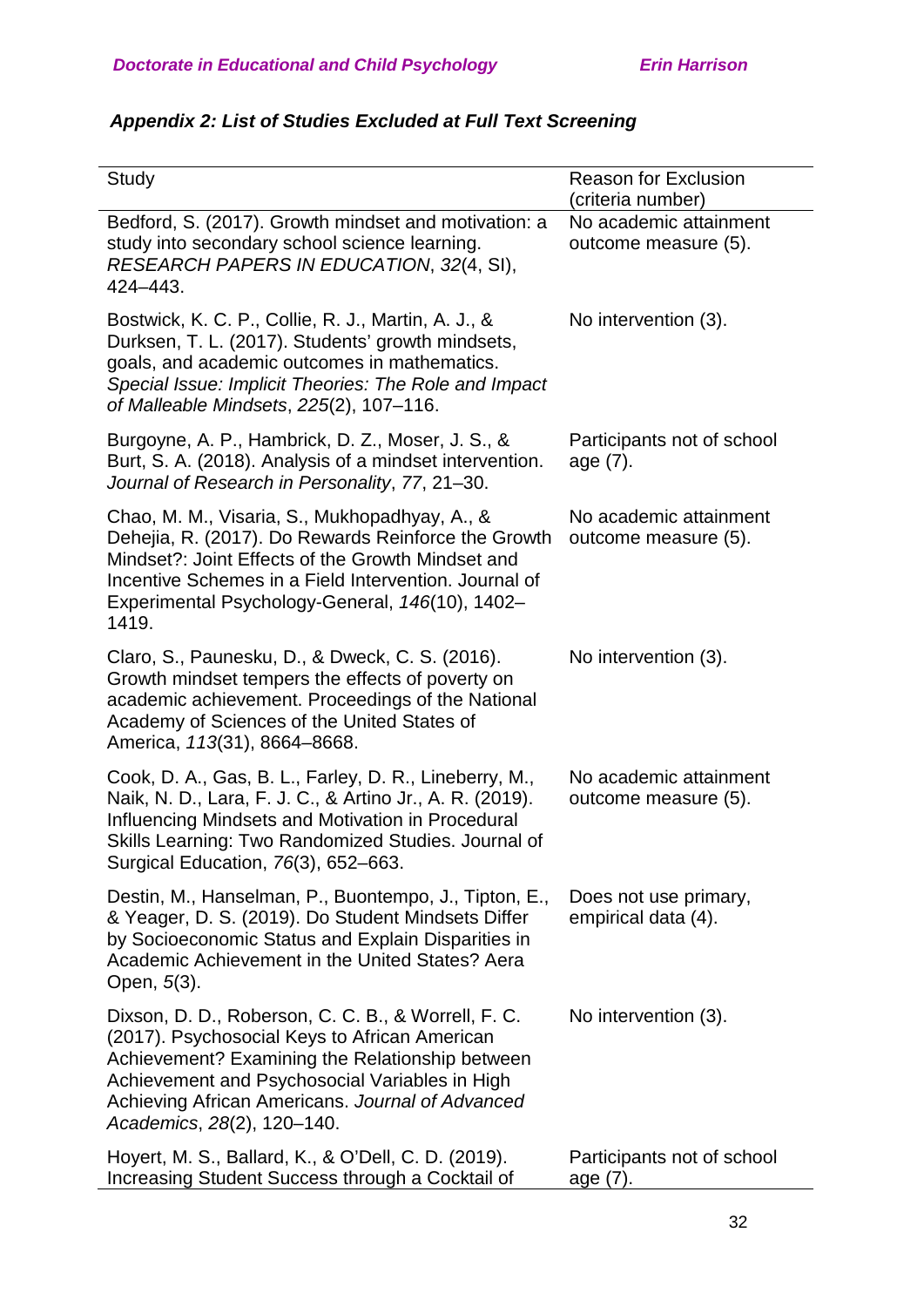*.*

| Study                                                                                                                                                                                                                                                                                                                                               | <b>Reason for Exclusion</b><br>(criteria number)                    |
|-----------------------------------------------------------------------------------------------------------------------------------------------------------------------------------------------------------------------------------------------------------------------------------------------------------------------------------------------------|---------------------------------------------------------------------|
| Cognitive Interventions. Journal of the Scholarship of<br>Teaching and Learning, 19(1), 128–134.                                                                                                                                                                                                                                                    |                                                                     |
| Miller, D. I. (2019). When Do Growth Mindset<br>Interventions Work? Trends in Cognitive Sciences,<br>23(11), 910-912.                                                                                                                                                                                                                               | Does not use primary,<br>empirical data (4).                        |
| Verberg, F. L. M., Helmond, P., & Overbeek Fenneke<br>L. M.; ORCID: http://orcid.org/0000-0001-6809-2982,<br>G. A. I.-O. http://orcid. org/Verber. (2018). Study<br>protocol: A randomized controlled trial testing the<br>effectiveness of an online mindset intervention in<br>adolescents with intellectual disabilities. BMC<br>Psychiatry, 18. | Study protocol – study not<br>yet been<br>implemented/reported (4). |

*Note. Studies included here underwent full text inspection. Studies that were excluded at the title and abstract screening are not included here.*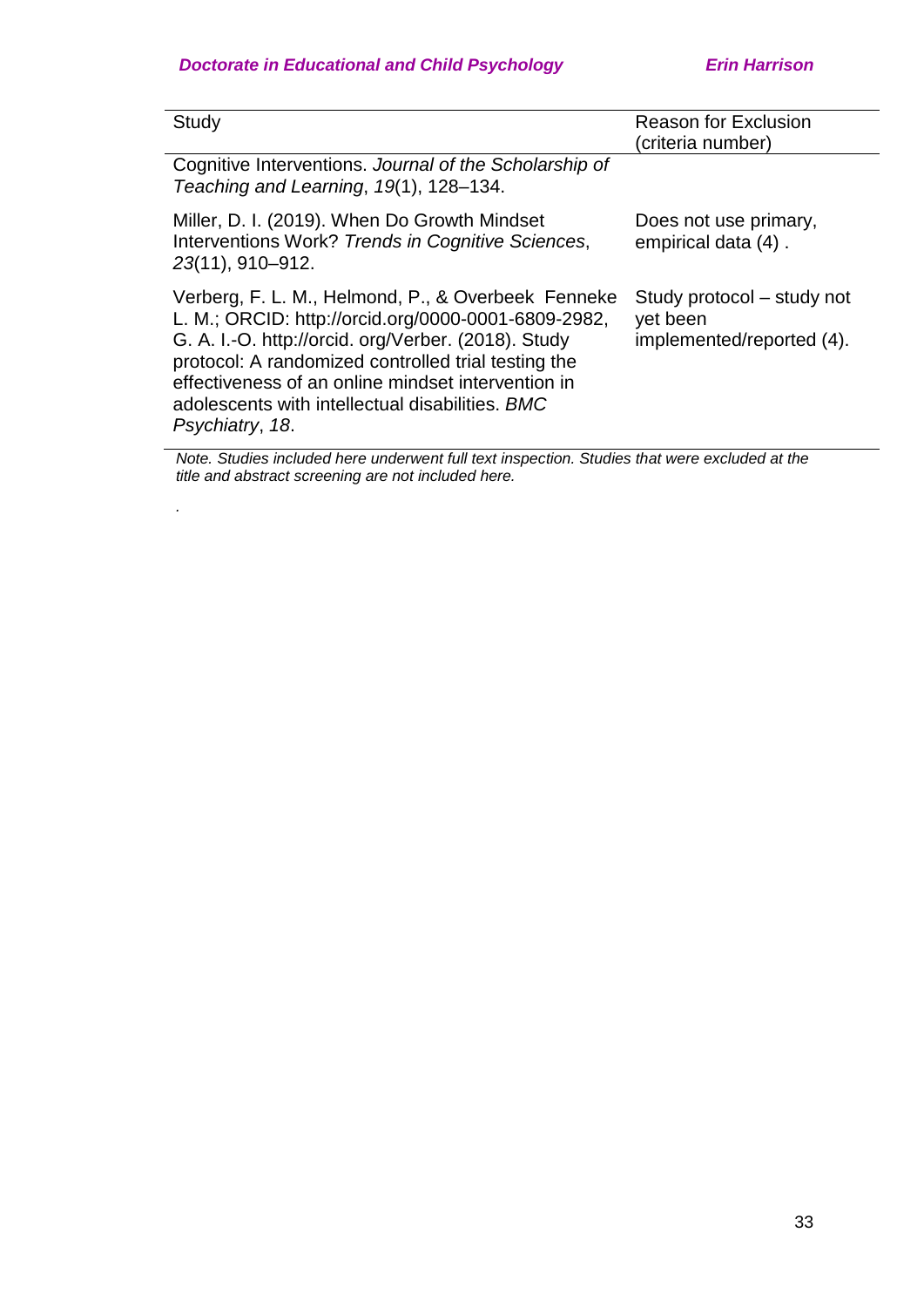# *Appendix 3: Mapping the Field*

| Author           | Aim        | Study Design        | Location  | Participants           | <b>Intervention Details</b>            | <b>Key Outcome Measures</b>  | Key Findings             |
|------------------|------------|---------------------|-----------|------------------------|----------------------------------------|------------------------------|--------------------------|
| <b>Bettinger</b> | To         | Experimental        | Norway    | Norwegian first year   | Three online sessions, 45 minutes.     | GPA and maths grade          | <b>Treatment effects</b> |
| et al.           | investigat | design.             |           | high school pupils.    |                                        |                              | on student's             |
| (2018)           | e whether  |                     |           |                        | Based on Yeager et al. (2016) -        | Data presented for GPA       | perseverance and         |
|                  | improving  | Random              |           | First year high school | adapted to the Norwegian language,     | after each session.          | academic                 |
|                  | pupils     | allocation by       |           | starts around 16 years | culture and context.                   |                              | performance in           |
|                  | mindsets   | computer            |           | old.                   | Session 1 and 2 - Read article,        |                              | maths                    |
|                  | can        | programme           |           |                        | summarised and wrote advice to         |                              |                          |
|                  | increase   |                     |           | Participation          | friend struggling.                     |                              |                          |
|                  | their      | Pre and post        |           | mandatory - school     |                                        |                              |                          |
|                  | persevera  | measures.           |           | instruction.           | Session 3 - real effort task. Students |                              |                          |
|                  | nce in     |                     |           |                        | have to solve a series of algebra      |                              |                          |
|                  | maths.     |                     |           | Participant numbers    | questions.                             |                              |                          |
|                  |            |                     |           | unclear.               |                                        |                              |                          |
|                  |            |                     |           | Session $1 = 354$      | Control – similar design, about the    |                              |                          |
|                  |            |                     |           | Session $2 = 289$      | brain                                  |                              |                          |
|                  |            |                     |           | Session $3 = 254$      |                                        |                              |                          |
|                  |            |                     |           |                        |                                        |                              |                          |
|                  |            |                     |           | Absence high in        |                                        |                              |                          |
|                  |            |                     |           | Norway.                |                                        |                              |                          |
|                  | Aim        | <b>Study Design</b> | Location  | Participants           | <b>Intervention Details</b>            | Key Outcome Measures         | Key Findings             |
| <b>Brougha</b>   | To         | Experimental        | <b>US</b> | 69 urban high school   | 3-session mindset intervention.        | GPA (mathematics,            | No improvement           |
| m &              | improve    | study.              |           | students from two high | Started fifth week into the semester.  | science, communication       | on GPA. Improved         |
| Kashube          | academic   |                     |           | schools.               | Conducted by school counsellor.        | arts, and social studies)    | mindset beliefs.         |
| ck-West          | performan  | Randomly            |           |                        |                                        |                              |                          |
| (2017)           | ce and     | assigned by         |           | $RHMS - an$            | Session 1: pupils read how the brain   | Pre measure, after           | Change in GPA            |
|                  | attendanc  | random              |           | academically rigorous  | works, briefly summarizing six key     | Semester 1                   | over time was            |
|                  | e rates by | number              |           | magnet high school     | concepts.                              |                              | positive for the         |
|                  | developin  | generator.          |           | $THS - a$ traditional  | Session 2: read story about a pupil    | Post intervention, after the | control group and        |
|                  | g a        |                     |           | high school            | who struggled but improved with        | completion of Semester 2.    | slightlyt negative       |
|                  | growth     |                     |           |                        | effort.                                |                              | for treatment            |
|                  | mindset    |                     |           | Freshmen population.   |                                        |                              | group.                   |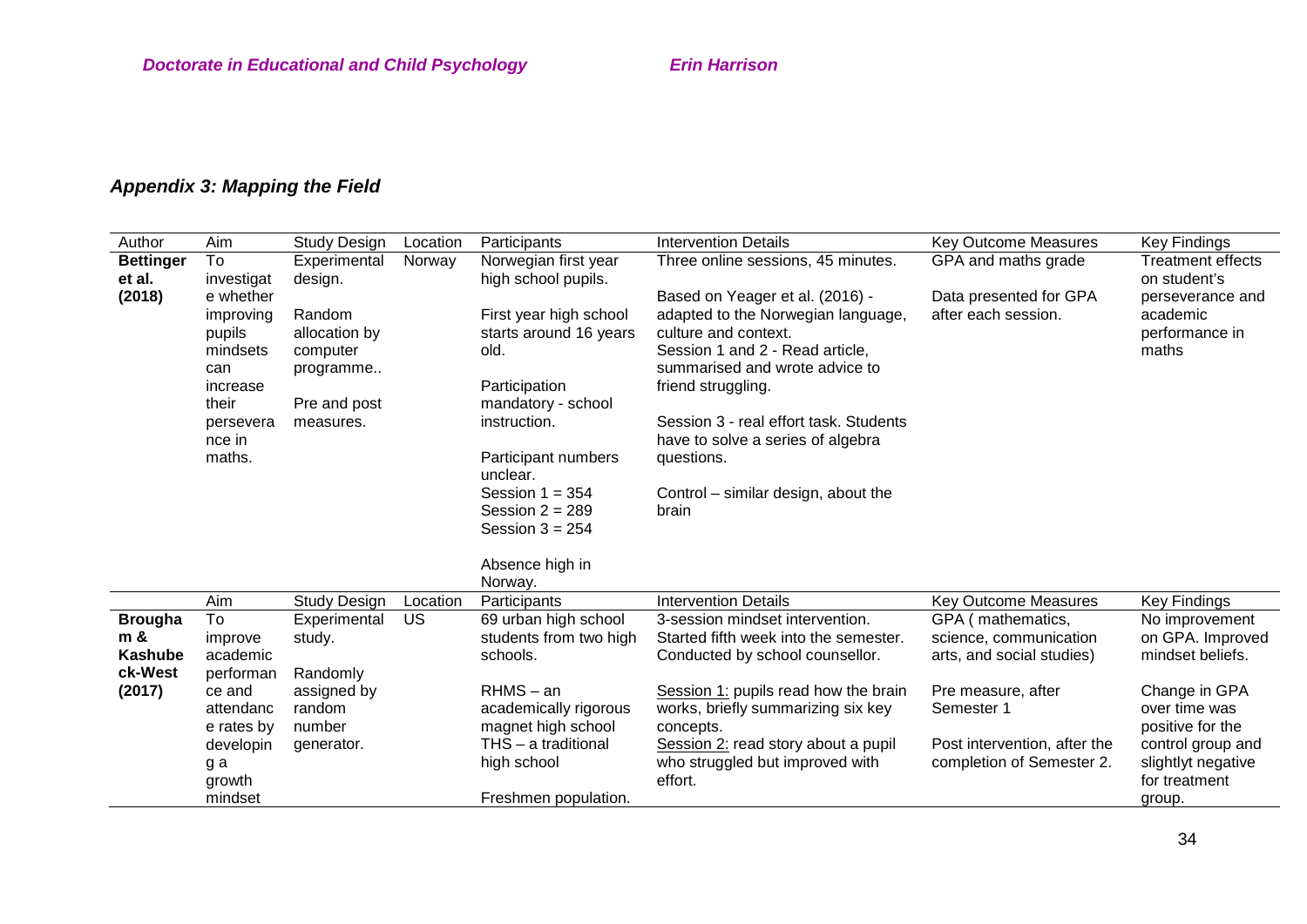| Author | Aim | Participants<br>Study Design<br>Location |  |                        | <b>Intervention Details</b>         | <b>Key Outcome Measures</b> | <b>Key Findings</b> |
|--------|-----|------------------------------------------|--|------------------------|-------------------------------------|-----------------------------|---------------------|
|        |     | Participants                             |  | 43 female, 26 male.    | Session 3: students wrote letter of |                             |                     |
|        |     | from two                                 |  |                        | encouragement to future student.    |                             |                     |
|        |     | schools.                                 |  | 45 identified as Black |                                     |                             |                     |
|        |     |                                          |  | 18 as White            | Control: paralleled the treatment   |                             |                     |
|        |     | 2x2 design                               |  | 5 as Asian             | sessions, only content differed.    |                             |                     |
|        |     | School                                   |  | 1 as Hispanic.         | Control sessions were about brain   |                             |                     |
|        |     | (RHMS or                                 |  |                        | anatomy and physiology.             |                             |                     |
|        |     | THS) with                                |  | $RMHS - 42%$ free and  |                                     |                             |                     |
|        |     | treatment                                |  | reduced lunches        |                                     |                             |                     |
|        |     | (yes or no)                              |  | THS $-85%$ free and    |                                     |                             |                     |
|        |     |                                          |  | reduced lunches        |                                     |                             |                     |
|        |     | Pre and post                             |  |                        |                                     |                             |                     |
|        |     | measures.                                |  | 23 attended THS; 11    |                                     |                             |                     |
|        |     |                                          |  | in treatment group.    |                                     |                             |                     |
|        |     |                                          |  | 46 attended RMHS; 23   |                                     |                             |                     |
|        |     |                                          |  | in treatment group.    |                                     |                             |                     |
|        |     |                                          |  |                        |                                     |                             |                     |

|                 | Aim        | Study Design  | Location | <b>Participants</b>    | Intervention Details                 |                                       | Key Outcome Measures                    | Key Findings      |
|-----------------|------------|---------------|----------|------------------------|--------------------------------------|---------------------------------------|-----------------------------------------|-------------------|
| <b>Burnette</b> | To see     | Randomised    | US –     | 222 10th-grade         | Online growth mindset intervention - |                                       | $9th$ and 10 <sup>th</sup> grade - mean | Grades did not    |
| et al.          | whether    | controlled    | southea  | adolescent girls       |                                      | Project Growing Minds - consisted of  | final grades calculated for             | improve following |
| (2018)          | an online  | trial.        | st       |                        |                                      | four modules. The first module        | each year.                              | the intervention. |
|                 | growth     |               |          | Four rural, low-income |                                      | involved an introduction and the      |                                         |                   |
|                 | mindset    |               |          | high schools           |                                      | others covered intelligence mindsets, |                                         |                   |
|                 | interventi | Pre-test.     |          |                        | person mindsets and self-regulation  |                                       | Pre intervention and                    |                   |
|                 | on could   | immediate     |          | Intervention=115       |                                      | mindsets. Each module contained       | delayed post intervention               |                   |
|                 | promote    | post-test and |          | Control = $107$        | four parts:                          |                                       | follow up for GPA (4)                   |                   |
|                 | academic   | four-month    |          |                        |                                      |                                       | months later).                          |                   |
|                 | success.   | follow-up.    |          |                        |                                      | Related research                      |                                         |                   |
|                 |            |               |          |                        | 2)                                   | Standard growth mindset               | No immediate post                       |                   |
|                 |            |               |          |                        |                                      | message                               | intervention data.                      |                   |
|                 |            |               |          |                        | 3).                                  | Incorporated a role model             |                                         |                   |
|                 |            |               |          |                        |                                      | delivering tips for success           |                                         |                   |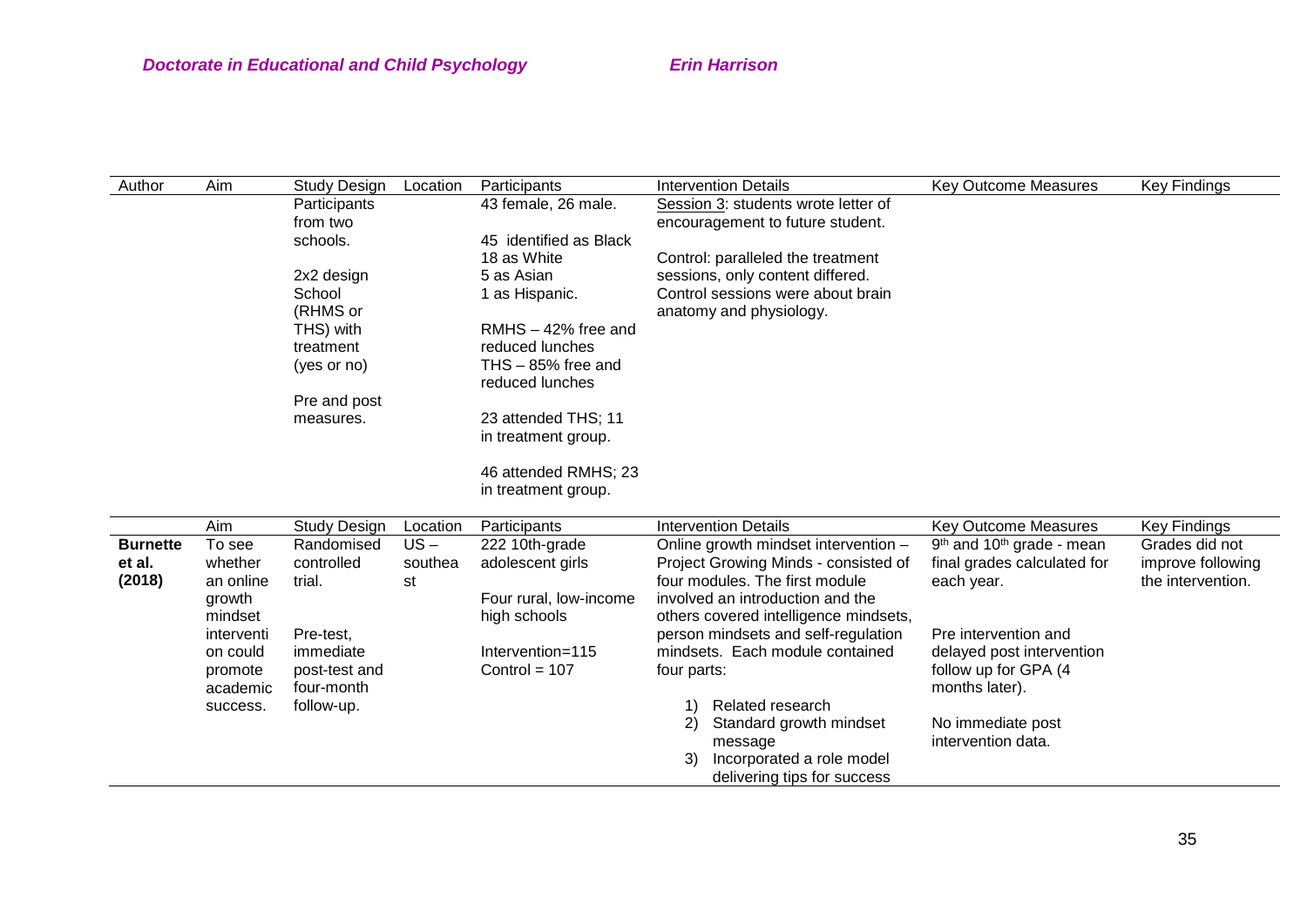| Author                                          | Aim                                                                                                                               | Study Design                                                                                                                                     | Location | Participants                                                                                                       |                | Intervention Details                                                                                                                                                                                                                                                                                                        | Key Outcome Measures                                                                                                                                           | Key Findings                                                                                                                      |
|-------------------------------------------------|-----------------------------------------------------------------------------------------------------------------------------------|--------------------------------------------------------------------------------------------------------------------------------------------------|----------|--------------------------------------------------------------------------------------------------------------------|----------------|-----------------------------------------------------------------------------------------------------------------------------------------------------------------------------------------------------------------------------------------------------------------------------------------------------------------------------|----------------------------------------------------------------------------------------------------------------------------------------------------------------|-----------------------------------------------------------------------------------------------------------------------------------|
|                                                 |                                                                                                                                   |                                                                                                                                                  |          |                                                                                                                    | 4)             | 'saying is believing' exercise<br>to adopts the growth mindset<br>message                                                                                                                                                                                                                                                   |                                                                                                                                                                |                                                                                                                                   |
|                                                 |                                                                                                                                   |                                                                                                                                                  |          |                                                                                                                    |                | Each session was 45 minutes.                                                                                                                                                                                                                                                                                                |                                                                                                                                                                |                                                                                                                                   |
|                                                 |                                                                                                                                   |                                                                                                                                                  |          |                                                                                                                    | participation. | Control: Attention matched online<br>intervention - HEART (Health<br>Education and Relationship Training)<br>on safer sexual communication and<br>decision-making skills. Consisted of 5<br>modules, also lasting 45 minutes.<br>Students were compensated for their                                                        |                                                                                                                                                                |                                                                                                                                   |
|                                                 |                                                                                                                                   |                                                                                                                                                  |          |                                                                                                                    |                |                                                                                                                                                                                                                                                                                                                             |                                                                                                                                                                |                                                                                                                                   |
|                                                 | Aim                                                                                                                               | Study Design                                                                                                                                     | Location | Participants                                                                                                       |                | <b>Intervention Details</b>                                                                                                                                                                                                                                                                                                 | <b>Key Outcome Measures</b>                                                                                                                                    | <b>Key Findings</b>                                                                                                               |
| De<br>Carvalho<br>&<br><b>Skipper</b><br>(2019) | To<br>investigat<br>e an<br>interventi<br><b>on</b><br>promoting<br>growth<br>mindset<br>with<br>young<br>people<br>with<br>SEND. | Quasi-<br>experimental<br>intervention.<br>Single group<br>interrupted<br>time series<br>design.<br>Single<br>condition, no<br>control<br>group. | UK.      | 18 pupils with SEND<br>Ages $14 - 16$<br>9 males<br>Secondary school for<br>children and young<br>people with SEND | discussion.    | 10-week intervention<br>Ten 50 minute lessons, once a week.<br>Adapted and embedded into PHSE<br>curriculum. Psychological content<br>delivered online. Content supported<br>with classroom activities and<br>Each lesson focused on a different<br>area of growth mindset and followed<br>the same structure each session. | Half-termly reading paper<br>Also looked at measure 11<br>weeks pre intervention.<br>No immediate post<br>measure for GPA, only<br>delayed post 7 weeks later. | No improvement in<br>academic<br>performance<br>Greater change<br>towards a growth<br>mindset was<br>related to less<br>progress. |
|                                                 |                                                                                                                                   | Pre, post and<br>delayed post                                                                                                                    |          |                                                                                                                    |                | English lessons were also adapted to<br>implement growth mindset strategies.                                                                                                                                                                                                                                                |                                                                                                                                                                |                                                                                                                                   |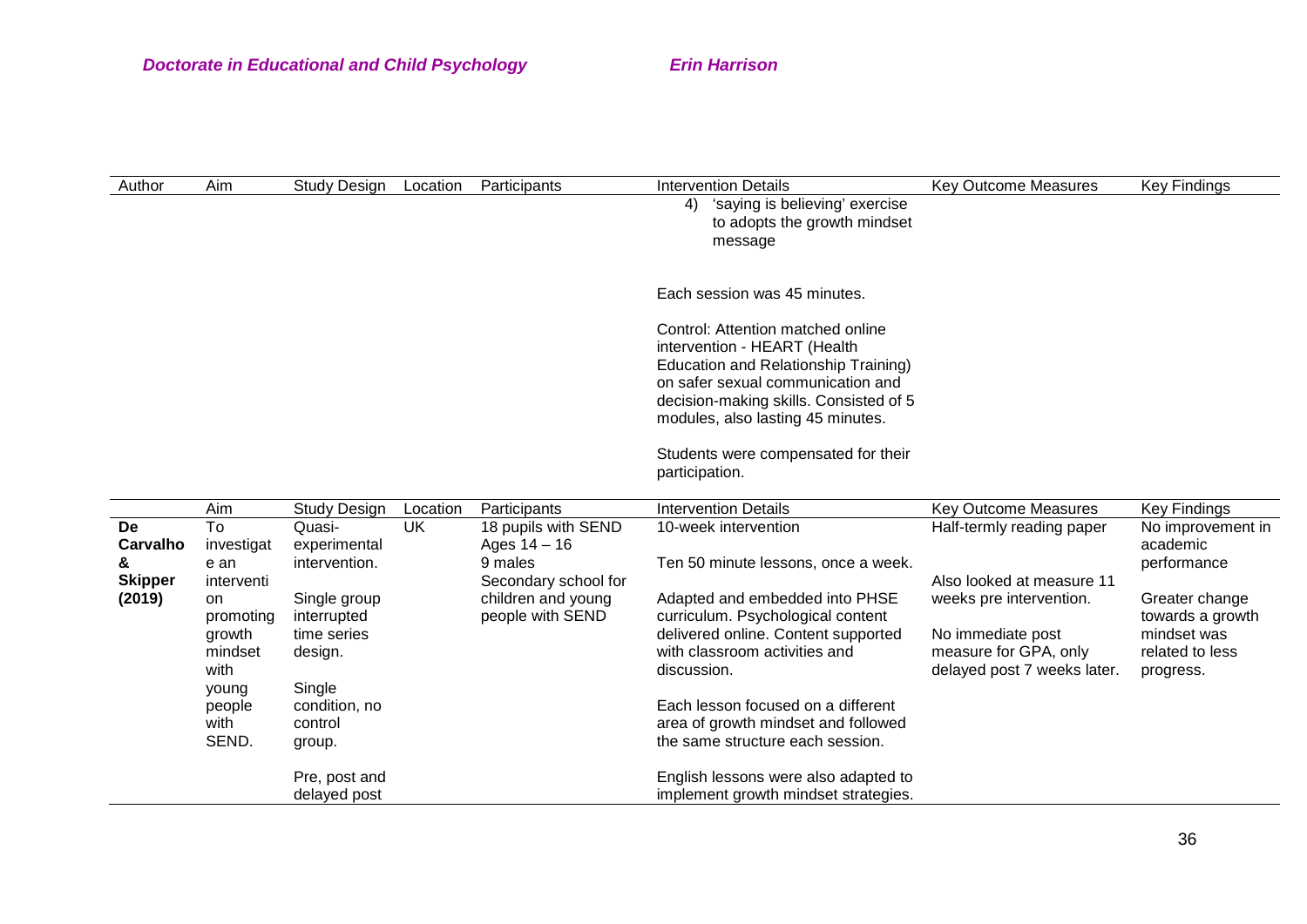| Author         | Aim                                                                                           | <b>Study Design</b>                                                                             | Location                   | Participants                                                                                                                                           | <b>Intervention Details</b>                                                                                                                                                                                                                                                                                                                                                                                                                                                                            | <b>Key Outcome Measures</b>                                                                                                                  | <b>Key Findings</b>                                              |
|----------------|-----------------------------------------------------------------------------------------------|-------------------------------------------------------------------------------------------------|----------------------------|--------------------------------------------------------------------------------------------------------------------------------------------------------|--------------------------------------------------------------------------------------------------------------------------------------------------------------------------------------------------------------------------------------------------------------------------------------------------------------------------------------------------------------------------------------------------------------------------------------------------------------------------------------------------------|----------------------------------------------------------------------------------------------------------------------------------------------|------------------------------------------------------------------|
|                |                                                                                               | measures                                                                                        |                            |                                                                                                                                                        |                                                                                                                                                                                                                                                                                                                                                                                                                                                                                                        |                                                                                                                                              |                                                                  |
|                |                                                                                               | conducted.                                                                                      |                            |                                                                                                                                                        |                                                                                                                                                                                                                                                                                                                                                                                                                                                                                                        |                                                                                                                                              |                                                                  |
|                | Aim                                                                                           | <b>Study Design</b>                                                                             | Location                   | Participants                                                                                                                                           | <b>Intervention Details</b>                                                                                                                                                                                                                                                                                                                                                                                                                                                                            | Key Outcome Measures                                                                                                                         | Key Findings                                                     |
| Orosz et       | To                                                                                            | A cluster                                                                                       | Hungary                    | 55 Hungarian 10th                                                                                                                                      | Train the trainer intervention. One of                                                                                                                                                                                                                                                                                                                                                                                                                                                                 | All measures translated to                                                                                                                   | GPA did not                                                      |
| al.(2017)      | examine                                                                                       | randomised                                                                                      |                            | grade pupils with high                                                                                                                                 | the authors trained the teachers                                                                                                                                                                                                                                                                                                                                                                                                                                                                       | Hungarian.                                                                                                                                   | improve following                                                |
|                | effectiven                                                                                    | controlled                                                                                      |                            | GPA from 2 schools in                                                                                                                                  | (randomly assigned) over 4 hours.                                                                                                                                                                                                                                                                                                                                                                                                                                                                      |                                                                                                                                              | intervention                                                     |
|                | ess of a                                                                                      | trial.                                                                                          |                            | countryside.                                                                                                                                           | Teachers implemented without                                                                                                                                                                                                                                                                                                                                                                                                                                                                           | GPA data was available                                                                                                                       |                                                                  |
|                | Growth                                                                                        |                                                                                                 |                            |                                                                                                                                                        | further supervision.                                                                                                                                                                                                                                                                                                                                                                                                                                                                                   | from the school's electronic                                                                                                                 |                                                                  |
|                | Mindset                                                                                       | Pupils                                                                                          |                            | Aged $15 - 18$ years.                                                                                                                                  |                                                                                                                                                                                                                                                                                                                                                                                                                                                                                                        | diary. Average GPA was                                                                                                                       |                                                                  |
|                | interventi                                                                                    | randomised                                                                                      |                            |                                                                                                                                                        | Spring term.                                                                                                                                                                                                                                                                                                                                                                                                                                                                                           | calculated.                                                                                                                                  |                                                                  |
|                | on in the                                                                                     |                                                                                                 |                            |                                                                                                                                                        |                                                                                                                                                                                                                                                                                                                                                                                                                                                                                                        |                                                                                                                                              |                                                                  |
|                |                                                                                               |                                                                                                 |                            |                                                                                                                                                        |                                                                                                                                                                                                                                                                                                                                                                                                                                                                                                        |                                                                                                                                              |                                                                  |
|                | n                                                                                             |                                                                                                 |                            |                                                                                                                                                        |                                                                                                                                                                                                                                                                                                                                                                                                                                                                                                        |                                                                                                                                              |                                                                  |
|                |                                                                                               |                                                                                                 |                            |                                                                                                                                                        |                                                                                                                                                                                                                                                                                                                                                                                                                                                                                                        |                                                                                                                                              |                                                                  |
|                |                                                                                               |                                                                                                 |                            |                                                                                                                                                        |                                                                                                                                                                                                                                                                                                                                                                                                                                                                                                        |                                                                                                                                              |                                                                  |
|                |                                                                                               |                                                                                                 |                            |                                                                                                                                                        |                                                                                                                                                                                                                                                                                                                                                                                                                                                                                                        |                                                                                                                                              |                                                                  |
|                |                                                                                               |                                                                                                 |                            |                                                                                                                                                        |                                                                                                                                                                                                                                                                                                                                                                                                                                                                                                        |                                                                                                                                              |                                                                  |
|                |                                                                                               |                                                                                                 |                            |                                                                                                                                                        |                                                                                                                                                                                                                                                                                                                                                                                                                                                                                                        |                                                                                                                                              |                                                                  |
|                |                                                                                               |                                                                                                 |                            |                                                                                                                                                        |                                                                                                                                                                                                                                                                                                                                                                                                                                                                                                        |                                                                                                                                              |                                                                  |
|                |                                                                                               |                                                                                                 |                            |                                                                                                                                                        |                                                                                                                                                                                                                                                                                                                                                                                                                                                                                                        |                                                                                                                                              |                                                                  |
|                |                                                                                               |                                                                                                 |                            |                                                                                                                                                        |                                                                                                                                                                                                                                                                                                                                                                                                                                                                                                        |                                                                                                                                              |                                                                  |
|                |                                                                                               |                                                                                                 |                            |                                                                                                                                                        |                                                                                                                                                                                                                                                                                                                                                                                                                                                                                                        |                                                                                                                                              |                                                                  |
|                |                                                                                               |                                                                                                 |                            |                                                                                                                                                        | Details of each of the sessions                                                                                                                                                                                                                                                                                                                                                                                                                                                                        |                                                                                                                                              |                                                                  |
|                |                                                                                               |                                                                                                 |                            |                                                                                                                                                        |                                                                                                                                                                                                                                                                                                                                                                                                                                                                                                        |                                                                                                                                              |                                                                  |
|                |                                                                                               |                                                                                                 |                            |                                                                                                                                                        |                                                                                                                                                                                                                                                                                                                                                                                                                                                                                                        |                                                                                                                                              |                                                                  |
|                |                                                                                               |                                                                                                 |                            |                                                                                                                                                        |                                                                                                                                                                                                                                                                                                                                                                                                                                                                                                        |                                                                                                                                              |                                                                  |
|                |                                                                                               | <b>Study Design</b>                                                                             | Location                   | Participants                                                                                                                                           | <b>Intervention Details</b>                                                                                                                                                                                                                                                                                                                                                                                                                                                                            | <b>Key Outcome Measures</b>                                                                                                                  | <b>Key Findings</b>                                              |
| <b>Paunesk</b> |                                                                                               | <b>RCT</b>                                                                                      | <b>US</b>                  |                                                                                                                                                        |                                                                                                                                                                                                                                                                                                                                                                                                                                                                                                        | GPA in core academic                                                                                                                         | Growth mindset                                                   |
| u et al.       | whether a                                                                                     |                                                                                                 |                            |                                                                                                                                                        | interventions:                                                                                                                                                                                                                                                                                                                                                                                                                                                                                         |                                                                                                                                              | intervention and                                                 |
|                |                                                                                               |                                                                                                 |                            |                                                                                                                                                        | $1_{-}$                                                                                                                                                                                                                                                                                                                                                                                                                                                                                                |                                                                                                                                              |                                                                  |
|                |                                                                                               |                                                                                                 |                            |                                                                                                                                                        |                                                                                                                                                                                                                                                                                                                                                                                                                                                                                                        |                                                                                                                                              |                                                                  |
|                |                                                                                               |                                                                                                 |                            |                                                                                                                                                        |                                                                                                                                                                                                                                                                                                                                                                                                                                                                                                        |                                                                                                                                              |                                                                  |
|                |                                                                                               |                                                                                                 |                            |                                                                                                                                                        |                                                                                                                                                                                                                                                                                                                                                                                                                                                                                                        |                                                                                                                                              |                                                                  |
| (2015)         | Hungaria<br>education<br>al context.<br>Aim<br>To see<br>growth<br>mindset<br>and<br>sense of | by class.<br>Pre, post and<br>delayed post<br>measure.<br>Individually<br>randomly<br>assigned. | (eastern<br>western<br>and | Intervention group: 26<br>pupils (11 female)<br>Control group: 29<br>pupils (18 female)<br>1594 pupils in 13<br>geographically diverse<br>high schools | 5 weeks, 1 x per week.<br>5 x 45 minute sessions.<br>Intervention - focus on everyday<br>aspects of incremental theory of<br>brain rather than functioning of brain.<br>Neuroplasticity emphasised in<br>session 3.<br>Control - similar intervention,<br>focused on bystander effects.<br>included in the intervention and<br>control group are included in the<br>study.<br>Control group and three<br>Control<br>Growth mindset<br>2.<br>Sense of purpose<br>3.<br>Two interventions combined<br>4. | Pre - 1 week before<br>Post 1 - 3 weeks after<br>intervention<br>Post 2 - 4 months after<br>courses - gathered pre and<br>post intervention. | 'at risk pupils'<br>produced a<br>significant<br>interaction and |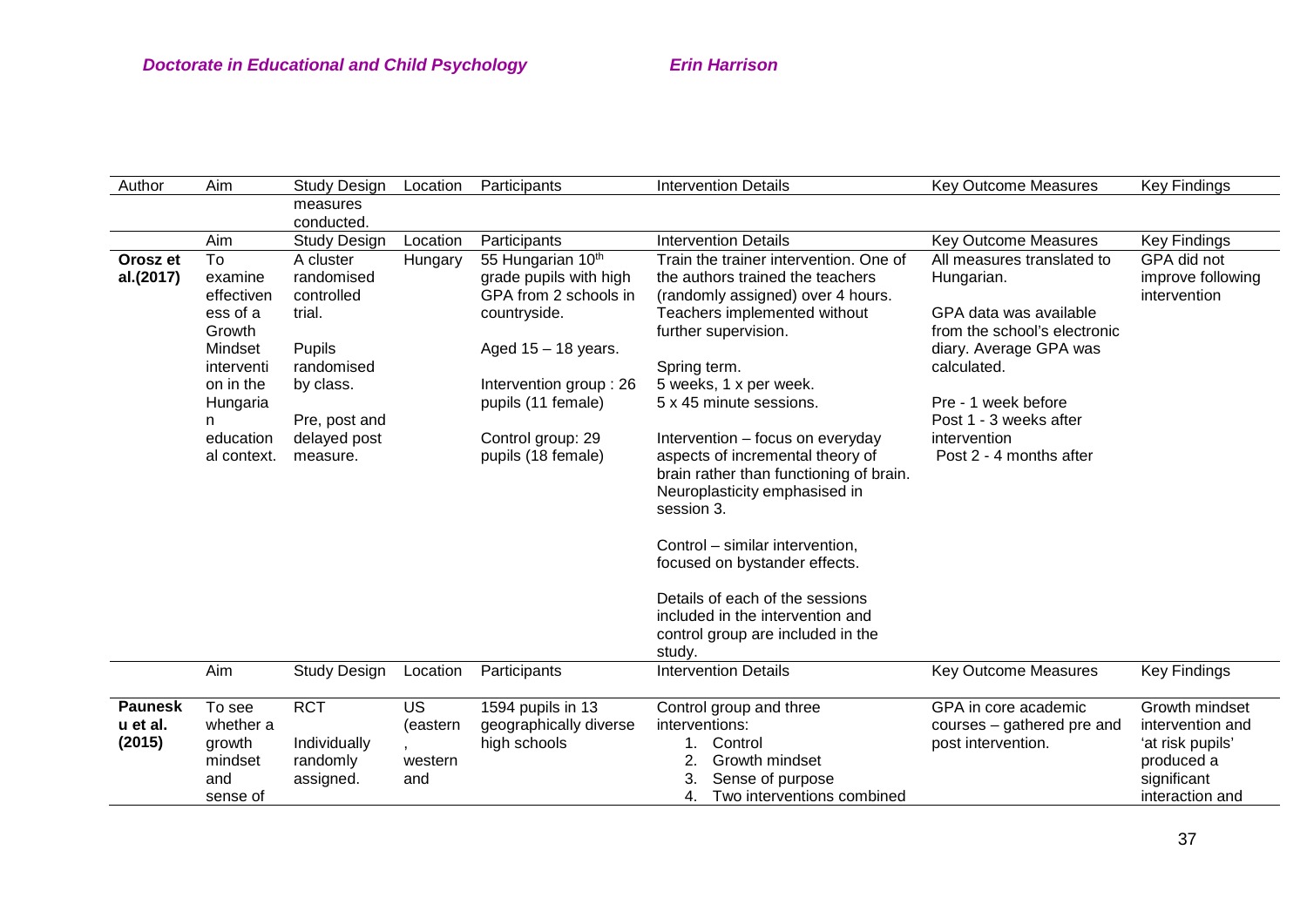| Author                                            | Aim                                            | Study Design                                       | Location          | Participants                                                                       | <b>Intervention Details</b>                                                                                                                                                                | <b>Key Outcome Measures</b>                                                                                | <b>Key Findings</b>                                                                          |
|---------------------------------------------------|------------------------------------------------|----------------------------------------------------|-------------------|------------------------------------------------------------------------------------|--------------------------------------------------------------------------------------------------------------------------------------------------------------------------------------------|------------------------------------------------------------------------------------------------------------|----------------------------------------------------------------------------------------------|
|                                                   | purpose<br>interventi<br>on could<br>raise     | Control and<br>three<br>interventions.             | south<br>western) | 8 public schools, 4<br>charter schools, 1<br>private school.                       | Session 1 - growth mindset<br>intervention (or related control<br>materials)                                                                                                               |                                                                                                            | non-significant for<br>the combined<br>intervention.                                         |
|                                                   | achievem<br>ent.                               |                                                    |                   |                                                                                    | Session $2$ – the sense of purpose<br>intervention (or related control<br>materials)                                                                                                       |                                                                                                            | Interventions most<br>beneficial for<br>poorly performing<br>pupils - each                   |
|                                                   |                                                |                                                    |                   |                                                                                    | All pupils took part in both sessions.                                                                                                                                                     |                                                                                                            | intervention raised<br>semester GPA in<br>core academic                                      |
|                                                   |                                                |                                                    |                   |                                                                                    | Growth mindset intervention involved<br>reading an article and two writing<br>exercises applying their knowledge -<br>one summarising and one providing<br>advice to hypothetical student. |                                                                                                            | courses.                                                                                     |
|                                                   |                                                |                                                    |                   |                                                                                    | Control condition completed similar<br>materials but different content,<br>focusing on brain function rather than<br>neural plasticity.                                                    |                                                                                                            |                                                                                              |
|                                                   | Aim                                            | <b>Study Design</b>                                | Location          | Participants                                                                       | <b>Intervention Details</b>                                                                                                                                                                | <b>Key Outcome Measures</b>                                                                                | <b>Key Findings</b>                                                                          |
| Rienzo,<br>Rolfe &<br><b>Wilkinso</b><br>n (2015) | To<br>improve<br>academic<br>attainmen<br>t by | Randomised<br>controlled<br>trial.<br>Intervention | <b>UK</b>         | 6 schools<br>Year 5 pupils<br>$N = 286$<br>Intervention = $144$<br>Control = $142$ | Intervention: Six weeks mentoring<br>and workshops focusing on growth<br>mindsets<br>Each session $= 2$ hours.                                                                             | Attainment of year 5<br>English and Maths scores.<br>Progress in English (PiE)<br>and Measuring Success in | Intervention group<br>made average of<br>two additional<br>months progress<br>in English and |
| Interventi<br>on 1                                | supportin<br>g pupils to                       | and active<br>control                              |                   |                                                                                    | Sessions included an introduction to<br>growth/fixed mindsets, types of                                                                                                                    | Maths (MSiM) tests.                                                                                        | Maths.                                                                                       |
|                                                   | develop a<br>growth<br>mindset.                | group.<br>Pre, post and                            |                   |                                                                                    | language, spelling and maths tasks<br>(teaching that finding right strategies<br>helps), hard work, effort and practice                                                                    | PiE examines spelling,<br>grammar and reading<br>comprehension.                                            | Findings not<br>statistically<br>significant.                                                |
|                                                   |                                                | delayed post<br>measures.                          |                   |                                                                                    | as well as a concluding session.                                                                                                                                                           |                                                                                                            |                                                                                              |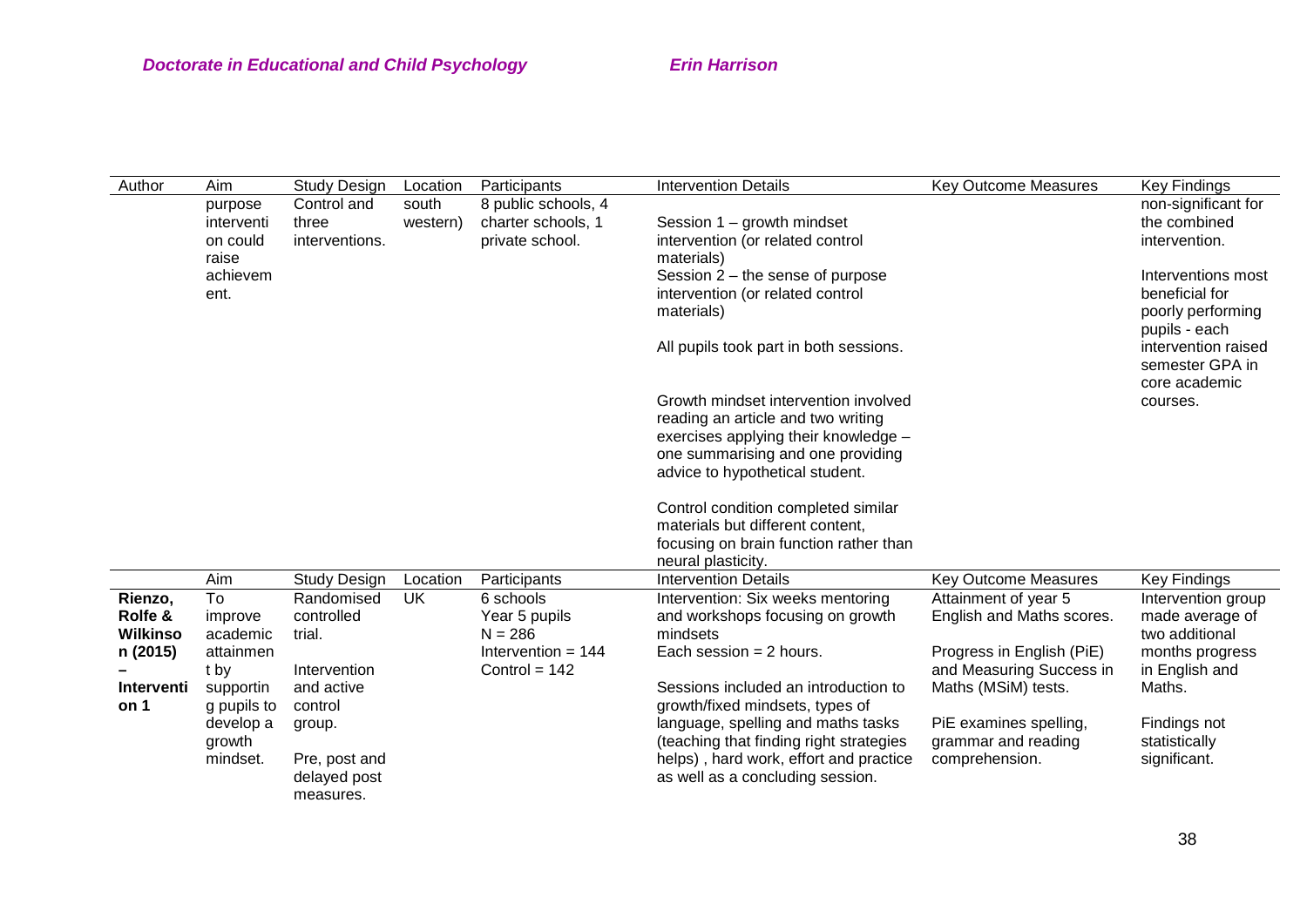| Author | Aim | Study Desian | Location | Participants | <b>Intervention Details</b>             | <b>Key Outcome Measures</b> | <b>Key Findings</b> |
|--------|-----|--------------|----------|--------------|-----------------------------------------|-----------------------------|---------------------|
|        |     |              |          |              | Control: Received same amount of        | Baseline test: before the   | Findings close to   |
|        |     |              |          |              | extra support with study skills, with a | start of the intervention   | statistical         |
|        |     |              |          |              | focus on general study skills.          |                             | significance for    |
|        |     |              |          |              |                                         | Immediate post-test: four   | English.            |
|        |     |              |          |              | Trained university students,            | months after                |                     |
|        |     |              |          |              | employed as project support             |                             |                     |
|        |     |              |          |              | assistants, delivered both the control  | Delayed post-test :ten      |                     |
|        |     |              |          |              | and intervention groups.                | months after                |                     |
|        |     |              |          |              | Workshops delivered to 15 pupils at     |                             |                     |
|        |     |              |          |              | a time. Teachers not present unless     |                             |                     |
|        |     |              |          |              | pupil needed specialist support.        |                             |                     |
|        |     |              |          |              | Both intervention and control groups    |                             |                     |
|        |     |              |          |              | received another four week course of    |                             |                     |
|        |     |              |          |              | workshops following initial             |                             |                     |
|        |     |              |          |              | intervention.                           |                             |                     |

|            | Aim        | <b>Study Design</b> | Location | Participants           | <b>Intervention Details</b>             | <b>Key Outcome Measures</b>            | <b>Key Findings</b> |
|------------|------------|---------------------|----------|------------------------|-----------------------------------------|----------------------------------------|---------------------|
| Yeager et  | To         | National            | US       | $N = 3676$             | Two one-period online sessions at       | Ninth grade GPA scores                 | Revised             |
| al. (2016) | examine    | convenience         |          |                        | school during lessons.                  | collected at end of                    | intervention more   |
| - Study 2  | whether a  | sample.             |          | 10 Public high schools |                                         | semester 1.                            | effective in        |
|            | redesigne  |                     |          | 9 <sup>th</sup> grade  | Sessions 1-4 weeks apart.               |                                        | changing beliefs    |
|            | d growth   |                     |          |                        | Began in the first 10 weeks.            | Grades converted to a $0 -$            | and short term      |
|            | mindset    | Randomly            |          | 48% female             |                                         | 4.33 scale. End of term                | behaviours.         |
|            | interventi | assigned by         |          |                        | Teachers read a script to pupils at     | grades for the core subjects           |                     |
|            | on can     | software.           |          | 52% stated that their  | the start of each computer session.     | were averaged.                         | Intervention        |
|            | improve    |                     |          | mother had a           |                                         |                                        | increased grades    |
|            | grades of  |                     |          | Bachelor's degree or   | Intervention activity was revised       | Pre intervention 8 <sup>th</sup> grade | for previously low- |
|            | .gth       |                     |          | higher                 | mindset intervention from study 1.      | GPA scores and test                    | achieving           |
|            | graders    |                     |          |                        |                                         | scores were looked at.                 | students.           |
|            |            |                     |          |                        | Pupils read an article about the brain, |                                        |                     |
|            |            |                     |          |                        | asked to think of a personal example    | Results looked at                      |                     |
|            |            |                     |          |                        | and write a letter to a future student. | interaction between prior              |                     |
|            |            |                     |          |                        |                                         | achievement and growth                 |                     |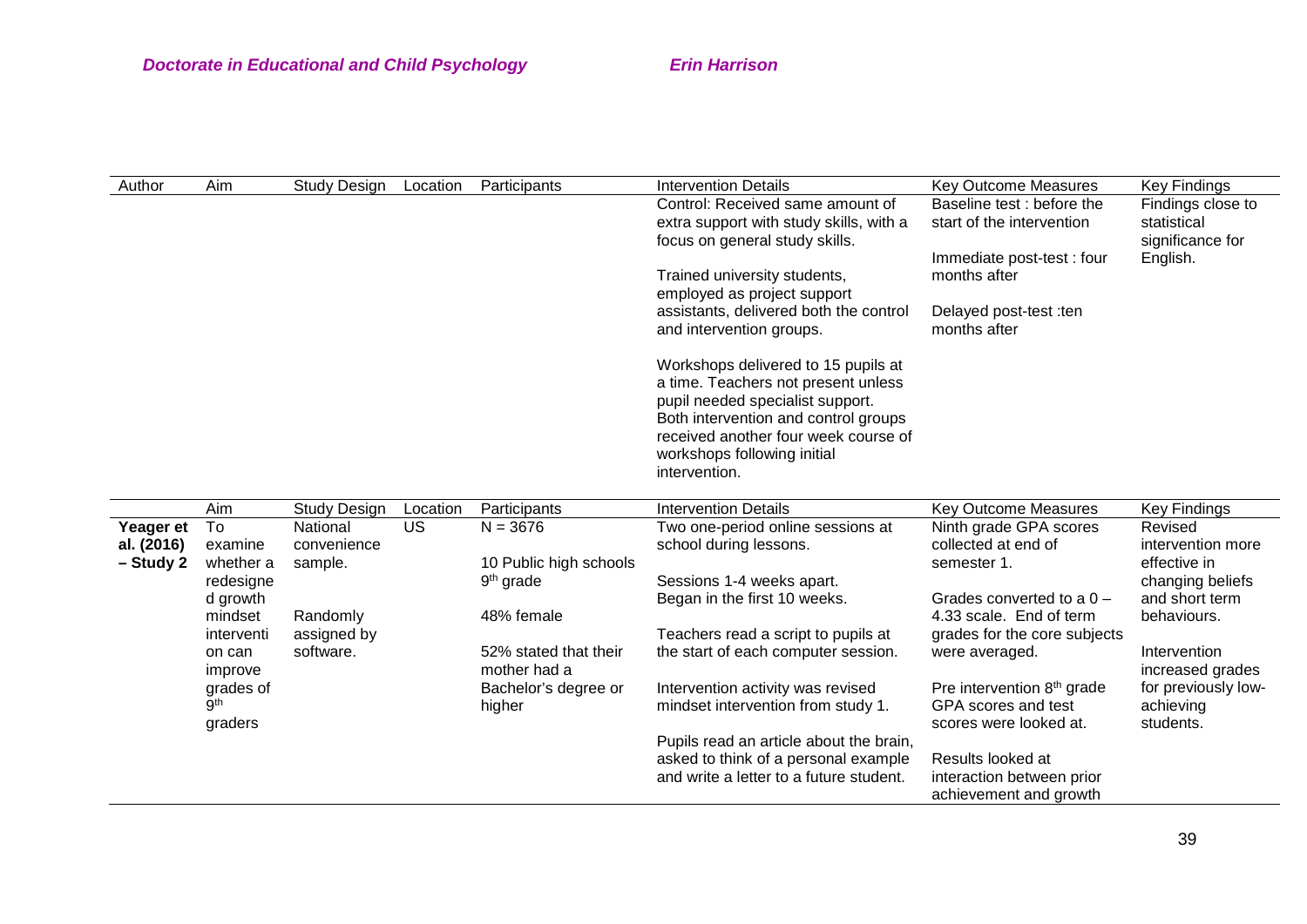| Author           | Aim        | <b>Study Design</b> | Location | Participants        | <b>Intervention Details</b>            | <b>Key Outcome Measures</b> | Key Findings     |
|------------------|------------|---------------------|----------|---------------------|----------------------------------------|-----------------------------|------------------|
|                  |            |                     |          |                     | Control activity similar. Included     | mindset with GPA, not       |                  |
|                  |            |                     |          |                     | basic information about the brain as   | solely at growth mindset    |                  |
|                  |            |                     |          |                     | well as different stories from         | and GPA.                    |                  |
|                  |            |                     |          |                     | celebrities.                           |                             |                  |
|                  |            |                     |          |                     |                                        | Third party research firm   |                  |
|                  |            |                     |          |                     |                                        | collected and cleaned data. |                  |
|                  | Aim        | <b>Study Design</b> | Location | Participants        | <b>Intervention Details</b>            | <b>Key Outcome Measures</b> | Key Findings     |
| <b>Yeager et</b> | To         | Randomised          | US       | 65 schools          | Short online growth mindset            | GPA (maths, science,        | Intervention     |
| al. (2019)       | examine    | students to         |          | $N = 12, 490$ ninth | intervention.                          | English or language arts    | improved GPAs of |
|                  | effects of | condition           |          | grade pupils        |                                        | and social studies)         | lower achieving  |
|                  | growth     | within              |          | $N = 6320$ lower    | Session $1 -$ basic idea of growth     |                             | pupils in core   |
|                  | mindset    | schools.            |          | achieving pupils    | mindset                                | Obtained from school        | classes          |
|                  | interventi |                     |          | relative to peers   | Session 2-deepen pupils knowledge      | admin.                      |                  |
|                  | on lower   |                     |          |                     | of growth mindset and application to   |                             |                  |
|                  | achieving  | Pre and post        |          |                     | their lives                            | Analysis focused on lower   |                  |
|                  | pupils     | measures.           |          | 29% reported mother |                                        | achieving subgroup.         |                  |
|                  |            |                     |          | had a bachelor's    | 2 self-administered sessions.          |                             |                  |
|                  |            |                     |          | degree or higher    | 25minutes long.                        |                             |                  |
|                  |            |                     |          |                     | During schools hours                   |                             |                  |
|                  |            |                     |          |                     | Approx. 10 days between each           |                             |                  |
|                  |            |                     |          |                     | session                                |                             |                  |
|                  |            |                     |          |                     |                                        |                             |                  |
|                  |            |                     |          |                     | Control condition focused on brain     |                             |                  |
|                  |            |                     |          |                     | functions. Similar to intervention but |                             |                  |
|                  |            |                     |          |                     | did not address intelligence beliefs.  |                             |                  |
|                  |            |                     |          |                     | Delivered as early in school year as   |                             |                  |
|                  |            |                     |          |                     | possible.                              |                             |                  |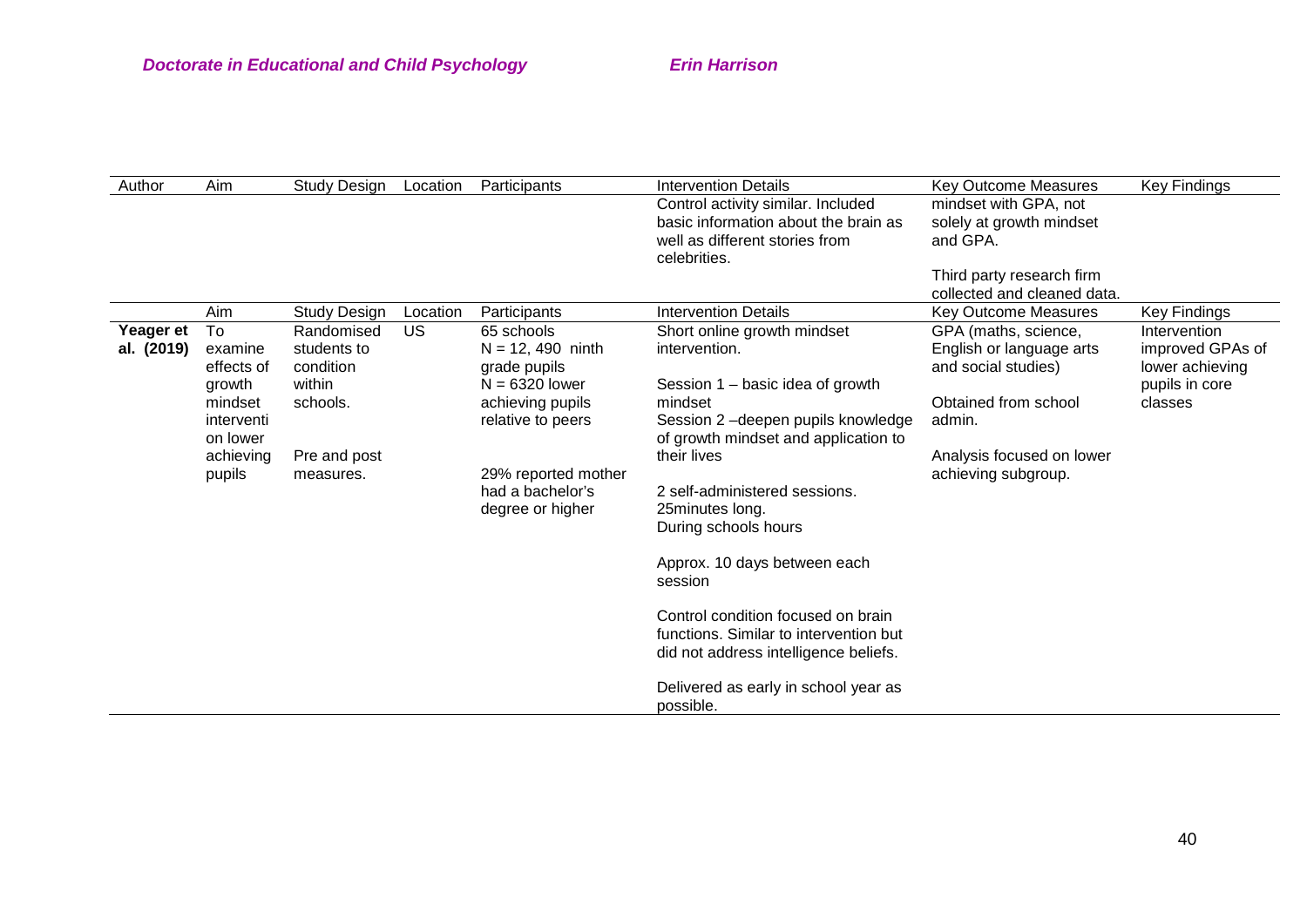# *Appendix 4: Weight of Evidence A*

Gersten et al. (2004) coding protocol was utilised to help code each of the studies, generating a WoE A rating. The first question of the protocol was adapted to fit this review as the original question was designed for a SEN population.

| <b>WoE A Rating</b> | <b>Criteria</b>                                                                                              |
|---------------------|--------------------------------------------------------------------------------------------------------------|
| 3<br>(High)         | Study meets at least 9 essential criteria<br>1.<br>2. Study meets four or more desirable criteria            |
| 2<br>(Medium)       | Study meets at least 9 essential criteria<br>2. Study meets at least 1 and less than 4<br>desirable criteria |
| (Low)               | Study meets at least 9 essential criteria<br>1.                                                              |

Table 1. Criteria for WoE A

Table 2. Summary of WoE A for all studies

| <b>Study</b>                           | Number of<br>essential criteria | Number of<br>desirable criteria | <b>WoE A</b> |  |
|----------------------------------------|---------------------------------|---------------------------------|--------------|--|
| Bettinger et al.<br>(2018)             | 9                               | 4                               | High $(3)$   |  |
| Brougham &<br>Kashubeck-West<br>(2017) | 9                               | 3                               | Medium (2)   |  |
| Burnette et al.<br>(2018)              | 9                               | 5                               | High $(3)$   |  |
| De Carvalho &<br><b>Skipper (2019)</b> | 6                               | 3                               | Low $(1)$    |  |
| Orosz et al. (2017)                    | 9                               | 5                               | High $(3)$   |  |
| Paunesku et al.<br>(2015)              | 10                              | 4                               | High $(3)$   |  |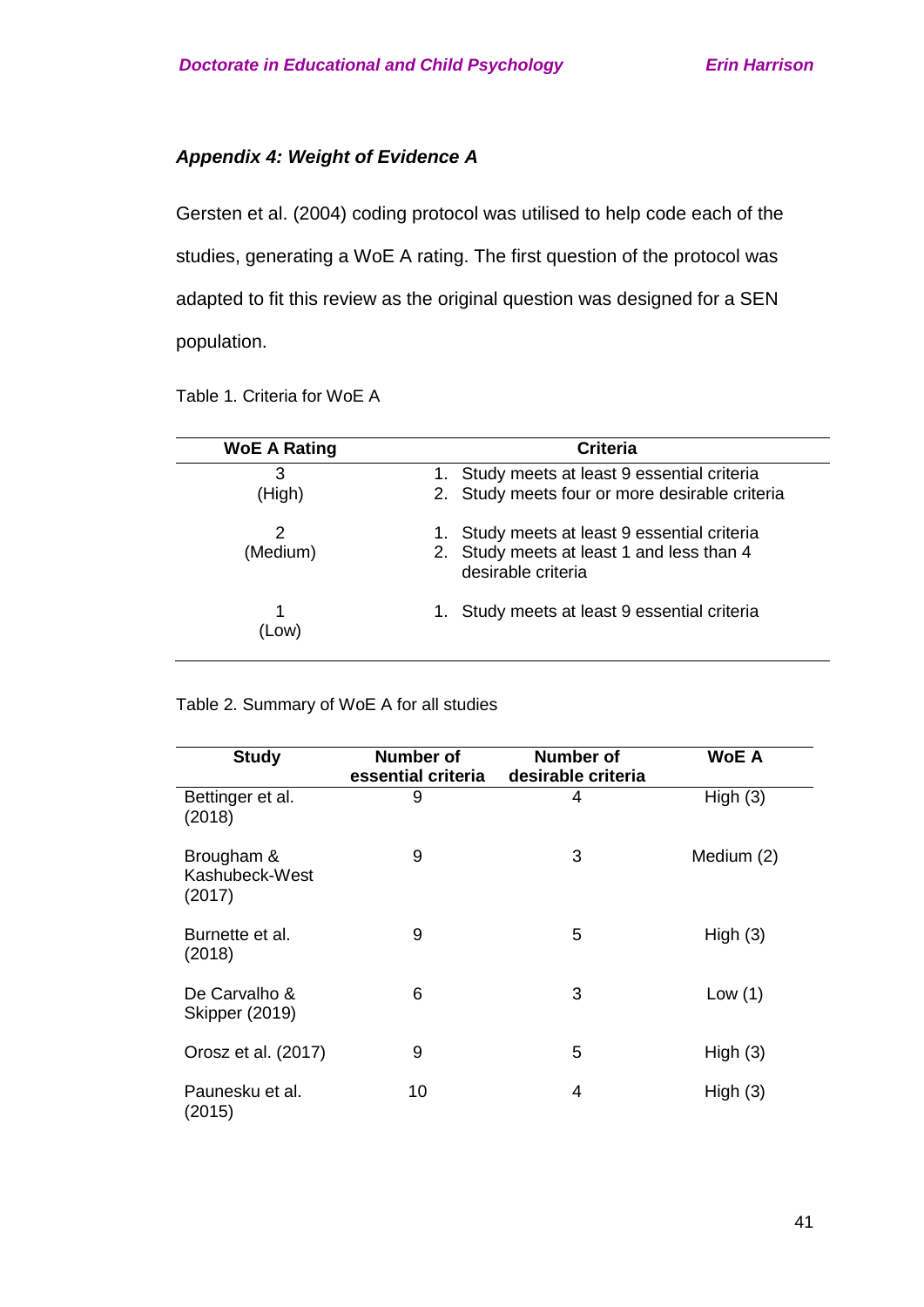| <b>Study</b>                                | <b>Number of</b><br>essential criteria | Number of<br>desirable criteria | <b>WoE A</b> |
|---------------------------------------------|----------------------------------------|---------------------------------|--------------|
| Rienzo et al.<br>(2015) —<br>Intervention 1 | 9                                      | 6                               | High $(3)$   |
| Yeager et al.<br>$(2016) -$ Study 2         | 8                                      | 5                               | Low $(1)$    |
| Yeager et al.<br>(2019)                     | 9                                      | 6                               | High $(3)$   |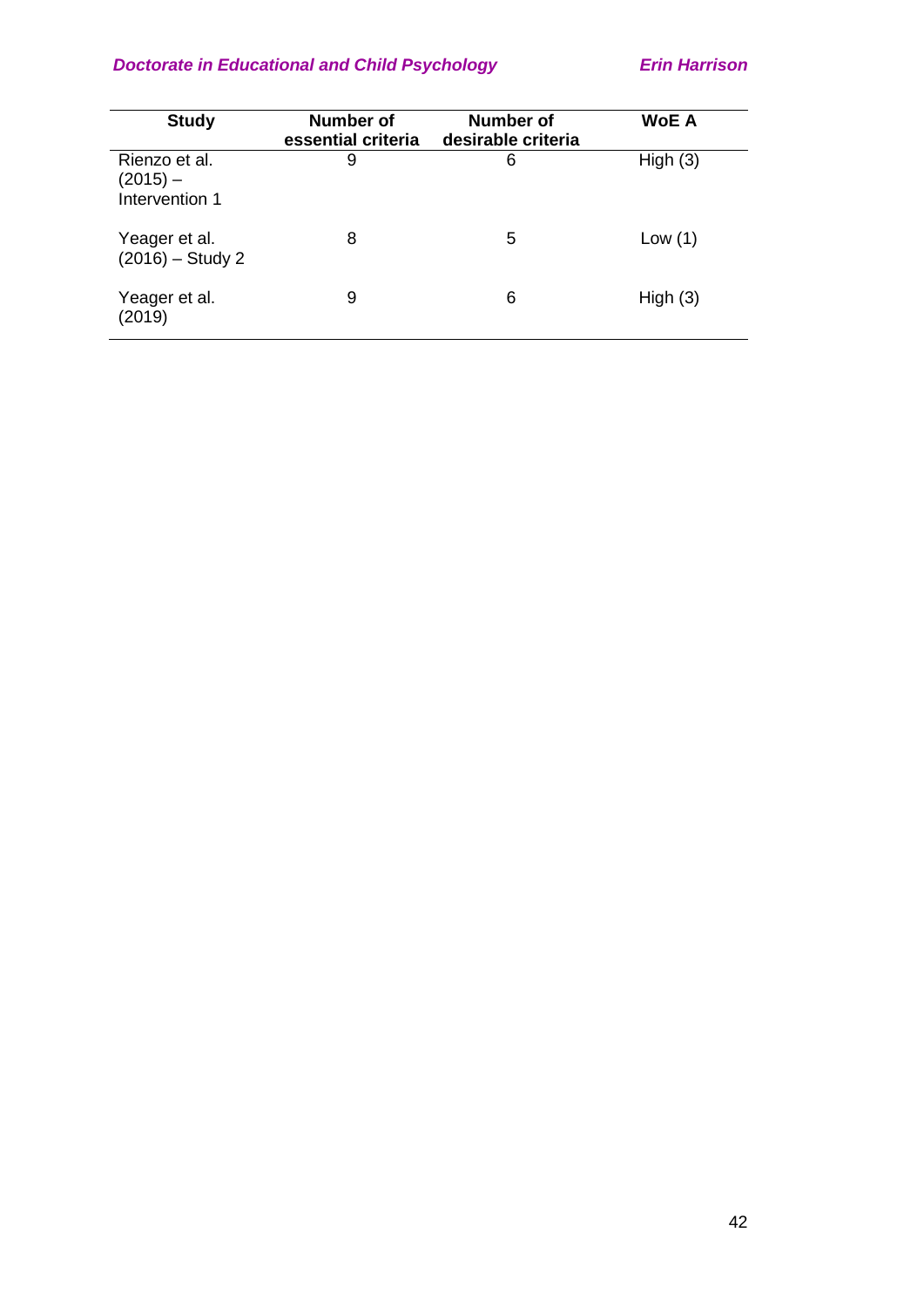# *Appendix 5 : Weight of Evidence B*

WoE B is a review-specific judgement, examining the relevance of the study's research design in answering the current review question. Criteria for WoE B judgements are derived from evidence hierarchies, identifying Randomised Controlled Trials (RCTs) as the most robust design for answering a question based on effectiveness (Guyatt et al., 1995).

| <b>WoE B Rating</b>                                     | <b>Criteria</b>                                                                                                                                                                                                                                                                                                                                                                                                   |
|---------------------------------------------------------|-------------------------------------------------------------------------------------------------------------------------------------------------------------------------------------------------------------------------------------------------------------------------------------------------------------------------------------------------------------------------------------------------------------------|
| High(3)                                                 | Random allocation of participants to condition (at individual<br>level)<br>Includes at least one control/comparison group<br>Pre and post data collected for relevant measure for all<br>$\bullet$<br>groups (academic attainment)                                                                                                                                                                                |
| Medium (2)                                              | Random allocation of participants to condition (can occur at<br>group level eg. class)<br>Includes at least one control/comparison group<br>$\bullet$<br>Pre and post data collected for relevant measure for all<br>$\bullet$<br>groups (academic attainment)                                                                                                                                                    |
| Low $(1)$                                               | Qualitative research, surveys, non-experimental evaluations<br>and case-control studies<br>No control/comparison group<br>Pre and post data collected for relevant measure (academic<br>attainment)                                                                                                                                                                                                               |
| Zero $(0)$<br>Maria College and the first<br>$66.4 - 1$ | The study does not meet any of the criteria<br>and the contribution of the state of the state of the state of the state of the state of the state of the state of the state of the state of the state of the state of the state of the state of the state of the state of the<br>the contract of the contract of the contract of the contract of the contract of the contract of the contract of<br>and the state |

Table 1. Criteria for WoE B

Note. Criteria is based on "typology of evidence" where recommendations for studying the effectiveness of interventions are provided (Petticrew and Roberts, 2003).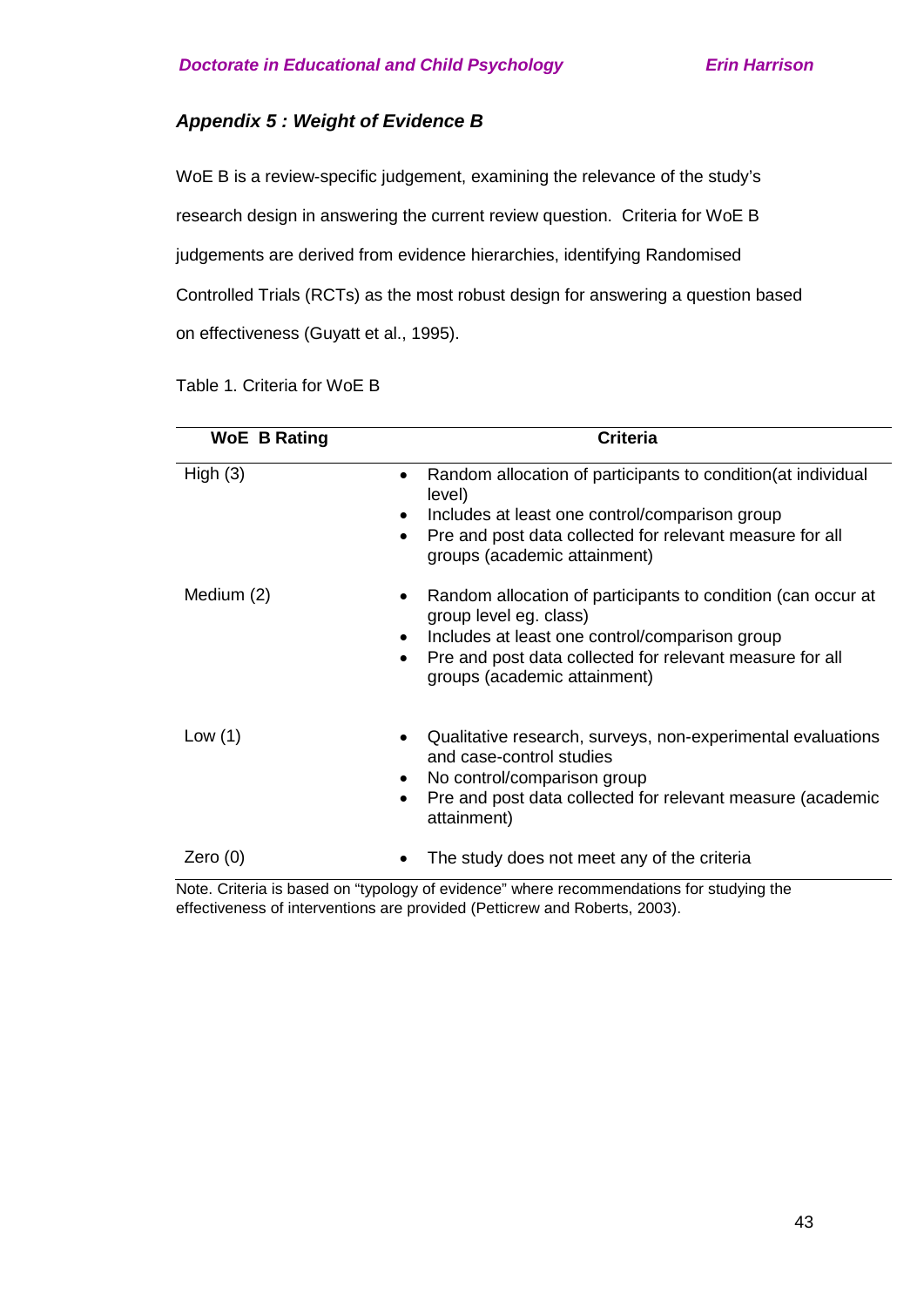Table 2. Rationale for WoE B

| <b>Criteria</b>          | <b>Rationale</b>                                                                                                                                                                                                                       |
|--------------------------|----------------------------------------------------------------------------------------------------------------------------------------------------------------------------------------------------------------------------------------|
| <b>Random Allocation</b> | Minimises between participant differences, reducing the<br>possibility for bias in the sample and the influence of any<br>confounding variables. Random allocation is stronger at<br>an individual level rather than at a group level. |
| Use of control group     | A control group allows comparisons to be made<br>between changes in an intervention group with a group<br>who have not had access to the intervention allowing the<br>analysis of an intervention effect.                              |
| Reporting of results     | Pre and post measures allow for an analysis of change<br>within the participants to be assessed in relation to the<br>intervention.                                                                                                    |

# Table 3. Scores for WoE B

| <b>Study</b>                          | <b>Overall WoE B</b> |
|---------------------------------------|----------------------|
| Bettinger et al. (2018)               | High $(3)$           |
| Brougham & Kashubeck-West (2017)      | High $(3)$           |
| Burnette et al. (2018)                | High $(3)$           |
| De Carvalho & Skipper (2019)          | Low $(1)$            |
| Orosz et al. (2017)                   | Medium (2)           |
| Paunesku et al. (2015)                | High(3)              |
| Rienzo et al. (2015) – Intervention 1 | High $(3)$           |
| Yeager et al. (2016) - Study 2        | Zero $(0)$           |
| Yeager et al. (2019)                  | High $(3)$           |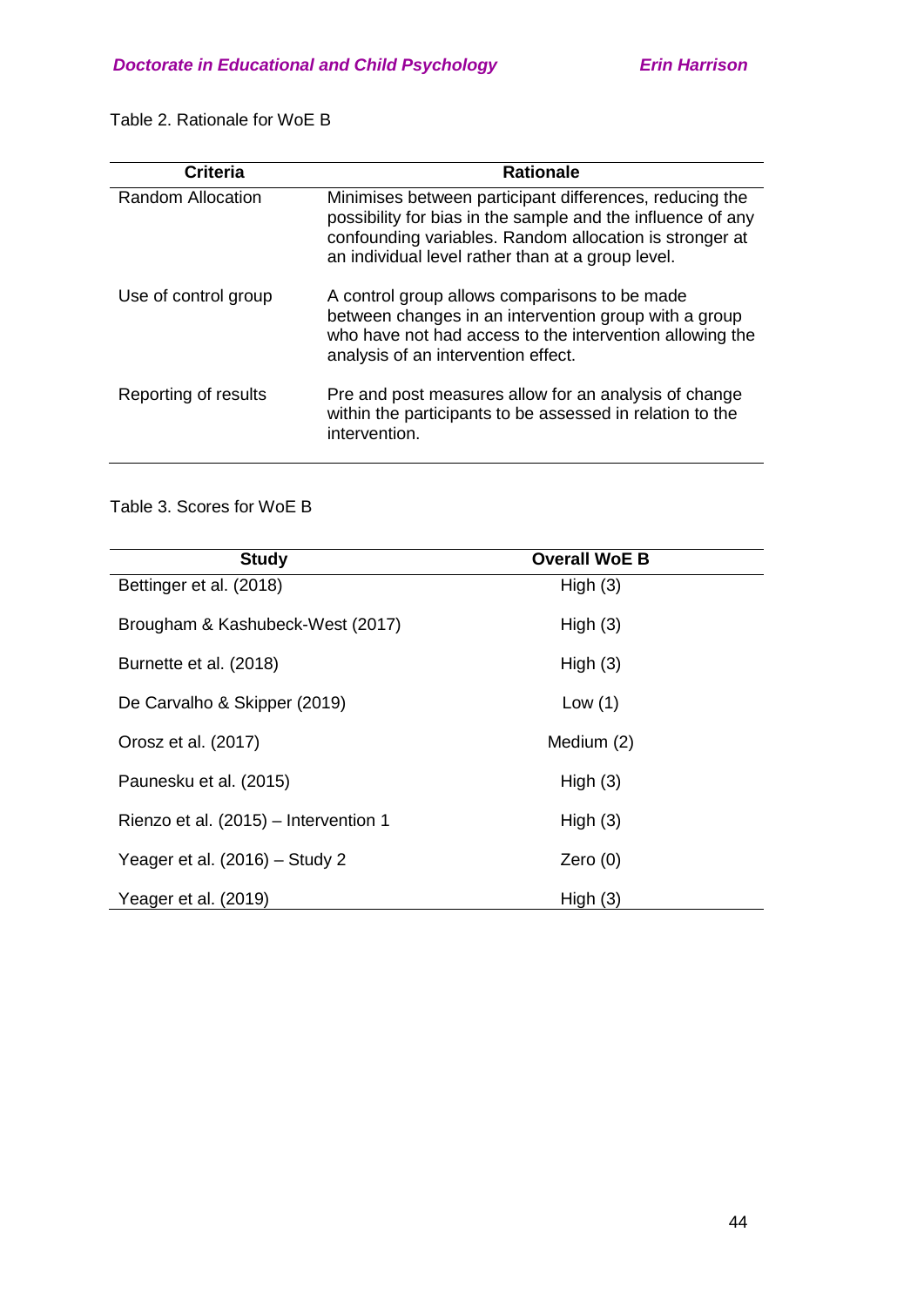# *Appendix 6: Weight of Evidence C*

WoE C evaluates a study based on its relevance in answering the review question

(Gough, 2007). Therefore, within this review, it is evaluating the extent to which an

intervention promoting a growth mindset is effective in increasing academic

attainment in school-aged children. For a study to receive a rating, all criteria for that rating must be met.

Table 1. Criteria for WoE C

| <b>WoE C Rating</b> | <b>Criteria</b>                                                                                                                                                                                                                                                                                                                                                                                                                                    |
|---------------------|----------------------------------------------------------------------------------------------------------------------------------------------------------------------------------------------------------------------------------------------------------------------------------------------------------------------------------------------------------------------------------------------------------------------------------------------------|
| High(3)             | Study takes place with a comparable education system and<br>$\bullet$<br>language instruction is English (e.g. US, Canada, Australia,<br>New Zealand).<br>Participants from more than one school<br>٠<br>Intervention targets all children<br>$\bullet$<br>Academic attainment measure covers 'core' subjects<br>(Maths, English and Science)<br>Study investigates the direct effect of the intervention on<br>$\bullet$<br>academic achievement  |
| Medium (2)          | Study takes place with a comparable education system and<br>language instruction is English (e.g. US, Canada, Australia,<br>New Zealand).<br>Participants from only one school<br>٠<br>Intervention targets a subset of pupils (e.g. pupils identified<br>$\bullet$<br>as 'at-risk', pupils with SEN, gender, pupils with high or low<br>academic ability)<br>Academic attainment measure contains at least two<br>$\bullet$<br>different subjects |
| Low $(1)$           | Study conducted in country with a different education<br>system<br>Academic attainment measure only covers one subject or<br>$\bullet$<br>not specifically stated<br>Study investigates the effects of the intervention on<br>٠<br>academic achievement as moderated by other variables                                                                                                                                                            |
| Zero $(0)$          | Study meets none of the criteria above                                                                                                                                                                                                                                                                                                                                                                                                             |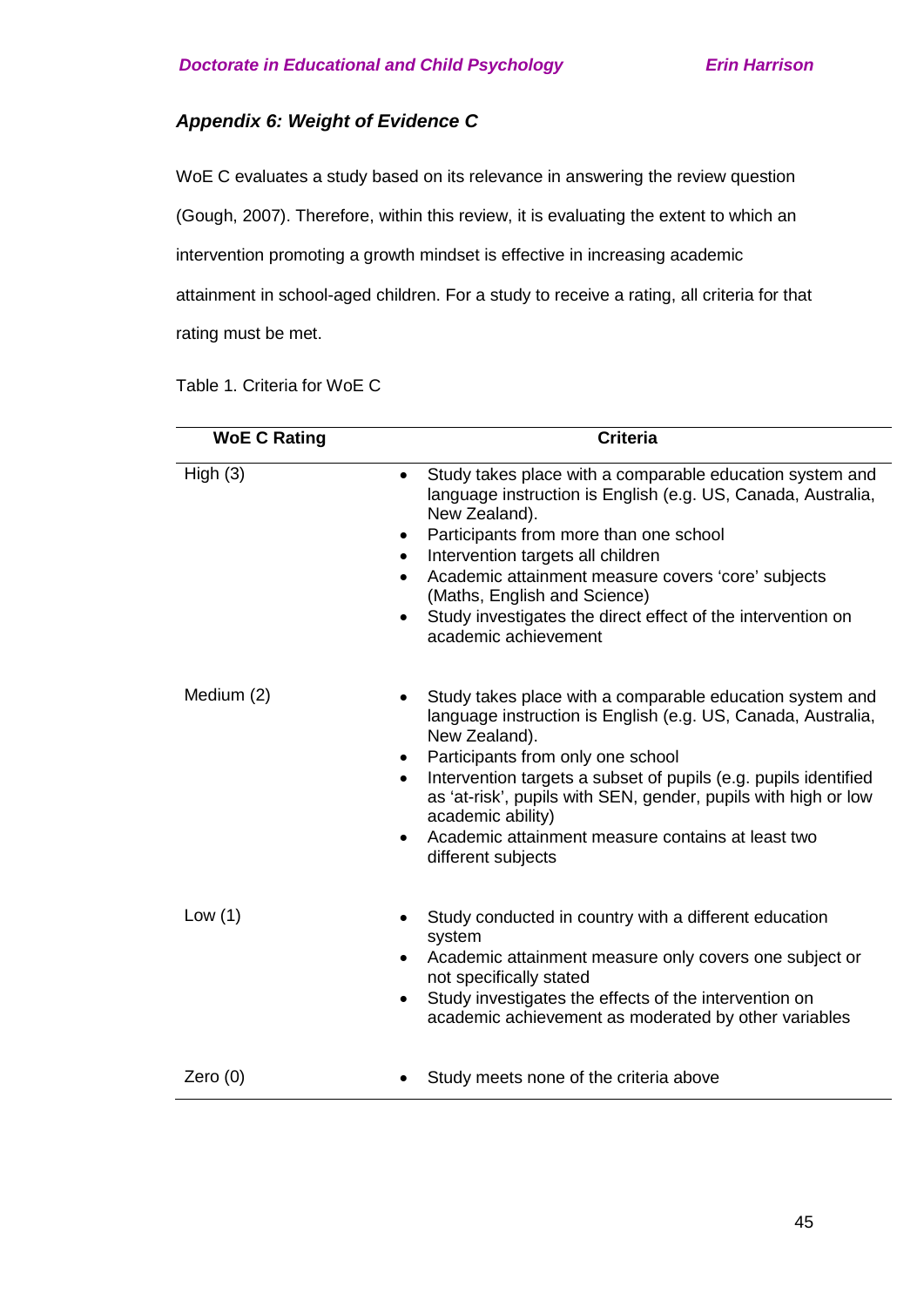Table 2. Rationale for WoE C

| <b>Criteria</b>                                                                            | <b>Rationale</b>                                                                                                                         |  |
|--------------------------------------------------------------------------------------------|------------------------------------------------------------------------------------------------------------------------------------------|--|
| <b>Location</b> $-$ study takes                                                            | To be able to generalise study findings and see the                                                                                      |  |
| place with a comparable                                                                    | intervention effectiveness in England and its education                                                                                  |  |
| education system                                                                           | system.                                                                                                                                  |  |
| <b>Participants</b> – sampled<br>from more than one<br>school                              | If sample covers multiple schools, findings can be<br>generalised more widely.                                                           |  |
| <b>Intervention</b> – universal                                                            | The research question looks at raising attainment                                                                                        |  |
| and targets all children                                                                   | generally, rather than for a specific population of pupils.                                                                              |  |
| Outcome measure -                                                                          | Covering core subjects makes it more relevant to                                                                                         |  |
| academic attainment                                                                        | answering the question relating to academic attainment                                                                                   |  |
| measure covering all                                                                       | and makes it more generalisable than a measure for one                                                                                   |  |
| 'core' subjects                                                                            | subject.                                                                                                                                 |  |
| Data analysis-<br>investigates direct effect<br>of intervention on<br>academic achievement | Analysis investigating direct effect of intervention and<br>academic outcome measure is more relevant to the<br>current review question. |  |

<u> 1980 - Johann Barn, mars ann an t-Amhain Aonaichte ann an t-Amhain Aonaichte ann an t-Amhain Aonaichte ann an</u>

Table 3. Scores for WoE C

| <b>Study</b>                          | <b>Overall WoE C</b> |
|---------------------------------------|----------------------|
| Bettinger et al. (2018)               | Low $(1)$            |
| Brougham & Kashubeck-West (2017)      | High $(3)$           |
| Burnette et al. (2018)                | Medium (2)           |
| De Carvalho & Skipper (2019)          | Low $(1)$            |
| Orosz et al. (2017)                   | Low $(1)$            |
| Paunesku et al. (2015)                | Medium (2)           |
| Rienzo et al. (2015) - Intervention 1 | Medium (2)           |
| Yeager et al. (2016) - Study 2        | Low $(1)$            |
| Yeager et al. (2019)                  | Medium (2)           |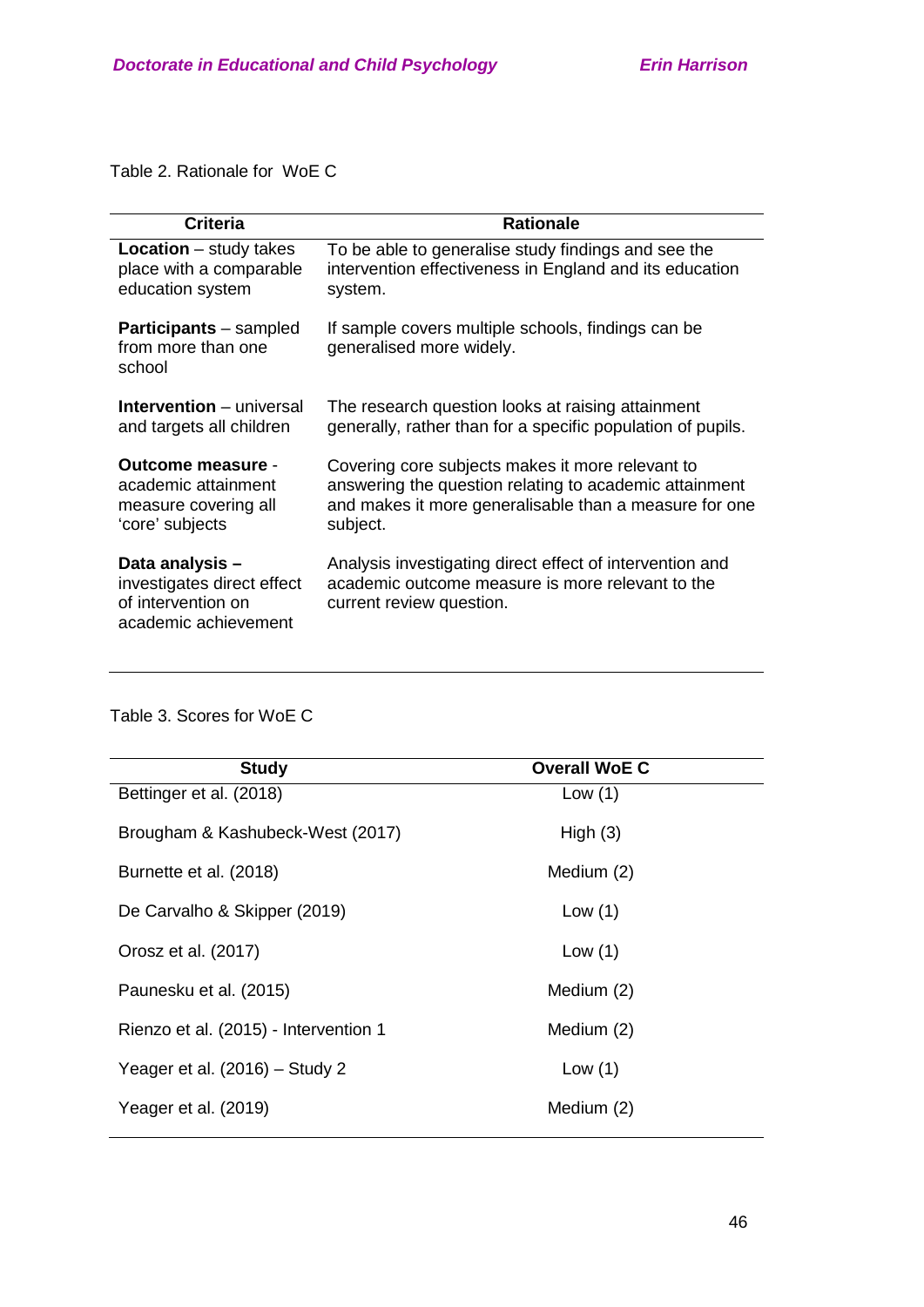# *Appendix 7: Coding Protocols*

**Coding protocol**: Gersten, R., Fuchs, L. S., Compton, D., Coyne, M., Greenwood, C, & Innocenti, M. (2004). Quality indicators for group experimental and quasi-experimental research in special education. Exceptional Children, 71,149-164.

**Study**: Bettinger et al. (2018)

## *Essential Quality Indicators - Quality indicators for describing participants*

Was sufficient information provided to determine/confirm whether the participants demonstrated the disability(ies) or difficulties presented?

☐Yes

 $\square$ No

☐N/A

**□Unknown/Unable to Code** 

Was sufficient information provided in order to identify the population of participants to which results may be generalised?

☒Yes (although not clearly stated in the 'sample' section)

☐No

☐N/A

☐Unknown/Unable to Code

Total size of sample : unclear -  $S1 = 354$ ,  $S2 = 289$ ,  $S3 = 254$ 

Intervention group sample size: unknown

Control group sample size: unknown

Were appropriate procedures used to increase the likelihood that relevant characteristics of participants in the sample were comparable across conditions?

 $\mathbb{Z}$ Yes – randomly allocated by computer programme

☐No

☐N/A

☐Unknown/Unable to Code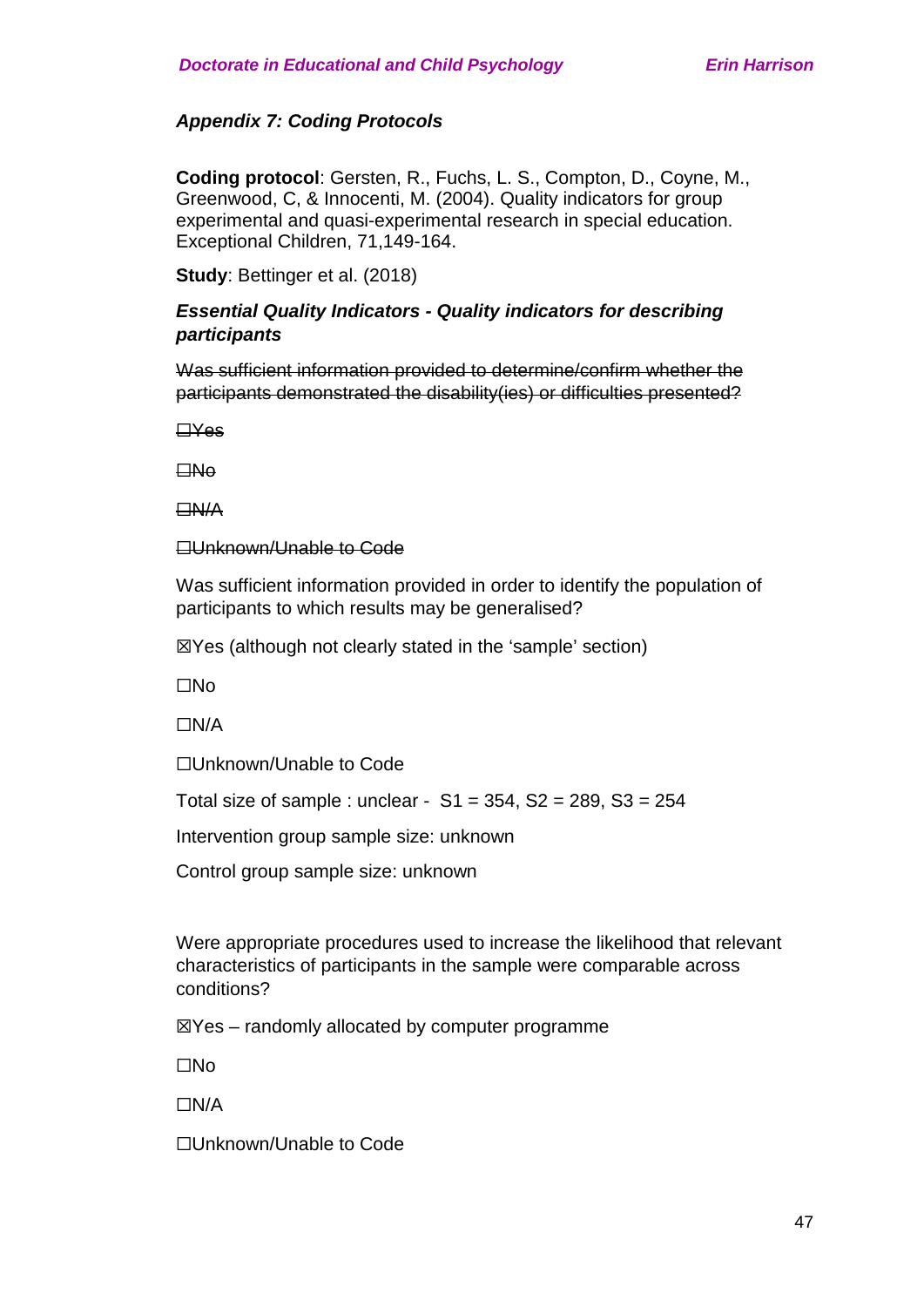Was sufficient information given characterizing the interventionists or teachers provided? Did it indicate whether they were comparable across conditions?

 $\mathbb{Z}$ Yes – computer programme for both conditions

☐No

 $\Box N/A$ 

☐Unknown/Unable to Code

# *Essential Quality Indicators - Quality indicators for Implementation of the Intervention and Description of Comparison Conditions*

Was the intervention clearly described and specified?

☒Yes

☐No

 $\Box N/A$ 

☐Unknown/Unable to Code

Was the fidelity of implementation described and assessed?

☒Yes – researcher team administered protocol with teacher present for sessions 1 and 2, teachers implemented session 3 with a script but research team present if needed and conducted through computer programme.

☐No

 $\Box N/A$ 

☐Unknown/Unable to Code

Was the nature of services provided in comparison conditions described?

☒Yes

☐No

☐N/A

☐Unknown/Unable to Code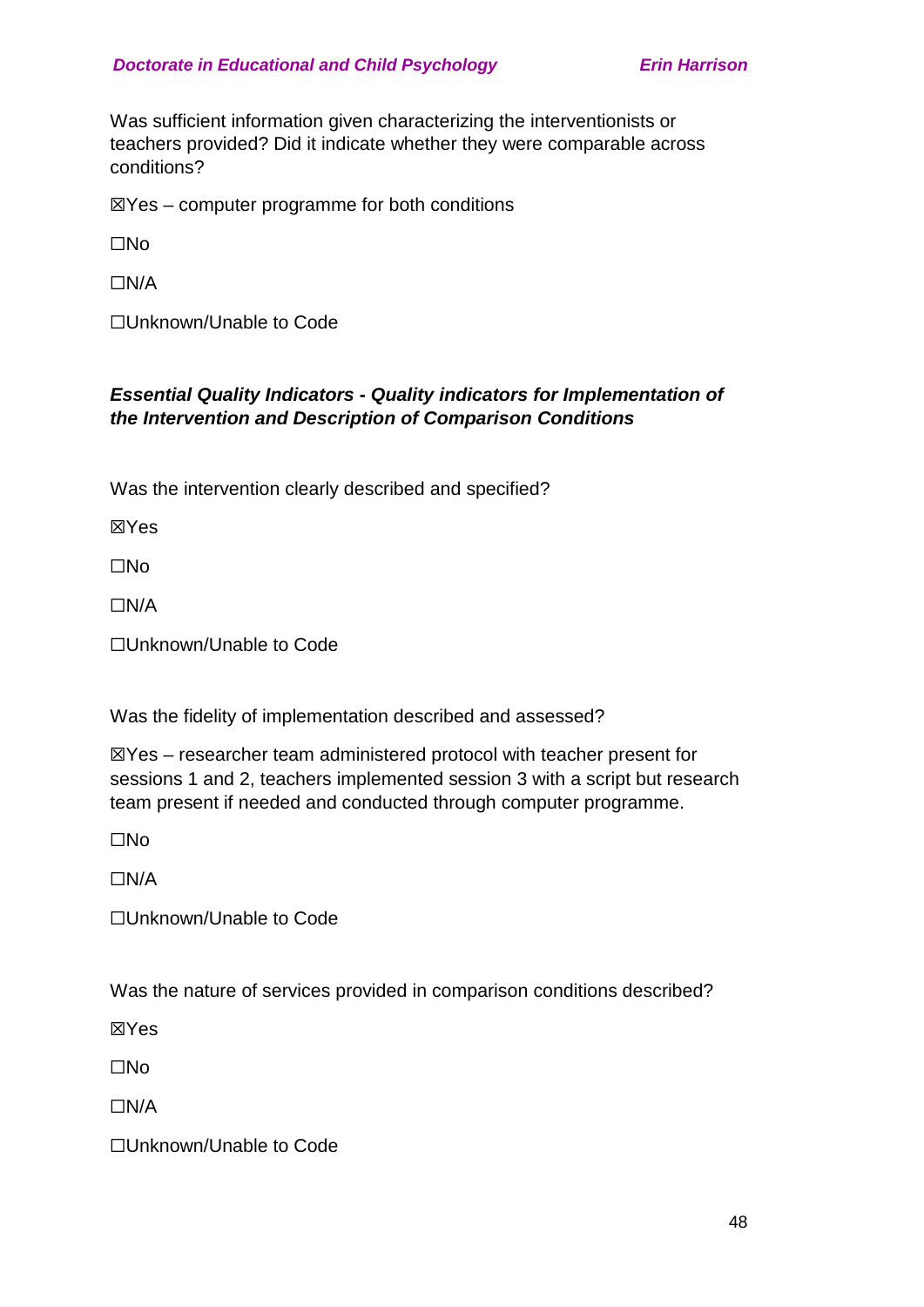## *Essential Quality Indicators – Quality Indicators for Outcome Measures*

Were multiple measures used to provide an appropriate balance between measures closely aligned with the intervention and measures of generalised performance?

 $\mathbb{Z}$ Yes – GPA, maths grade and mindset measures

☐No

☐N/A

☐Unknown/Unable to Code

Were outcomes for capturing the intervention's effect measured at the appropriate times?

☐Yes

☐No

☐N/A

☒Unknown/Unable to Code - unclear exactly when GPA is measured.

## *Essential Quality Indicators – Quality Indicators for Data Analysis*

Were the data analysis techniques appropriately linked to key research questions and hypotheses? Were they appropriately linked to the limit of analysis in the study?

☒Yes

☐No

☐N/A

☐Unknown/Unable to Code

Did the research report include not only inferential statistics but also effect size calculations?

☒Yes

☐No

☐N/A

☐Unknown/Unable to Code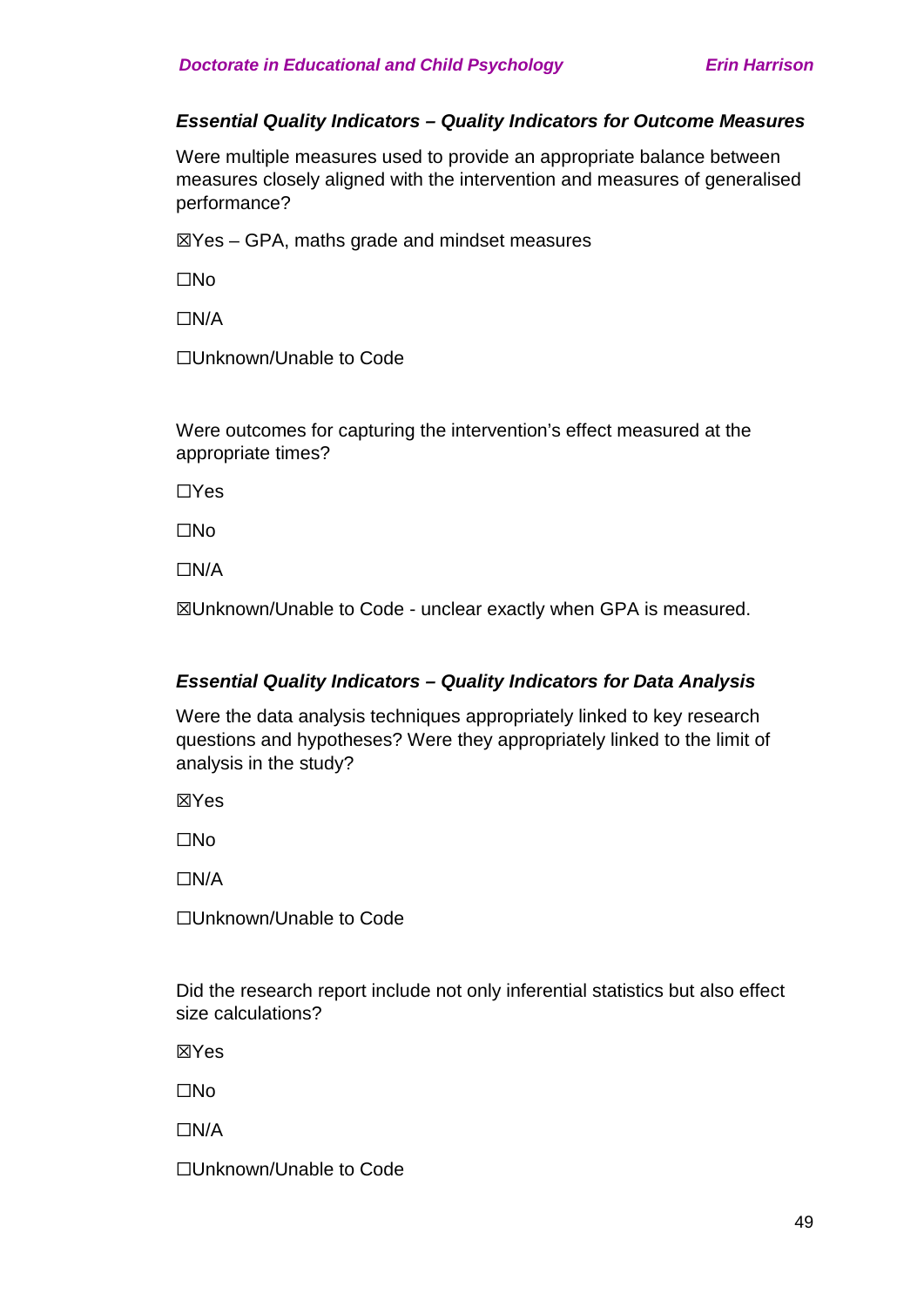Essential Quality Indicators Total Score: 9

# **Desirable Quality Indicators**

Was data available on attrition rates among intervention samples? Was severe overall attrition documented? If so, is attrition comparable across samples? Is overall attrition less than 30%?

☐Yes

 $\boxtimes$ No – high level of attrition from session 1 to session 3

☐N/A

☐Unknown/Unable to Code

Did the study provide not only internal consistency reliability but also testretest reliability and interrater reliability (when appropriate) for outcome measures? Were data collectors and/or scorers blind to study conditions and equally (un)familiar to examinees across study conditions?

☐Yes

 $\boxtimes$ No – not blind to study

☐N/A

☐Unknown/Unable to Code

Were outcomes for capturing the intervention's effect measured beyond an immediate post-test?

☐Yes

**XNo** 

 $\Box N/A$ 

☐Unknown/Unable to Code

Was evidence of the criterion-related validity and construct validity of the measures provided?

☒Yes

☐No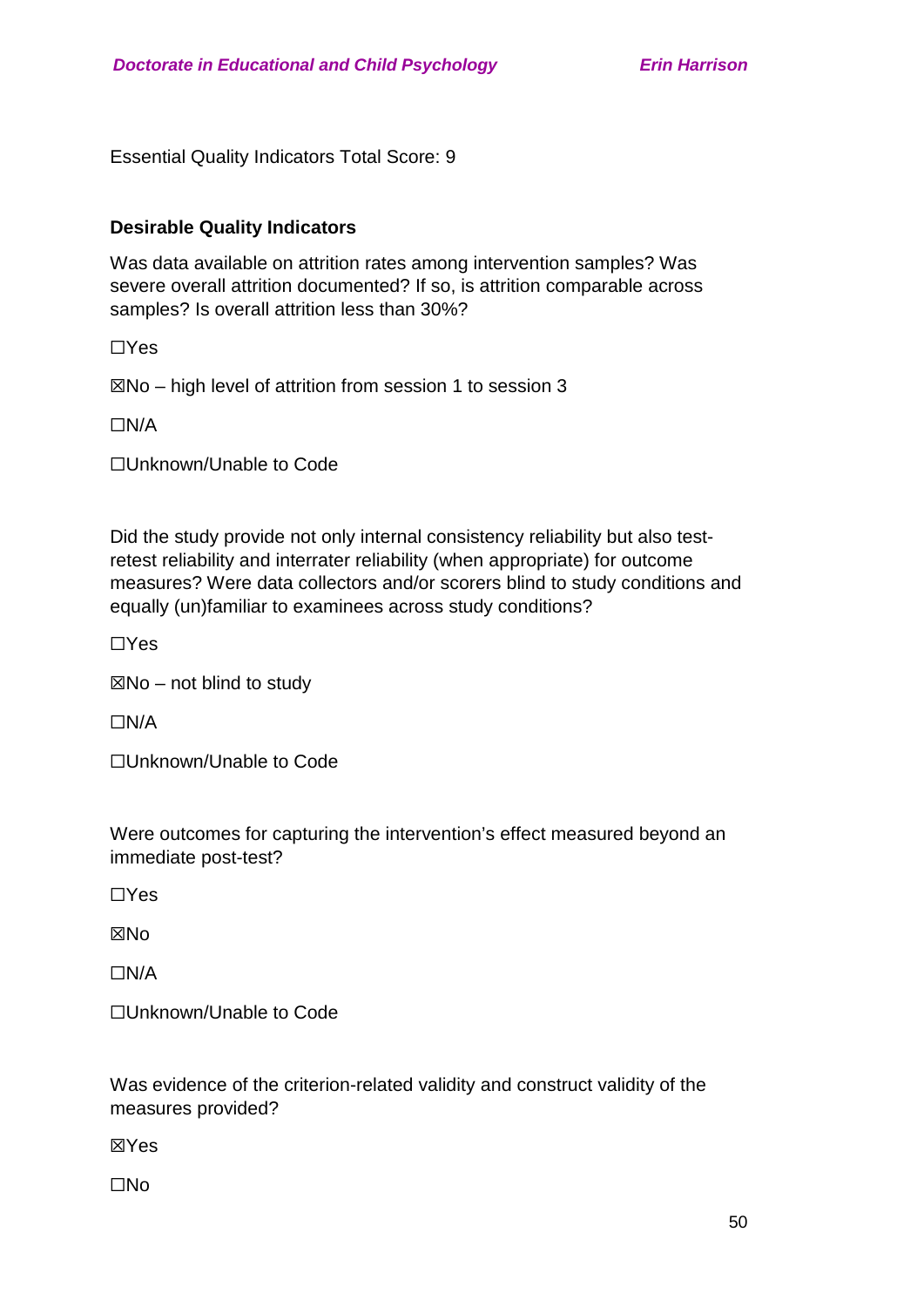☐N/A

☐Unknown/Unable to Code

Did the research team assess not only surface features of fidelity implementation (e.g. number of minutes allocated to the intervention or teacher/interventionist following procedures specified), but also examine quality of implementation?

☒Yes

☐No

☐N/A

☐Unknown/Unable to Code

Was any documentation of the nature of instruction or series provided in comparison conditions?

☒Yes

☐No

☐N/A

☐Unknown/Unable to Code

Did the research report include actual audio or videotape excerpts that capture the nature of the intervention?

☐Yes

☒No

 $\Box N/A$ 

☐Unknown/Unable to Code

Were results presented in a clear, coherent fashion?

☒Yes

☐No

☐N/A